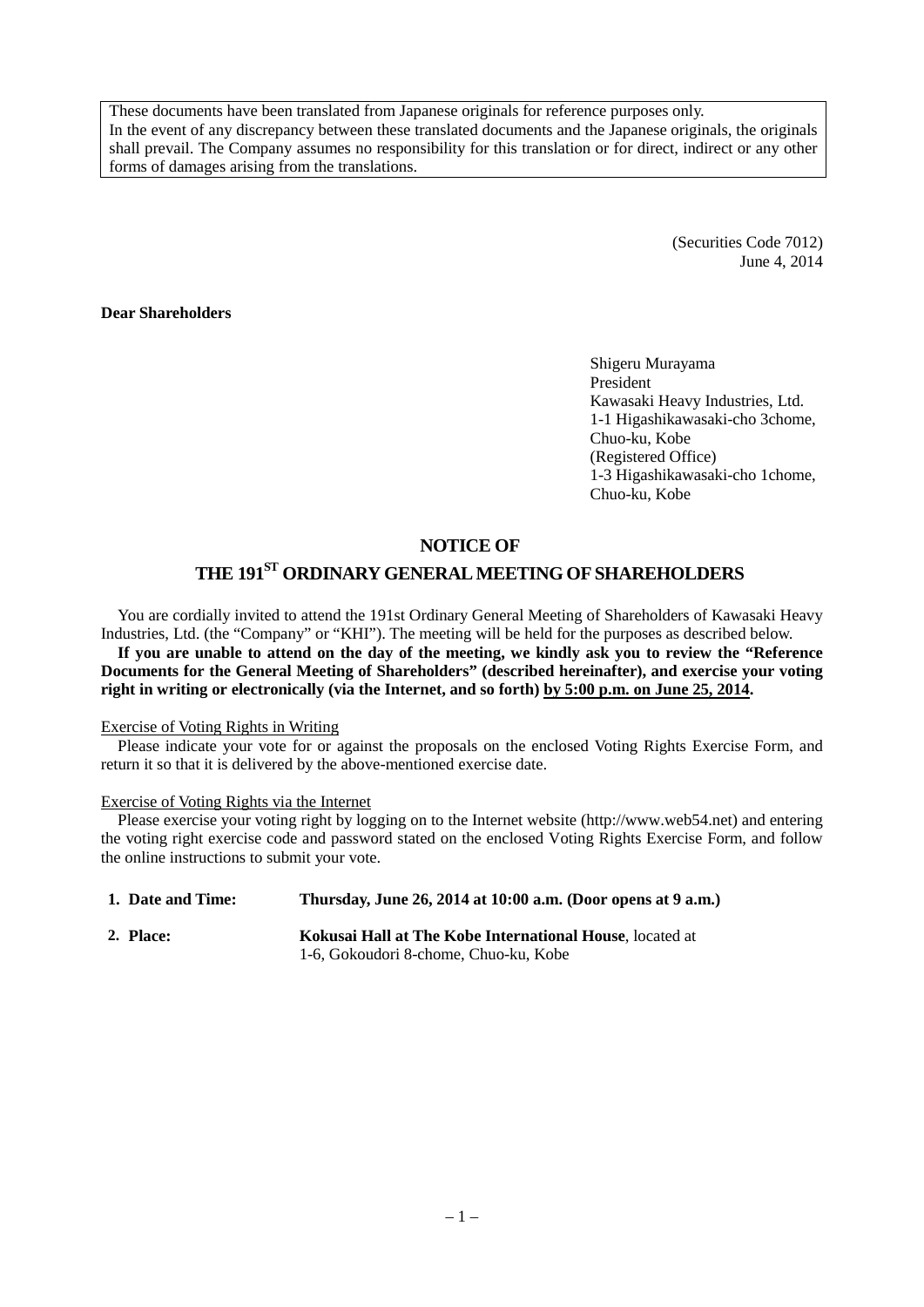## **3. Meeting Agenda:**

| <b>Matters to be</b> | The Business Report, Consolidated Financial Statements for the Company's 191st                                                                                                                                                                                                                                                                                                                                                                                                                                                                                                                               |
|----------------------|--------------------------------------------------------------------------------------------------------------------------------------------------------------------------------------------------------------------------------------------------------------------------------------------------------------------------------------------------------------------------------------------------------------------------------------------------------------------------------------------------------------------------------------------------------------------------------------------------------------|
| reported:            | Fiscal Year (April 1, 2013 - March 31, 2014) and results of audits by the                                                                                                                                                                                                                                                                                                                                                                                                                                                                                                                                    |
|                      | Accounting Auditor and the Board of Corporate Auditors of the Consolidated                                                                                                                                                                                                                                                                                                                                                                                                                                                                                                                                   |
|                      | <b>Financial Statements</b>                                                                                                                                                                                                                                                                                                                                                                                                                                                                                                                                                                                  |
|                      | $\Omega$ . M <sub>ra</sub> $\Omega$ <sub>ra</sub> $\Omega$ <sub>ra</sub> $\Omega$ $\Omega$ <sub>ra</sub> $\Omega$ <sub>1</sub> $\Omega$ <sub>1</sub> $\Omega$ <sub>1</sub> $\Omega$ <sub>1</sub> $\Omega$ <sub>1</sub> $\Omega$ <sub>1</sub> $\Omega$ <sub>1</sub> $\Omega$ <sub>1</sub> $\Omega$ <sub>1</sub> $\Omega$ <sub>1</sub> $\Omega$ <sub>1</sub> $\Omega$ <sub>1</sub> $\Omega$ <sub>1</sub> $\Omega$ <sub>1</sub> $\Omega$ <sub>1</sub> $\Omega$ <sub>1</sub> $\Omega$ <sub>1</sub> $\Omega$ <sub>1</sub> $\Omega$ <sub>1</sub> $\Omega$ <sub>1</sub> $\Omega$ <sub>1</sub> $\Omega$ <sub>1</sub> |

- 2. Non-Consolidated Financial Statements for the Company's 191st Fiscal Year (April 1, 2013 - March 31, 2014)
- **Proposal No. 1:** Appropriation of Retained Earnings
- **Proposal No. 2:** Election of Thirteen Directors
- **Proposal No. 3:** Election of One Corporate Auditor

## **4. Other decisions regarding the General Meeting of Shareholders:**

(1) When voting rights have been exercised twice in writing or electronically, the latter vote received shall be deemed valid, however when votes are received on the same day, the voting right exercised electronically shall be deemed valid.

Shareholders who intend to diversely exercise voting rights are requested to give written notification to that effect, and the reason(s) thereof, no later than three  $(3)$  days prior to the day of the General Meeting of Shareholders.

(2) Among the documents to be submitted when sending the Notice, "Notes to the Consolidated Financial Statements" and "Notes to the Non-consolidated Financial Statements" are posted on the Website (http://www.khi.co.jp/english/ir/) according to laws and the Article 16 of the Articles of Incorporation, and they are not included in the Appendix regarding matters to be reported. "Notes to the Consolidated Financial Statements" and "Notes to the Non-consolidated Financial Statements" have been combined with the Consolidated Financial Statements and the Non-Consolidated Financial Statements for the auditing process when preparing the results of audits by the Accounting Auditor and the Board of Corporate Auditors.

## Notes:

- 1. When attending the meeting, please submit the enclosed Voting Rights Exercise Form at the reception desk at the venue on the day of the meeting. Please note that persons other than shareholders who are able to exercise voting rights, including representatives and their companions who are not shareholders, are not permitted to enter the venue.
- 2. Any updates to the Appendix and the Reference Documents for the General Meeting of Shareholders, will be posted on the Company's Website at the following URL: (http://www.khi.co.jp/english/ir/).

<sup>(</sup>Please refer to the "Reference Documents for the General Meeting of Shareholders" hereinafter for information on each of the proposals.)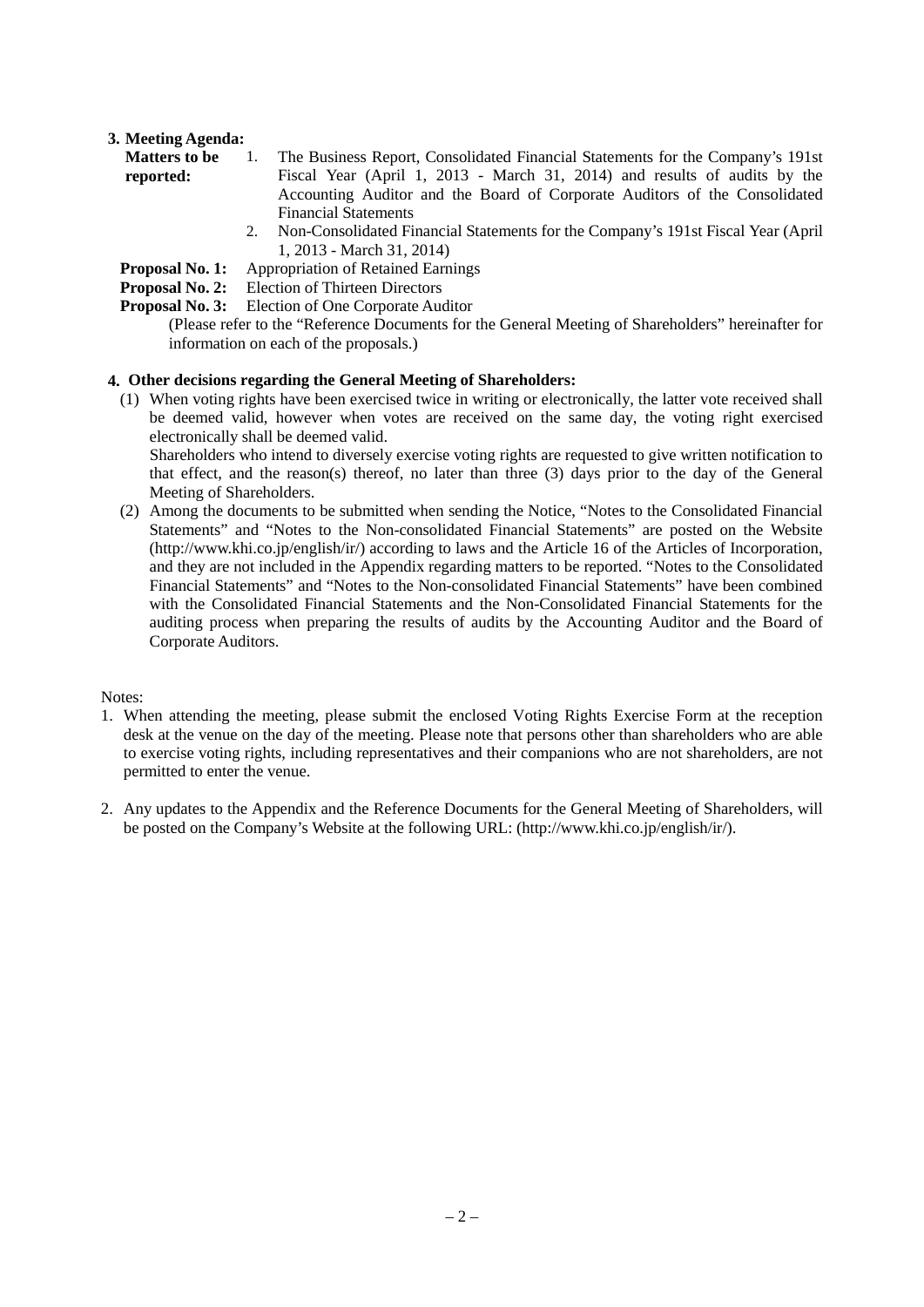# **Reference Documents for the General Meeting of Shareholders**

#### **Proposals and References**

#### **Proposal No. 1: Appropriation of Retained Earnings**

The Company's basic policy is to pay cash dividends to its shareholders based on business results, giving due attention to increased internal reserves to maintain and strengthen a cycle to return business profits to its stakeholders, and to live up to shareholders' expectations by striving to improve its enterprise value.

Taking into consideration the strategic investment necessary to improve enterprise value, earning trends, financial position, and so forth, in accordance with the said policy, the annual cash dividend will amount to ¥6 per ordinary share for a total of ¥10,030,505,694, up ¥1 per share from the previous fiscal year.

In addition, the Company's year-end dividend distribution is June 27, 2014.

#### **Proposal No. 2: Election of Thirteen Directors**

The term of office of all ten Directors will expire at the conclusion of this Ordinary General Meeting of Shareholders. Accordingly, we propose to elect thirteen Directors to promote various efforts toward the improvement of the Company's enterprise value. Such efforts include establishment for a solid management base of KHI Group and expansion of business foundation of in-house companies.

| No. | Name<br>(Date of Birth)            | Abridged Personal Records, Positions and Duties<br>[Significant concurrent positions] |                                                                                                                                                                                                                                                                                                                                                                                                                                                                                                                                                                                                                                                                                                                                                                   | Shares of<br>the<br>Company |
|-----|------------------------------------|---------------------------------------------------------------------------------------|-------------------------------------------------------------------------------------------------------------------------------------------------------------------------------------------------------------------------------------------------------------------------------------------------------------------------------------------------------------------------------------------------------------------------------------------------------------------------------------------------------------------------------------------------------------------------------------------------------------------------------------------------------------------------------------------------------------------------------------------------------------------|-----------------------------|
| 1   | Kyohei Matsuoka<br>(Sep. 16, 1949) | Apr. 1973<br>Jun. 2009<br>Jun. 2013<br>July. 2013                                     | Joined Kawasaki Heavy Industries, Ltd.<br><b>Senior Vice President</b><br>President, Rolling Stock Company<br>Senior Executive Vice President<br>Assistant to the President, in charge of Head Office<br>Administration Department,<br>General Manager, Corporate Planning Division<br>Senior Executive Vice President<br>Assistant to the President, in charge of Head Office<br><b>Administration Department</b><br>(current position)                                                                                                                                                                                                                                                                                                                          | 90,000<br>shares            |
| 2   | Hiroshi Takata<br>(Jan. 5, 1950)   | Apr. 1972<br>Jun. 2009<br>Apr. 2010<br>Jun. 2013<br>Nov. 2013<br>Apr. 2014            | Joined Kawasaki Heavy Industries, Ltd.<br>Senior Vice President<br>President, Consumer Products & Machinery Company<br><b>Senior Vice President</b><br>President, Motorcycle & Engine Company<br>Senior Executive Vice President<br>Assistant to the President, in charge of technology and sales<br>department<br>Senior Executive Vice President<br>Assistant to the President, in charge of technology, sales and<br>procurement department, and in charge of special matters<br>(relate to development and logistics) in Motorcycle & Engine<br>Company<br>Senior Executive Vice President<br>Assistant to the President, in charge of technology, sales and<br>procurement department, and in charge of Motorcycle & Engine<br>Company<br>(current position) | 65,000<br>shares            |

The candidates for Director are as follows: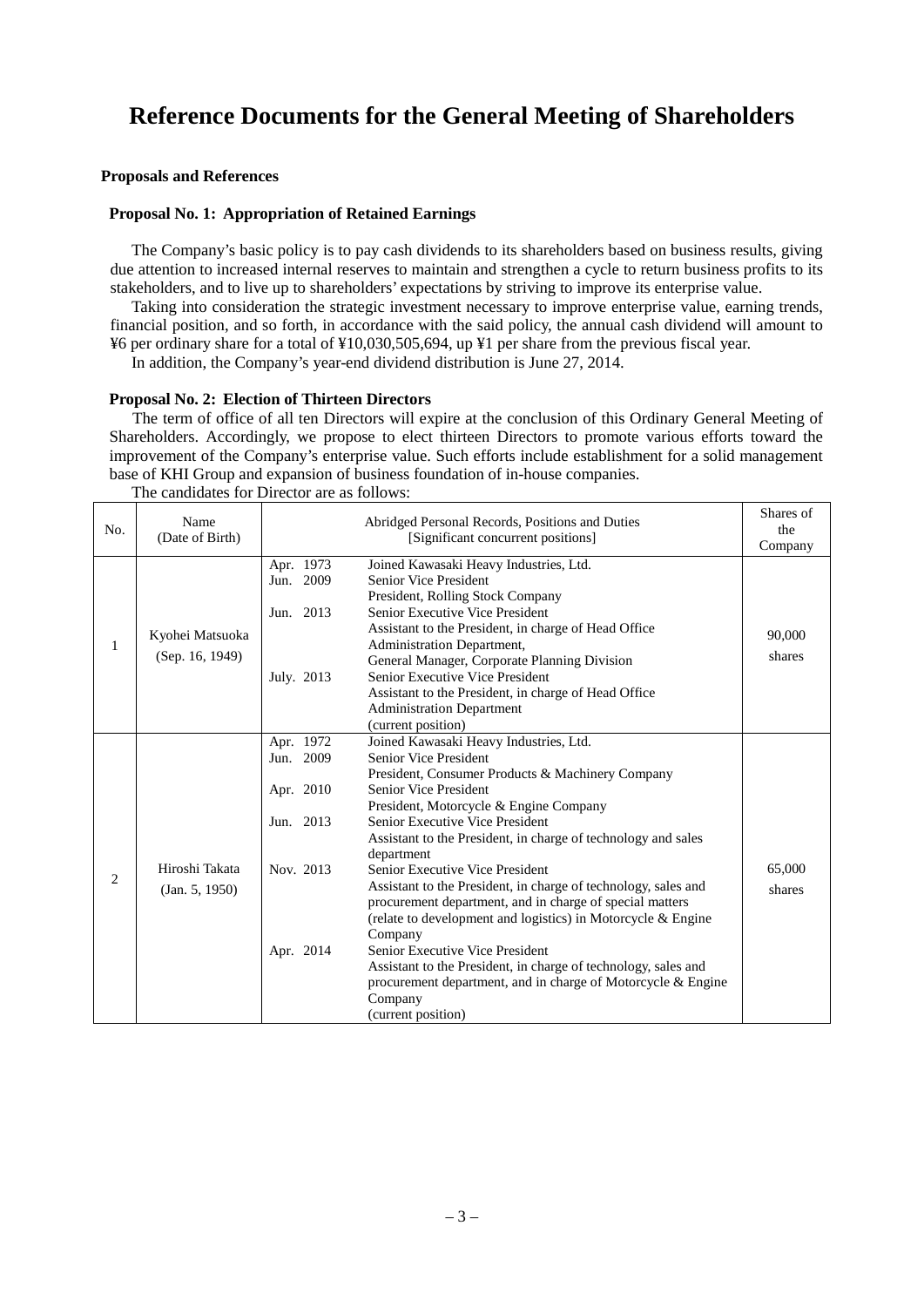| No. | Name<br>(Date of Birth)                  |                                                                                         | Abridged Personal Records, Positions and Duties<br>[Significant concurrent positions]                                                                                                                                                                                                                                                                                                                                                                                                                                                                                                                                                      | Shares of<br>the<br>Company |
|-----|------------------------------------------|-----------------------------------------------------------------------------------------|--------------------------------------------------------------------------------------------------------------------------------------------------------------------------------------------------------------------------------------------------------------------------------------------------------------------------------------------------------------------------------------------------------------------------------------------------------------------------------------------------------------------------------------------------------------------------------------------------------------------------------------------|-----------------------------|
| 3   | Shigeru Murayama<br>(Feb. 27, 1950)      | Apr. 1974<br>Apr. 2008<br>Apr. 2010<br>Jun. 2010<br>Jun. 2013                           | Joined Kawasaki Heavy Industries, Ltd.<br>Managing Executive Officer<br>Vice President, Aerospace Company<br>Managing Executive Officer<br>President, Aerospace Company<br>Senior Vice President<br>President, Aerospace Company<br>President<br>(current position)<br>[Significant concurrent position]<br>President(representative director), Commercial Airplane<br>Company                                                                                                                                                                                                                                                             | 114,000<br>shares           |
| 4   | Joji Iki<br>(Sep. 5, 1951)               | Apr. 1977<br>Apr. 2009<br>Apr. 2012<br>Jun. 2012                                        | Joined Kawasaki Heavy Industries, Ltd.<br><b>Executive Officer</b><br>General Manager, Machinery Division, Gas Turbine &<br>Machinery Company<br>Managing Executive Officer<br>President, Gas Turbine & Machinery Company<br><b>Senior Vice President</b><br>President, Gas Turbine & Machinery Company<br>(current position)                                                                                                                                                                                                                                                                                                              | 31,000<br>shares            |
| 5   | Eiji Inoue<br>(Feb. 22, 1952)            | Apr. 1974<br>Jun, 2008<br>Jun. 2010<br>Oct. 2010<br>Apr. 2011<br>Apr. 2012<br>Jun. 2012 | Joined Kawasaki Heavy Industries, Ltd.<br>Director, Kawasaki Plant Systems, Ltd.<br>Senior Vice President<br>General Manager, Project Engineering Center, Kawasaki Plant<br>Systems, Ltd.<br><b>Executive Officer</b><br>General Manager, Project Engineering Center, in charge of Kobe<br>Engineering Department, Plant & Infrastructure Company,<br>Kawasaki Heavy Industries, Ltd.<br><b>Executive Officer</b><br>Vice President, Plant & Infrastructure Company<br>Managing Executive Officer<br>President, Plant & Infrastructure Company<br>Senior Vice President<br>President, Plant & Infrastructure Company<br>(current position) | 45,000<br>shares            |
| 6   | Yoshinori<br>Kanehana<br>(Feb. 19, 1954) | Apr. 1976<br>Apr. 2009<br>Apr. 2011<br>Apr. 2012<br>Jun. 2012<br>Jun. 2013              | Joined Kawasaki Heavy Industries, Ltd.<br><b>Executive Officer</b><br>Vice President, Rolling Stock Company<br>Managing Executive Officer<br>Vice President, Rolling Stock Company<br>Managing Executive Officer<br>General Manager, Marketing Division<br>Senior Vice President<br>General Manager, Marketing Division<br>Senior Vice President<br>President, Rolling Stock Company<br>(current position)                                                                                                                                                                                                                                 | 47,000<br><b>Shares</b>     |
|     | Minoru Makimura<br>(Nov. 18, 1950)       | Apr. 1975<br>Apr. 2008<br>Apr. 2011<br>Apr. 2012<br>Jun. 2013                           | Joined Kawasaki Heavy Industries, Ltd.<br><b>Executive Officer</b><br>Deputy General Manager, Corporate Technology Division and<br>Senior Manager, Technical Institute<br>Managing Executive Officer<br>General Manager, Corporate Technology Division and Senior<br>Manager, Technical Institute<br>Managing Executive Officer<br>General Manager, Corporate Technology Division<br>Senior Vice President<br>General Manager, Corporate Technology Division<br>(current position)                                                                                                                                                         | 48,000<br><b>Shares</b>     |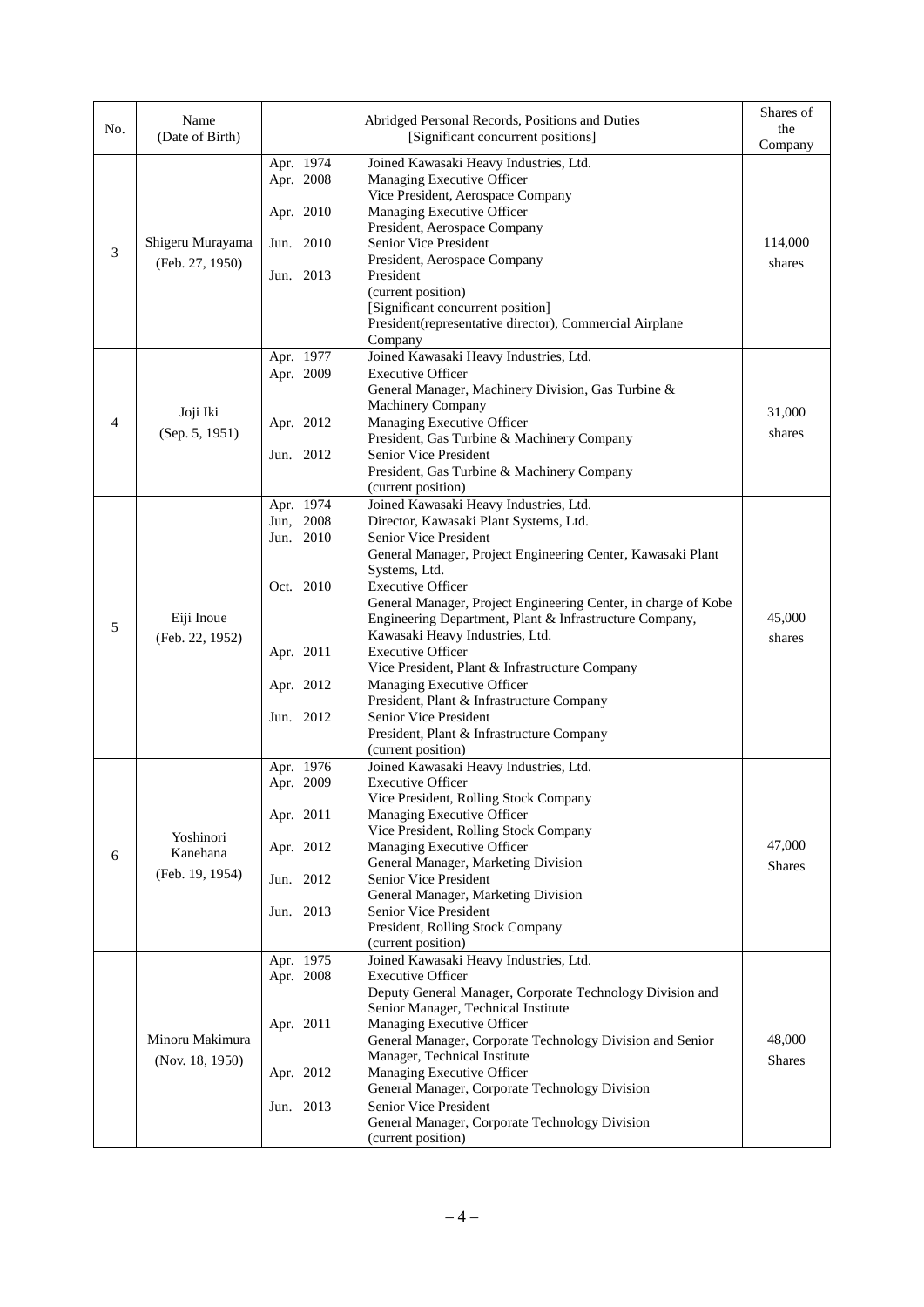| No. | Name<br>(Date of Birth)              |                        | Abridged Personal Records, Positions and Duties<br>[Significant concurrent positions]                |               |  |
|-----|--------------------------------------|------------------------|------------------------------------------------------------------------------------------------------|---------------|--|
|     |                                      | Apr. 1975<br>Jun. 2008 | Joined Kawasaki Heavy Industries, Ltd.<br>Director                                                   | Company       |  |
|     |                                      |                        | General Manager, Technology Division, Kawasaki Shipbuilding                                          |               |  |
|     |                                      |                        | Corporation                                                                                          |               |  |
|     |                                      | Jun. 2010              | Senior Vice President<br>General Manager, Technology Division, Kawasaki Shipbuilding                 |               |  |
|     |                                      |                        | Corporation                                                                                          |               |  |
|     |                                      | Oct. 2010              | <b>Executive Officer</b>                                                                             |               |  |
|     | Akio Murakami                        |                        | General Manager, Planning & Control Division, Ship & Offshore                                        | 23,000        |  |
| 8   | (May. 9, 1952)                       | Apr. 2013              | <b>Structure Company</b><br>Managing Executive Officer                                               | <b>Shares</b> |  |
|     |                                      |                        | President, Ship & Offshore Structure Company                                                         |               |  |
|     |                                      | Jun. 2013              | Senior Vice Presindet                                                                                |               |  |
|     |                                      |                        | President, Ship & Offshore Structure Company                                                         |               |  |
|     |                                      |                        | (current position)<br>[Significant concurrent position]                                              |               |  |
|     |                                      |                        | Director, Nantong COSCO KHI Ship Engineering Co., Ltd.                                               |               |  |
|     |                                      |                        | Director, Dalian COSCO KHI Ship Engineering Co., Ltd.                                                |               |  |
|     |                                      |                        | Director, ENSEADA INDÚSTRIA NAVAL S.A.                                                               |               |  |
|     |                                      | Apr. 1969              | Joined Export-Import Bank of Japan (At present: Japan Bank for                                       |               |  |
|     |                                      |                        | International Cooperation)<br>Representative Director and Senior Managing Executive Officer          |               |  |
|     |                                      | Oct. 2008              | Deputy CEO of Japan Bank for International Cooperation, Japan                                        |               |  |
|     |                                      |                        | <b>Finance Corporation</b>                                                                           |               |  |
|     | Yoshihiko Morita<br>(Mar. 7, 1947)   | Jun. 2011              | Resigned Deputy CEO of Japan Bank for International                                                  |               |  |
|     |                                      |                        | Cooperation, Japan Finance Corporation                                                               |               |  |
| 9   |                                      | Dec. 2011              | Advisor, Sumitomo Mitsui Banking Corporation                                                         | 2,000         |  |
|     |                                      | Jun. 2012              | President, Japan Institute for Overseas Investment<br>Outside Corporate Auditor, TOKYO GAS Co., Ltd. | <b>Shares</b> |  |
|     |                                      | Jun. 2013              | Outside Director, Kawasaki Heavy Industries, Ltd.                                                    |               |  |
|     |                                      | Jun. 2013              | Resigned Advisor, Sumitomo Mitsui Banking Corporation                                                |               |  |
|     |                                      |                        | (current position)                                                                                   |               |  |
|     |                                      |                        | [Significant concurrent position]                                                                    |               |  |
|     |                                      |                        | President, Japan Institute for Overseas Investment<br>Outside Corporate Auditor, TOKYO GAS Co., Ltd. |               |  |
|     |                                      | Apr. 1975              | Joined Kawasaki Heavy Industries, Ltd.                                                               |               |  |
|     |                                      | Apr. 2009              | General Manager, Manufacturing Division, Aerospace Company                                           |               |  |
|     |                                      | Apr. 2012              | <b>Executive Officer</b>                                                                             |               |  |
|     | (Newly-appointed)                    |                        | General Manager, Manufacturing Division, Aerospace Company                                           | 25,000        |  |
| 10  | Munenori Ishikawa<br>(Feb. 26, 1953) | Apr. 2013              | <b>Executive Officer</b><br>Vice President, Aerospace Company                                        | <b>Shares</b> |  |
|     |                                      | Jun. 2013              | Managing Executive Officer                                                                           |               |  |
|     |                                      |                        | President, Aerospace Company                                                                         |               |  |
|     |                                      |                        | (current position)                                                                                   |               |  |
|     |                                      | Apr. 1978<br>Jun. 2009 | Joined Kawasaki Heavy Industries, Ltd.<br>Seconded to Kawasaki Precision Machinery (UK) Ltd.         |               |  |
|     |                                      | Oct. 2010              | Senior Associate Officer, Kawasaki Heavy Industries, Ltd.                                            |               |  |
|     |                                      |                        | Seconded to Kawasaki Precision Machinery (UK) Ltd.                                                   |               |  |
|     |                                      | Apr. 2011              | Executive Officer, Kawasaki Heavy Industries, Ltd.                                                   |               |  |
|     |                                      |                        | Seconded to Kawasaki Precision Machinery (UK) Ltd.                                                   |               |  |
| 11  | (Newly-appointed)<br>Kazuo Hida      | Sep. 2011              | <b>Executive Officer</b><br>General Manager, Engineering Division, Precision Machinery               | 22,000        |  |
|     | (Feb. 1, 1954)                       |                        | Company                                                                                              | <b>Shares</b> |  |
|     |                                      | Apr. 2013              | <b>Executive Officer</b>                                                                             |               |  |
|     |                                      |                        | Vice President and General Manager, Engineering Division,                                            |               |  |
|     |                                      |                        | Precision Machinery Company                                                                          |               |  |
|     |                                      | Apr. 2014              | Managing Executive Officer<br>President, Precision Machinery Company                                 |               |  |
|     |                                      |                        | (current position)                                                                                   |               |  |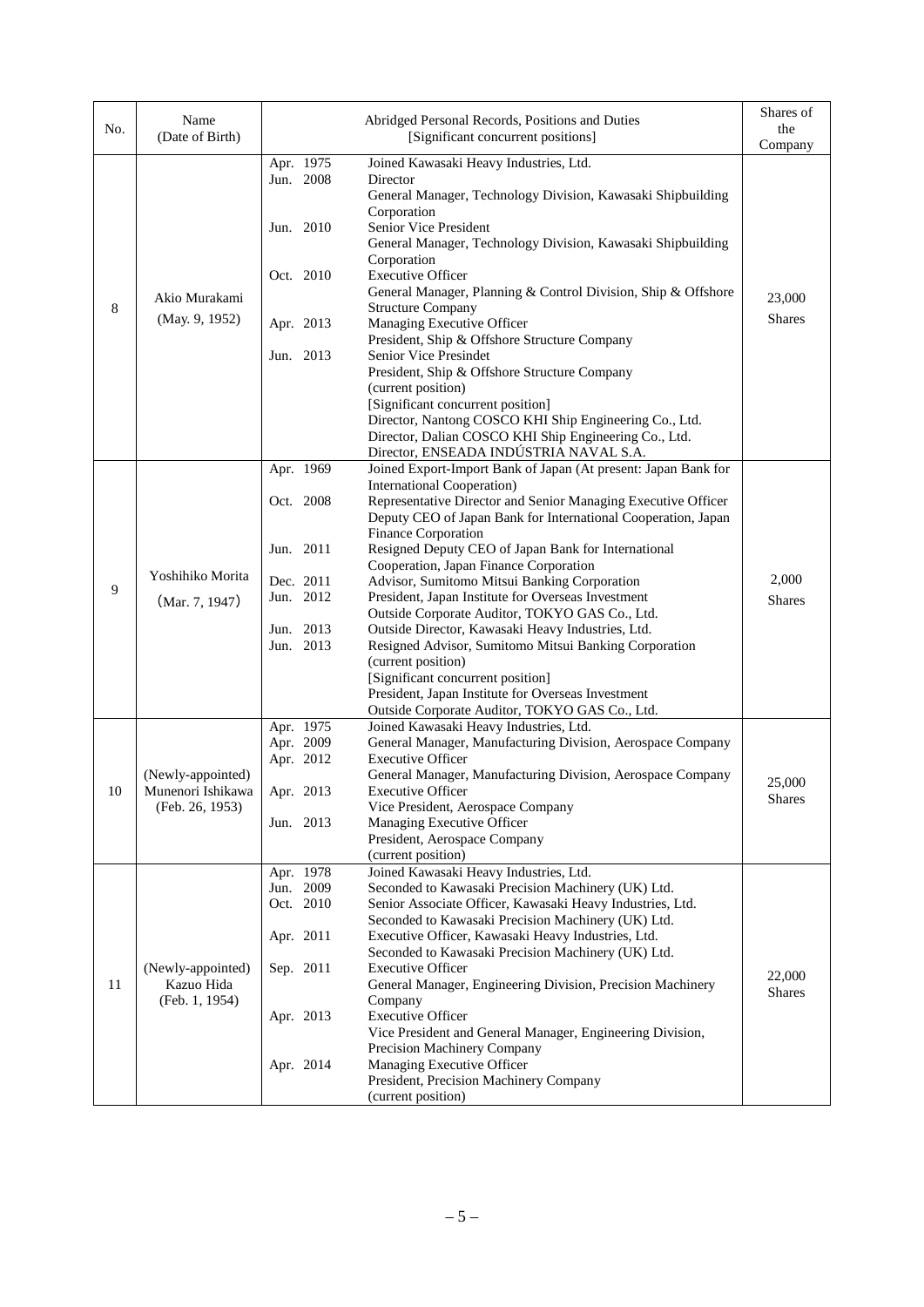| No. | Name<br>(Date of Birth)                                                                                                                                                                                                                                                                                                                                                                                                                                                                                                                                                                                                                                                  |                                                                                                                                                                                                                                                                                                                                                                                                                                                                                                                                                                                                                                                                                                                                                                                                                         | Abridged Personal Records, Positions and Duties<br>[Significant concurrent positions] |                         |
|-----|--------------------------------------------------------------------------------------------------------------------------------------------------------------------------------------------------------------------------------------------------------------------------------------------------------------------------------------------------------------------------------------------------------------------------------------------------------------------------------------------------------------------------------------------------------------------------------------------------------------------------------------------------------------------------|-------------------------------------------------------------------------------------------------------------------------------------------------------------------------------------------------------------------------------------------------------------------------------------------------------------------------------------------------------------------------------------------------------------------------------------------------------------------------------------------------------------------------------------------------------------------------------------------------------------------------------------------------------------------------------------------------------------------------------------------------------------------------------------------------------------------------|---------------------------------------------------------------------------------------|-------------------------|
| 12  | Joined Kawasaki Heavy Industries, Ltd.<br>Aug. 1980<br>Apr. 2009<br>General Manager, Supply Chain Division, Consumer Products &<br><b>Machinery Company</b><br>General Manager, Supply Chain Division, Motorcycle & Engine<br>Apr. 2010<br>Company<br>Executive Officer,<br>Apr. 2012<br>(Newly-appointed)<br>General Manager, Supply Chain Division, Motorcycle & Engine<br>Shigehiko Kiyama<br>Company<br>(Feb. 4 1954)<br>Jun. 2013<br>Managing Executive Officer<br>President, and General Manager, Supply Chain Division,<br>Motorcycle & Engine Company<br>Sep. 2013<br>Managing Executive Officer<br>President, Motorcycle & Engine Company<br>(current position) |                                                                                                                                                                                                                                                                                                                                                                                                                                                                                                                                                                                                                                                                                                                                                                                                                         | 39,000<br><b>Shares</b>                                                               |                         |
| 13  | (Newly-appointed)<br>Kenji Tomida<br>(Aug. 7, 1955)                                                                                                                                                                                                                                                                                                                                                                                                                                                                                                                                                                                                                      | Apr. 1978<br>Joined Kawasaki Heavy Industries, Ltd.<br>Deputy General Manager, Corporate Planning Division, and<br>Apr. 2009<br>Senior Manager, Corporate Business Planning Department<br>Deputy General Manager, Corporate Planning Division<br>Apr. 2010<br>Apr. 2012<br><b>Executive Officer</b><br>Deputy General Manager, Corporate Planning Division<br><b>Marketing Division</b><br>Apr. 2013<br><b>Executive Officer</b><br>General Manager, Planning & Control Division, Ship & Offshore<br><b>Structure Company</b><br><b>Executive Officer</b><br>July. 2013<br>General Manager, Corporate Planning Division<br>Managing Executive Officer<br>Apr. 2014<br>General Manager, Corporate Planning Division<br>(current position)<br>[Significant concurrent position]<br>Director, ENSEADA INDÚSTRIA NAVAL S.A. |                                                                                       | 26,000<br><b>Shares</b> |

(Notes)1. Mr. Shigeru Murayama also serves as President (representative director) of Commercial Airplane Co., Ltd. which engages in the following transaction with the Company as well as a business that is the same type as the Company's Aerospace segment:

- Sales, etc. of aircraft component parts for The Boeing Company.

2. Mr. Akio Murakami also serves as Director of Nantong COSCO KHI Ship Engineering Co., Ltd., Dalian Cosco Khi Ship Engineering Co., Ltd., and ENSEADA INDÚSTRIA NAVAL S.A. Each company engages in a business that is the same type as the Company's Ship & Offshore Structure segment.

- 3. Mr. Kenji Tomida also serves as Director of ENSEADA INDÚSTRIA NAVAL S.A., which engages in business that is the same type as the Company's Ship & Offshore Structure segment.
- 4. There is no special interest relationship between the other candidates and the Company.
- 5. Contents of the matter stipulated regarding candidates for Outside Director pursuant to Article 74, Paragraph 4 of the Ordinance for Enforcement of the Companies Act
- (1) Mr. Yoshihiko Morita is a candidate for Outside Director.
- (2) One year has passed since Mr. Yoshihiko Morita commenced his service as Outside Director of the Company at the conclusion of this Ordinary General Meeting of Shareholders.
- (3) Mr. Yoshihiko Morita has been chosen as a candidate for Outside Director as the Company has judged that he is able to express useful opinions and advice in determining important matters of the Company's management. The Company believes he can do so from a position independent from the Company's execution of duties in light of his substantial overseas experiences and knowledge as a specialist, acquired in the Japan Bank for International Cooperation and other institutions. The Company believes he will be able to fully perform his roles as an Outside Director in the supervision of the execution of duties of the Company.
- (4) Mr. Yoshihiko Morita has entered into a limited liability agreement pursuant to the provisions of Article 427, Paragraph 1 of the Companies Act, and the liability under said agreement shall be limited to either an amount of ¥10 million, or an amount specified by law and regulation, whichever is higher. Should the appointment of Mr. Yoshihiko Morita be approved, the Company will extend the above agreement with him.
- 6. Mr. Yoshihiko Morita satisfies the requirements of independent Officer stipulated by the Tokyo Stock Exchange, Inc. and Nagoya Stock Exchange, Inc.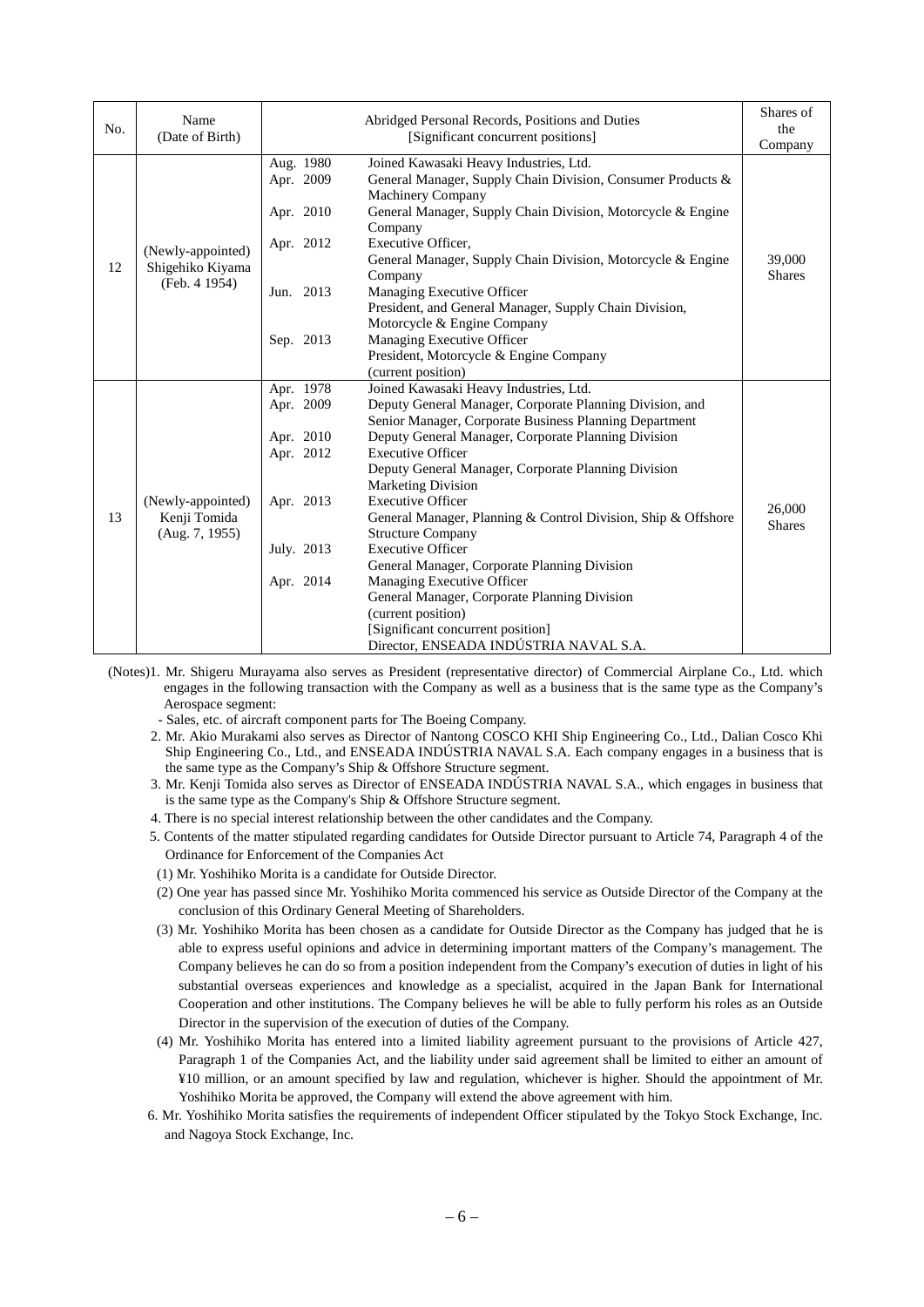## **Proposal No. 3: Election of One Corporate Auditor**

As the term of office of the Corporate Auditor, Mr. Tatsuyoshi Ogushi will expire at the conclusion of this Ordinary General Meeting of Shareholders, we propose to elect one Corporate Auditor.

We have obtained the prior approval of the Board of Corporate Auditors on this proposal.

The candidate for Corporate Auditor is as follows.

| Name<br>(Date of Birth)                        |                                                               | Abridged Personal Records, Positions and Duties<br>[Significant concurrent positions]                                                                                                                                                                                                                                                                                                                                                                                                                                                                                                                                                         | Shares of<br>the<br>Company |
|------------------------------------------------|---------------------------------------------------------------|-----------------------------------------------------------------------------------------------------------------------------------------------------------------------------------------------------------------------------------------------------------------------------------------------------------------------------------------------------------------------------------------------------------------------------------------------------------------------------------------------------------------------------------------------------------------------------------------------------------------------------------------------|-----------------------------|
| Takafumi<br><b>Shibahara</b><br>(Aug. 5, 1953) | Apr. 1976<br>Apr. 2009<br>Apr. 2010<br>Oct. 2010<br>Oct. 2010 | Joined Kawasaki Heavy Industries, Ltd.<br><b>Executive Officer</b><br>Deputy General Manager (in charge of Procurement Planning)<br>and Administration Department), Corporate Planning Division,<br>and Senior Manager, Subsidiaries & Affiliates Control<br>Department<br><b>Executive Officer</b><br>Deputy General Manager, Corporate Planning Division, and<br>Senior Manager, Subsidiaries & Affiliates Control Department,<br>and in charge of procurement overview<br><b>Executive Officer</b><br>General Manager, General Administration Division<br><b>Executive Officer</b><br>General Manager, General Administration Division and | 34,000<br><b>Shares</b>     |
|                                                | Apr. 2012<br>Apr. 2014                                        | Personnel & Labor Administration Division, and in charge of<br>Kobe Works Office, Akashi Works Office and Harima Works<br>Office<br><b>Executive Officer</b>                                                                                                                                                                                                                                                                                                                                                                                                                                                                                  |                             |
|                                                |                                                               | General Manager, Personnel & Labor Administration Division<br><b>Executive Officer</b><br><b>Staff Officer to Corporate Auditor</b><br>(current potition)                                                                                                                                                                                                                                                                                                                                                                                                                                                                                     |                             |

(Note) There is no special conflict of interest between the Company and the candidate for Corporate Auditor.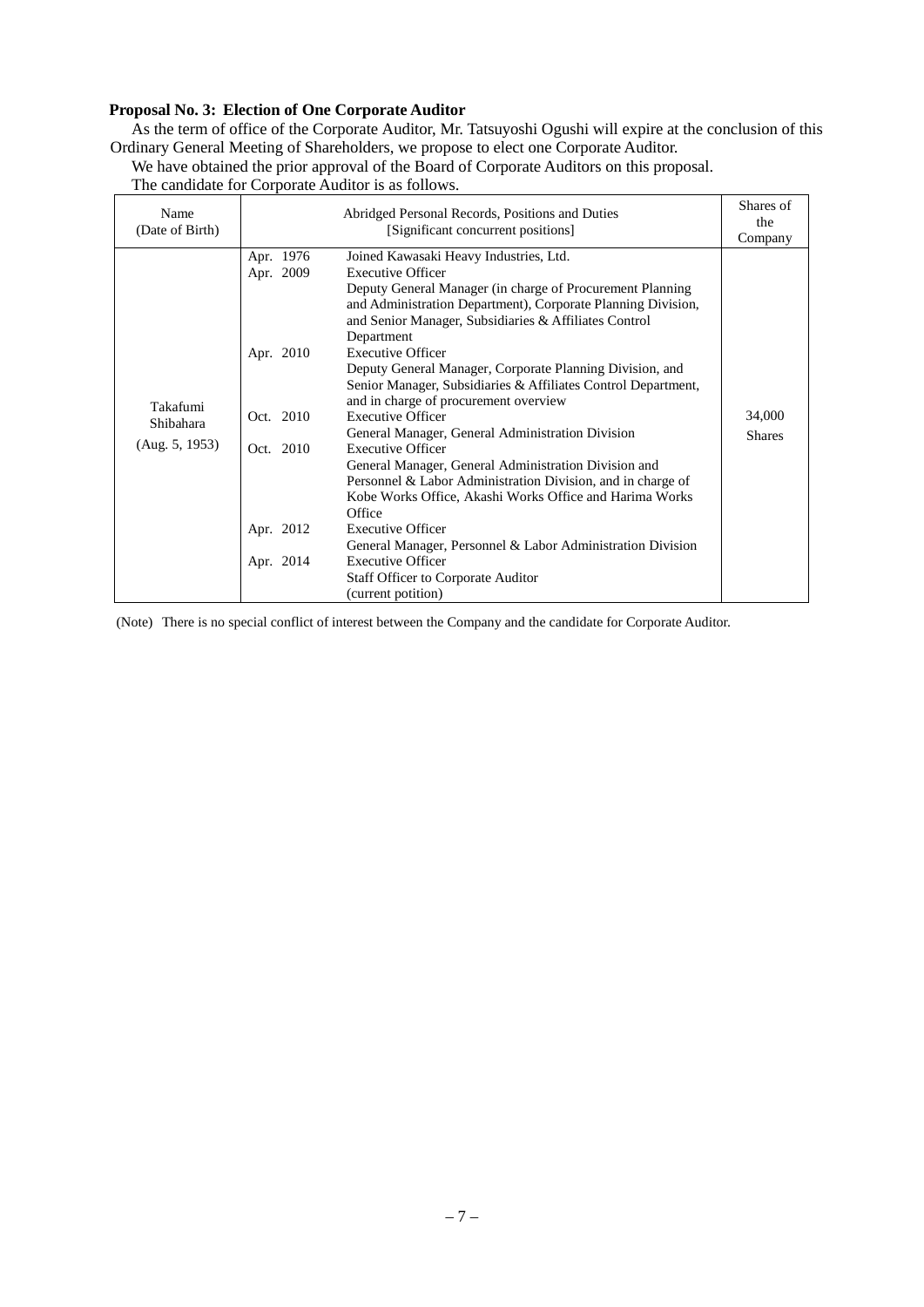## **Business Report**

(April 1, 2013 - March 31, 2014)

#### **1. Overview of the Company Group**

#### **(1) Business Progress and Results**

#### **(i) General Conditions**

The global economy recovered moderately, spearheaded by developed economies, in the wake of US economic recovery and improvement in European economies. Emerging market economies, by contrast, downshifted from their historical growth trend, largely due to weakness in domestic demand.

The Japanese economy was shored up by the effect of various fiscal and monetary policies, along with an increase in consumer spending due to a last-minute demand before a consumption tax increase, leading to a mild recovery.

Amid this operating environment, the overall orders received by KHI Group for the fiscal year under review amounted to ¥1,455.4 billion, 6% higher than the previous fiscal year despite decreased orders in certain segments. The increase in overall orders was chiefly attributable to the Motorcycle  $\&$ Engine segment, the Precision Machinery segment, and the Ship & Offshore Structure segment. Net sales were ¥1,385.4 billion, 7% higher than the previous fiscal year due to increases in the Motorcycle & Engine segment and the Aerospace segment, while decreases were seen in the Plant & Infrastructure segment and the Ship & Offshore Structure segment.

In terms of profit, the Motorcycle & Engine segment, the Aerospace segment, the Rolling Stock segment and others reported a profit increase, resulting in an operating income of ¥72.3 billion, 72% higher than the previous fiscal year. Recurring profit was ¥60.6 billion, 54% higher than the previous fiscal year, and net income was ¥38.6 billion, 25% higher than the previous fiscal year.

#### **(ii) Operating conditions by business segment**

The **Ship & Offshore Structure segment** received orders amounting to ¥117.8 billion, which was higher than the previous fiscal year, owing to orders for nine vessels including liquefied gas carriers (LNG/LPG carriers) and a large offshore work vessel.

Net sales were ¥80.8 billion, which was lower than the previous fiscal year. This was attributable to a decrease in the construction of bulk carriers and others, while the construction of liquefied gas carriers increased.

Operating loss deteriorated ¥6.1 billion from the previous fiscal year to ¥2.0 billion, mainly due to a new provision for loss on construction contracts and a rise in the price of steel materials.

The **Rolling Stock segment** received orders worth ¥133.0 billion, which was higher than the previous fiscal year. This was mainly attributable to orders received for commuter trains for the Long Island Rail Road and Metro-North Railroad, subway cars for the Washington Metropolitan Area Transit Authority and subway cars for the Sapporo City Transportation Bureau.

Net sales were ¥147.9 billion, which was higher than the previous fiscal year, owing to increased sales for overseas markets including North America and Singapore.

Operating income increased ¥5.3 billion from the previous fiscal year to ¥7.5 billion, due to the cost reduction and the effect of depreciation of the yen.

The **Aerospace segment** orders received were ¥286.3 billion, which was higher than the previous fiscal year, due to an increase in orders from The Boeing Company for component parts for the Boeing 787 aircraft.

Net sales were ¥280.7 billion, an increase from the previous fiscal year, due to an increase in sales to The Boeing Company for component parts for the Boeing 777 and Boeing 787 aircrafts, in addition to an increase in sales to the Japan's Ministry of Defense.

Operating income increased ¥11.4 billion from the previous fiscal year to ¥26.2 billion, mainly due to increased sales, productivity improvement, and the effect of yen depreciation.

The **Gas Turbine & Machinery segment** orders received were ¥222.0 billion, which was lower than the previous fiscal year. However, when the decrease of ¥56.8 billion produced by changes in accounting policies for component parts of aircraft jet engines is excluded, orders were in fact substantially higher than the previous fiscal year. This was mainly attributable to an increase in orders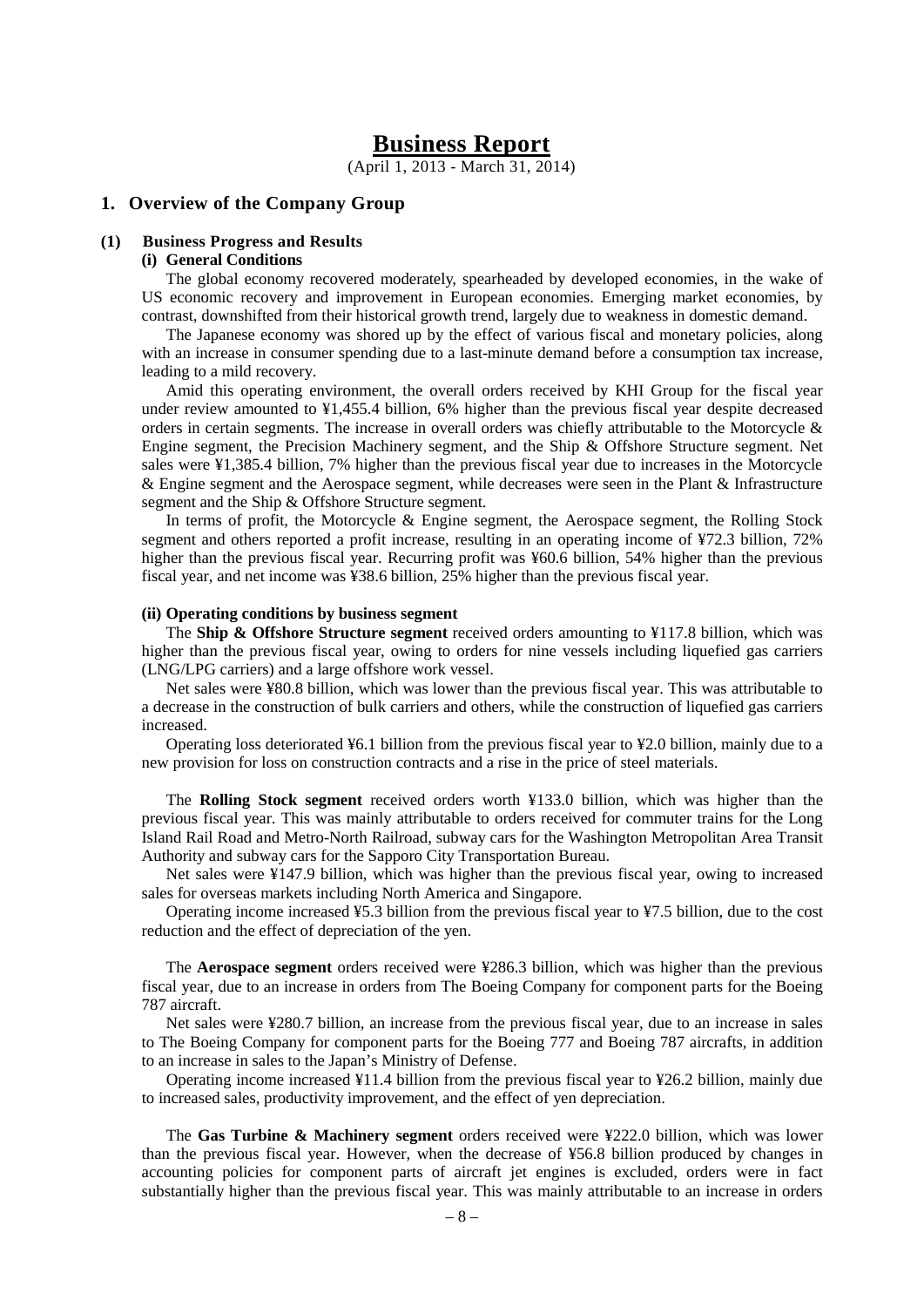for gas engines and component parts of aircraft jet engines.

Net sales were ¥189.2 billion, which was lower than the previous fiscal year. However, when the decrease of ¥37.4 billion caused by changes in accounting policies for component parts of aircraft jet engines is excluded, the result was substantially higher than the previous fiscal year. This was mainly attributable to a decrease in sales for marine gas turbines and marine diesel engines and an increase in sales for component parts of aircraft jet engines and gas engines.

Operating income increased ¥3.4 billion from the previous fiscal year to ¥10.4 billion, partly owing to an increase in substantial net sales from which a decrease produced by changes in accounting policies for component parts of aircraft jet engines is excluded.

In the **Plant & Infrastructure segment**, orders received were ¥103.9 billion, which was lower than the previous fiscal year, despite receiving orders for LNG tanks of the CPC Corporation, Taiwan's Taichung LNG Terminal Expansion Project.

Net sales were ¥103.8 billion, which was lower than the previous fiscal year. This was due to decreased sales of conveyance equipment and large-scale projects to overseas customers, despite a sales increase in environmental equipment projects.

Operating income decreased ¥3.4 billion from the previous fiscal year to ¥6.3 billion, due to decreased sales and profit margin.

Net sales of the **Motorcycle & Engine segment** were ¥322.2 billion, which was significantly higher than the previous fiscal year, mainly due to increased sales of motorcycles in the U.S. and emerging countries, particularly Indonesia and Thailand.

Operating income was ¥16.1 billion, an improvement of ¥13.7 billion from the previous fiscal year, owing to increased sales and profitability.

In the **Precision Machinery segment**, orders received were ¥127.2 billion, which was higher than the previous fiscal year, mainly due to an increase in orders for clean robots used for semiconductor manufacturing equipment and robots for the automotive industry.

Net sales were lower than the previous fiscal year at ¥123.2 billion, mainly due to a decrease in sales of hydraulic components, despite an increase in sales of clean robots used for semiconductor manufacturing equipment and robots for the automotive industry.

Operating income increased ¥1.9 billion from the previous fiscal year to ¥10.4 billion, mainly due to an increase in sales of clean robots used for semiconductor manufacturing equipment and robots for the automotive industry and the effect of the depreciation of the yen.

In the **Others segment**, net sales were higher than the previous fiscal year at ¥137.2 billion. Operating income increased ¥3.2 billion from the previous fiscal year to ¥4.4 billion.

|                            |                        | (Orders Received, Net Sales and Operating Income/Loss by Segment) |                  |                        |                       | Unit: 100 million yen  |  |
|----------------------------|------------------------|-------------------------------------------------------------------|------------------|------------------------|-----------------------|------------------------|--|
|                            | <b>Orders Received</b> |                                                                   | <b>Net Sales</b> |                        | Operating Income/Loss |                        |  |
| Segment                    | Amount                 | Year-on-Year<br>Change                                            | Amount           | Year-on-Year<br>Change | Amount                | Year-on-Year<br>Change |  |
| Ship & Offshore Structure  | 1,178                  | 121                                                               | 808              | (94)                   | (20)                  | (61)                   |  |
| <b>Rolling Stock</b>       | 1,330                  | 86                                                                | 1,479            | 179                    | 75                    | 53                     |  |
| Aerospace                  | 2,863                  | 28                                                                | 2,807            | 415                    | 262                   | 114                    |  |
| Gas Turbine & Machinery    | 2,220                  | (335)                                                             | 1,892            | (177)                  | 104                   | 34                     |  |
| Plant & Infrastructure     | 1,039                  | (96)                                                              | 1,038            | (119)                  | 63                    | (34)                   |  |
| Motorcycle & Engine        | 3,222                  | 703                                                               | 3,222            | 703                    | 161                   | 137                    |  |
| <b>Precision Machinery</b> | 1,272                  | 175                                                               | 1,232            | (71)                   | 104                   | 19                     |  |
| Others                     | 1,426                  | 174                                                               | 1,372            | 130                    | 44                    | 32                     |  |
| Adjustment                 |                        |                                                                   |                  |                        | (72)                  | 8                      |  |
| Total                      | 14,554                 | 858                                                               | 13,854           | 966                    | 723                   | 302                    |  |

(Notes) 1. Net sales recorded are for sales to external customers.

2. The net sales figure for Motorcycle & Engine segment is also used as the figure for orders received.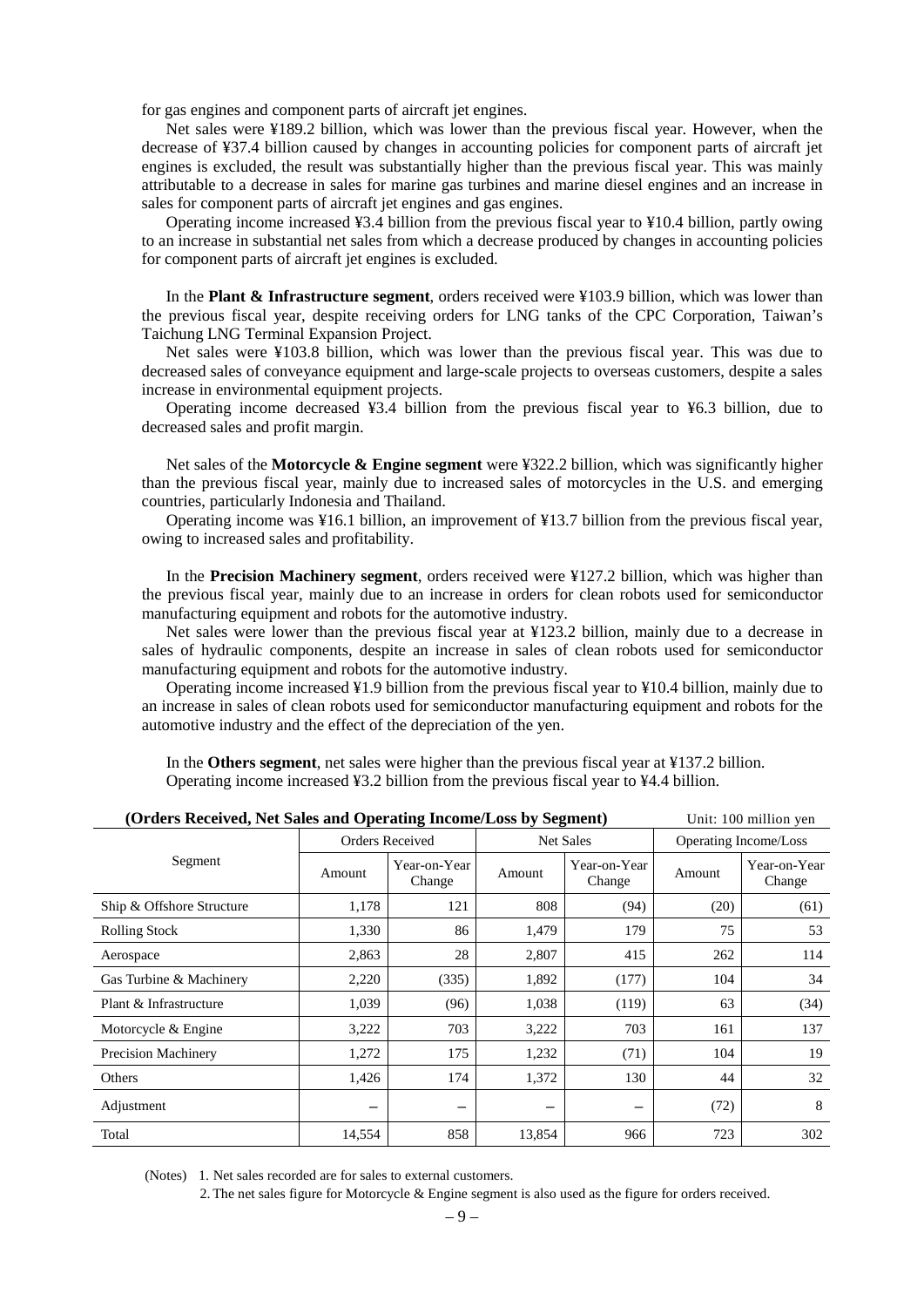#### **(2) Capital Investments, etc.**

In the current consolidated fiscal year, KHI Group's total amount of capital investment was ¥87.7 billion, predominantly for the renewal of aging equipment and facilities for streamlining production, necessary facilities to handle new model and products, and facilities to increase the production capacity of the Aerospace segment.

Main capital investments completed and/or acquired during the current consolidated fiscal year, and main capital investments under construction as of the end of the current consolidated fiscal year are listed below.

(i) Main capital investments completed and/or acquired during the consolidated fiscal year under review

| • Aircraft production facilities                                | (Aerospace segment)               |
|-----------------------------------------------------------------|-----------------------------------|
| • Production facilities for large engines/turbines              | (Gas Turbine & Machinery segment) |
| • Facilities for streamlining production of hydraulic equipment | (Precision Machinery segment)     |
| • Akashi Works general office                                   | (company-wide)                    |
| • Kobe Works office building                                    | (company-wide)                    |

(ii) Main capital investments under construction as at the end of the consolidated fiscal year under review

| • Aircraft production facilities                   | (Aerospace segment)               |
|----------------------------------------------------|-----------------------------------|
| • Production facilities for jet engines            | (Gas Turbine & Machinery segment) |
| • Facilities for energy-related verification tests | (company-wide)                    |

#### **(3) Financing**

Funds of ¥40.3 billion from long-term debt, ¥40.0 billion from domestic unsecured straight bonds and short-term borrowings and other funds from various sources were raised in the current consolidated fiscal year. The funds were allocated to such items as redemption of bonds, long-term loan repayments, capital investments and working capital.

- **(4) Assignment of businesses, absorption-type splits and incorporation-type corporate splits** Not applicable.
- **(5) Transfer of business from other companies** Not applicable.
- **(6) Succession of rights and obligations pertaining to the business of another juridical person, etc., due to absorption-type merger or absorption-type company split** Not applicable.
- **(7) Acquisition or disposal of another company's stocks or other holdings, or share options, etc.** Not applicable.

#### **(8) Issues to be addressed**

1. Improvement of enterprise value

KHI Group has implemented "ROIC management" as a concrete means to improve its enterprise value. This involves visualizing the actual status and future growth of business segments by Business Unit (BU), addressing financial issues based on ROIC (return on invested capital) and making efforts to strengthen the core competence of each BU. With regard to formulation of the FY2014 business plan, we have identified what hurdles must be surmounted and what issues must be tackled by each BU for future growth, through giving overall consideration to not only their financial challenges but also business environments, growth prospects, core competences and other necessary factors. Especially, we will provide company-wide assistance to BUs in which ROIC needs to be improved by getting the most of the advantage of comprehensive management, striving to improve the BU's structure so that it contributes to enhancing the enterprise value in a "without strain, without risk and without delay" manner.

2. Pursuit of synergy

In addition to each BU's respective efforts, we believe that pursuing synergistic effects across BUs or in-house company boundaries will led to a mutual increase in competitive superiority. Thus, to reach our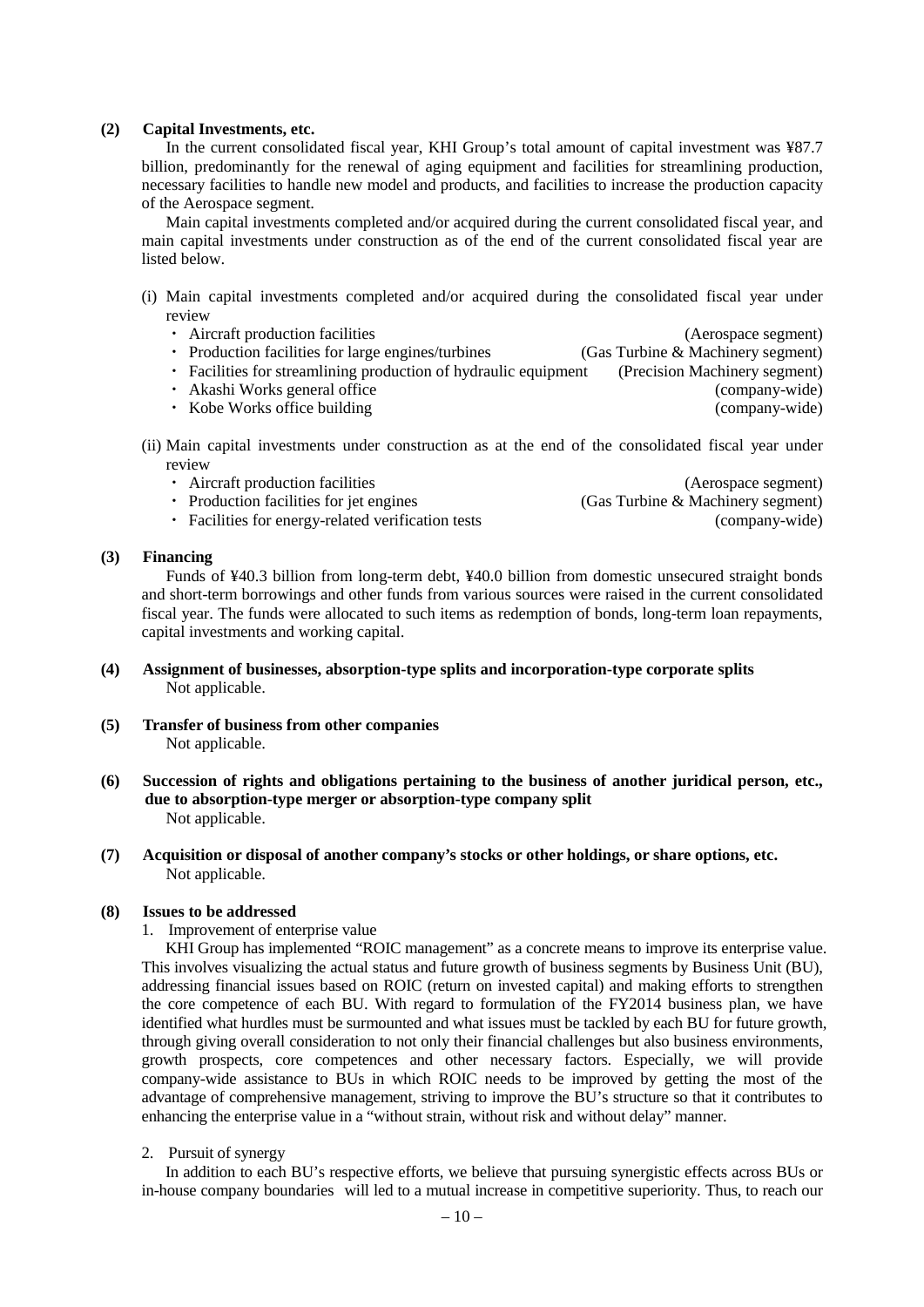aims in the medium-term business plan, the new challenge is to establish a framework combining multiple BUs' core competences across the barrier of organization units to achieve early commercialization of new products/businesses. Moreover, in order to continuously enhance synergistic effects at the Company-level, we will strengthen cross-sectional activities centering on the Corporate Technology Division and the Marketing Division in our Head Office, striving to secure, develop and strengthen engineering human resources, which support KHI Group's technological ability.

#### 3. Creation of investment capacity

We were able to reduce our interest-bearing liabilities as of the end of FY2013 to the target level. and will make continuous efforts to improve free cash flow by assigning concrete tasks set out based on each BU's cash conversion cycle to related units, and further lower our interest-bearing liabilities toward FY2015 to achieve the ROIC target. The biggest purpose of reducing interest-bearing liabilities is to create a capacity to make investments for future growth. To that end, we will continue with to the policy in FY2014 to further to invest in the necessary human resources, facilities and R&D, keeping an eye on investment efficiency.

#### 4. Strengthening of risk management

KHI Group strives to strengthen risk management when participating in large projects and new development projects, and conducting large capital investments and R&D. More specifically, this includes understanding various risks that can be predicted in advance and implementing measures to minimize those risks, and strengthening front loading to respond to diverse specifications requested by customers in orders received. When laying out growth strategies, KHI Group places emphasis on thorough prior management of large risk projects and solid management decision-making.

One of KHI Group's greatest risks relating to profitability is fluctuations in foreign exchange rates. We believe that under the basics of risk management, this risk should be addressed through business activities including strengthening core competence to be capable of resisting fluctuations in exchange rates, enhancing our global production system, and thoroughly reducing costs. Therefore, we make efforts to strengthen our resistance to fluctuations in exchange rates on a day-to-day basis.

#### 5. Enhancement of corporate governance

KHI Group has adopted the company system, and each in-house company endeavors to execute business operations under delegated authority and responsibility. As a result, KHI Group's profit level is steadily increasing, and we will continue to keep the policy to pursue the greatest possible advantages of the company system. Meanwhile, it is also true to say that interest-bearing liabilities have been tending to increase for the last several years, giving rise to the urgent issue of controlling management resources at the Group-wide level. To that end, we need to further search for a policy to develop a corporate governance system that is appropriate for KHI Group, in ways including clarifying the roles of Head Office and in-house companies.

With regard to management decision-making, we aim to become a "sincere business group" in which each and every decision-making member, including Outside Directors and Outside Corporate Auditors, takes the necessary actions by following a policy determined thorough "free and open" discussions, which are encouraged by the Group. We will continue our ceaseless efforts to increase the transparency and objectivity of the management for shareholders and investors by actively interacting with capital markets.

#### 6. Fostering of CSR activities

Across the range of our CSR activities, our efforts are based on setting a "target profile" for each thematic area. We also actively listen to opinions of external parties through our Dialogues with Experts and feedback from outside parties' evaluations. In the area of compliance, in addition to putting in place regulations on corporate ethics and providing grade-specific training and e-learning, we distribute a range of guidance handbooks and take other measures to ensure our staff are fully familiar with the laws and regulations which they need to observe. Going forward, we will strive to further enhance compliance measures. In the field of environmental management, we are working to strengthen environmental management on the basis of our Eighth Environmental Management Activities Plan and are proceeding with measures including "promotion activities of procurement of green products" and "development of energy visualization system." Meanwhile, we are working on measures to support child-rearing as part of a strategy to improve our employees' work-life balance and introducing measures to create a diversity-friendly workplace environments, for instance by recruiting more international human resources, ensuring a barrier-free environment at all business sites, and further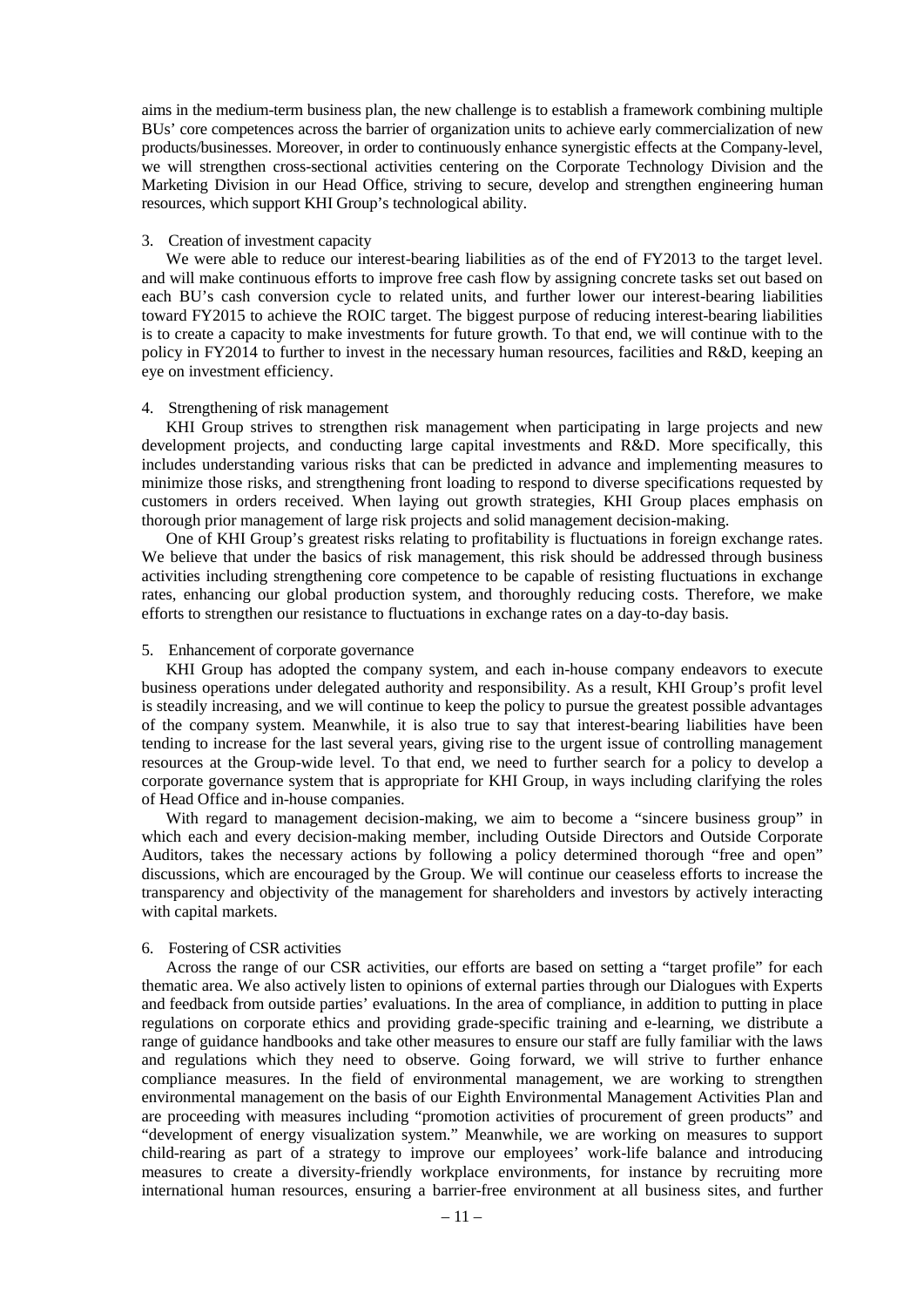strengthening the employment of people with disabilities through establishment of a special subsidiary. Going forward, we intend to promote initiatives at the level of the entire KHI Group including overseas operations by further deepening the coordination between business management and CSR activities, and to step up our cooperation with business partners in the field of CSR.

The initiatives to be undertaken by each business segment are as follows.

- (i) **Ship & Offshore Structure**: Increase orders received for liquefied gas carriers (LNG/LPG carriers), commercialize new fields including offshore vessels and LNG fuel propulsion vessels, expand business in China and establish business in Brazil, and strengthen the foundations of the business for naval vessels
- (ii) **Rolling Stock**: Enhance competitiveness through technologies and products that meet customer needs including cutting-edge technological development and new rolling stock, reinforce our project management to respond to an increase in overseas projects, and construct a global optimal business execution system including adoption of overseas production and procurement and effective use of partnerships
- (iii) **Aerospace**: Establish a mass production system and develop derivative products for P-1 patrol aircraft and C-2 transport aircraft including repair and component support, respond to boosted production of component parts for the Boeing 787 and develop derivative products including 777-X
- (iv) **Gas Turbine & Machinery**: Develop the energy solution business based on high efficiency gas turbines and gas engines for industrial use, expand these models in the overseas markets, respond to demand in Japan for dispersed power sources and expand operations in overseas markets, promote the development of new models of jet engines for commercial aircraft and improve the productivity of these models
- (v) **Plant & Infrastructure**: Enhance competitiveness through sophistication of existing products and achieve early commercialization of new products and technologies in the Energy & Environmental Engineering business sector, expand the overseas business to emerging countries and resource-rich countries through strengthening of overseas partnerships, and enhance engineering capability by cultivating human resources.
- (vi) **Motorcycle & Engine**: Establish a premium brand, enhance cost competitiveness through optimized production and expansion of overseas procurement on a global basis, expand sales channels in emerging countries the Company has already entered (Southeast Asia, Brazil, and so forth) and develop new markets, and refine leading technologies to respond to environmental requirements
- (vii) **Precision Machinery**: Maintain a high market share in the area of hydraulic excavation systems while developing other construction machinery products in the global market, enhance cost competitiveness in the robot business, and expand sales in emerging markets
- (viii)**Others**: Improve development capabilities with respect to the construction machinery business unit through our alliance with Hitachi Construction Machinery Co., Ltd., and increase our global market share and profitability

| Unit: billions of yen      |                          |                          |                          |                                         |  |  |
|----------------------------|--------------------------|--------------------------|--------------------------|-----------------------------------------|--|--|
| Item                       | The 188th fiscal<br>year | The 189th fiscal<br>year | The 190th fiscal<br>year | The 191st fiscal year<br>(under review) |  |  |
| Orders received            | 1,270.6                  | 1,311.8                  | 1,369.5                  | 1,455.4                                 |  |  |
| Net sales                  | 1,226.9                  | 1,303.7                  | 1,288.8                  | 1,385.4                                 |  |  |
| Recurring profit           | 49.1                     | 63.6                     | 39.3                     | 60.6                                    |  |  |
| Net income                 | 25.9                     | 23.3                     | 30.8                     | 38.6                                    |  |  |
| Net income per share (yen) | ¥15.55                   | ¥13.95                   | ¥18.46                   | ¥23.09                                  |  |  |
| Total assets               | 1,354.2                  | 1,362.1                  | 1,466.2                  | 1,554.4                                 |  |  |
| Net assets                 | 297.4                    | 315.9                    | 349.8                    | 376.6                                   |  |  |

## **(9) Trends in Assets and Income (i) Company Group Assets and Income**

## **(ii) Company Assets and Income**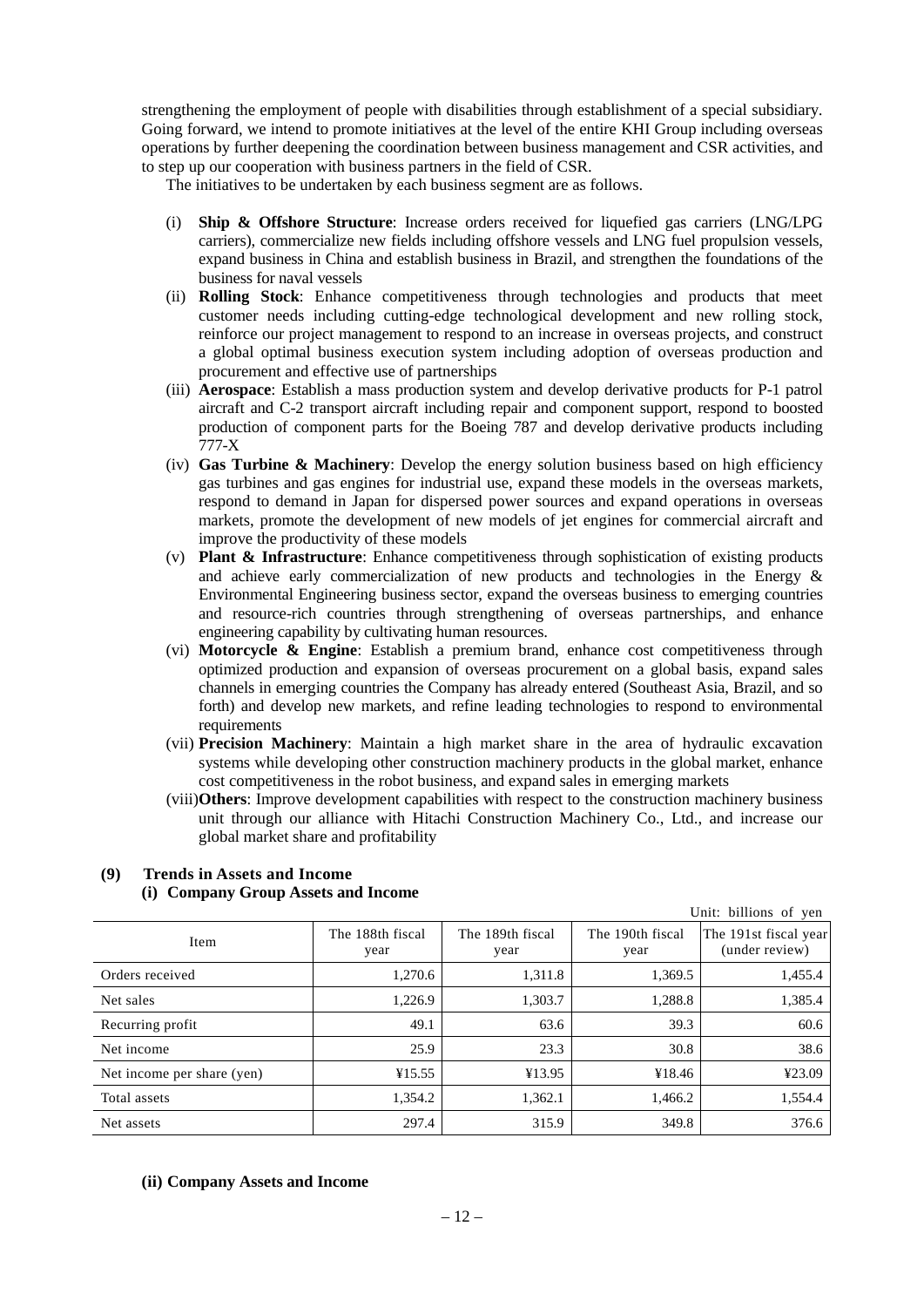|                            |                          |                          |                          | Unit: billions of yen                   |
|----------------------------|--------------------------|--------------------------|--------------------------|-----------------------------------------|
| Item                       | The 188th fiscal<br>year | The 189th fiscal<br>year | The 190th fiscal<br>year | The 191st fiscal year<br>(under review) |
| Orders received            | 816.0                    | 1,018.1                  | 1,086.2                  | 1,089.5                                 |
| Net sales                  | 817.4                    | 1,003.3                  | 983.9                    | 1,011.6                                 |
| Recurring profit           | 32.8                     | 38.0                     | 19.4                     | 35.9                                    |
| Net income                 | 33.3                     | 11.4                     | 17.1                     | 32.0                                    |
| Net income per share (yen) | ¥19.97                   | 46.87                    | ¥10.26                   | ¥19.20                                  |
| Total assets               | 1,116.0                  | 1,144.6                  | 1,195.1                  | 1,243.5                                 |
| Net assets                 | 246.8                    | 255.0                    | 258.4                    | 273.1                                   |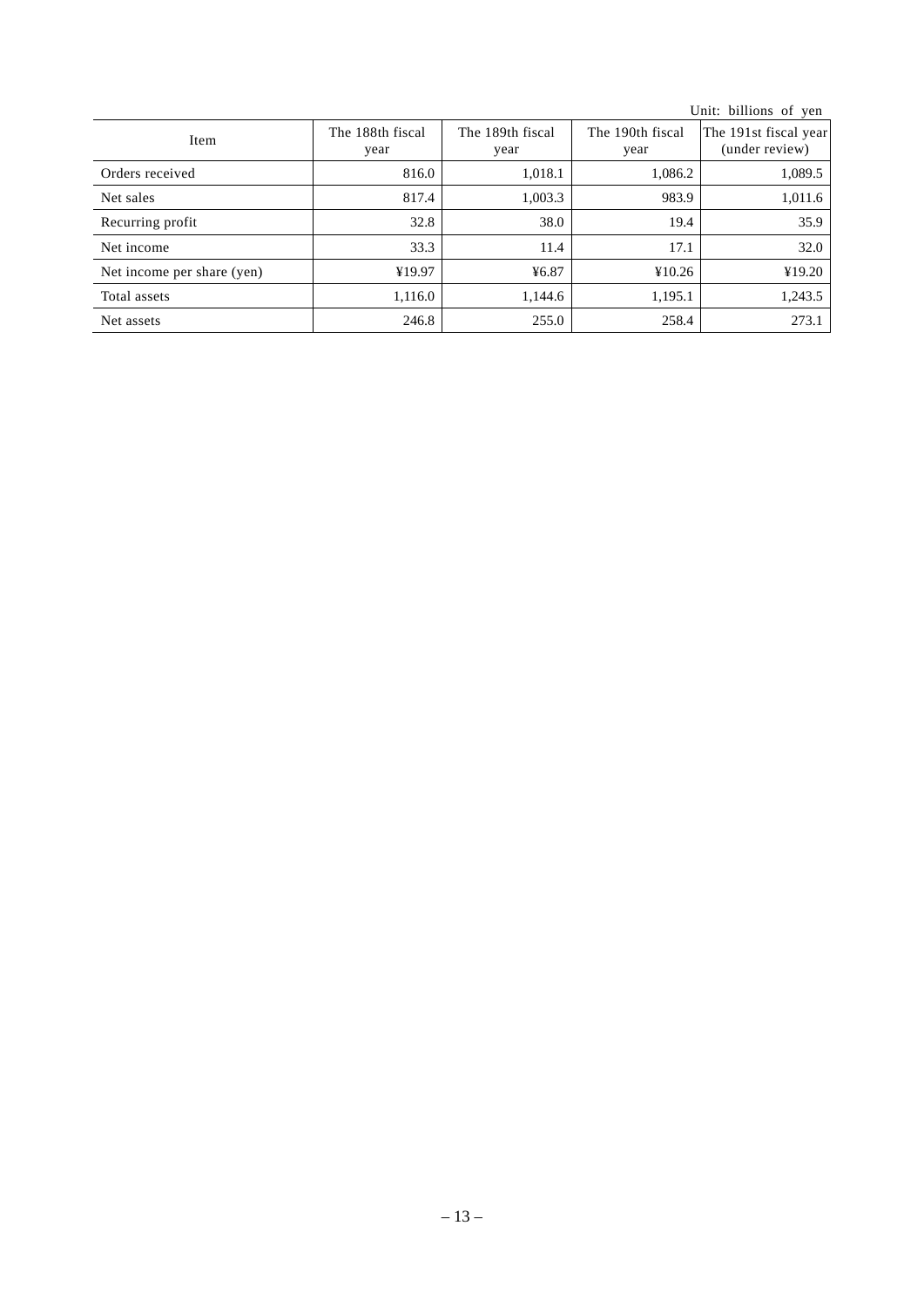## **(10) Major Parent Companies and Subsidiaries**

**(i) Parent Companies** Not applicable.

## **(ii) Major Subsidiaries**

| Company name                                                 | Capital              | The<br>Company's<br>percentage of<br>equity<br>participation | Main business                                                                                                                                                                                                |
|--------------------------------------------------------------|----------------------|--------------------------------------------------------------|--------------------------------------------------------------------------------------------------------------------------------------------------------------------------------------------------------------|
| Kawasaki Trading Co., Ltd.                                   | ¥600 million         | 70%                                                          | Sale of various industrial machinery, petroleum,<br>steel stock, etc.                                                                                                                                        |
| <b>NIPPI</b> Corporation                                     | ¥6,048 million       | 100%                                                         | Manufacture of aircraft components, targeting<br>systems, rocket components, aerospace<br>equipment, wind power generation system and<br>marine systems; repair, maintenance and<br>modification of aircraft |
| <b>KCM</b> Corporation                                       | ¥4,825 million       | 66%                                                          | Design, manufacture, sale, repair, etc. of<br>construction machinery                                                                                                                                         |
| Kawasaki Machine Systems, Ltd.                               | ¥350 million         | 100%                                                         | Sale, repair and after-sales service of gas turbine<br>generators                                                                                                                                            |
| <b>KCMJ</b> Corporation                                      | ¥300 million         | Note 2                                                       | Sale, repair and lease of construction machinery,<br>etc.                                                                                                                                                    |
| Kawasaki Motors Corporation Japan                            | ¥100 million         | 100%                                                         | Sole distributor of motorcycles, JET SKI® and<br>general purpose gasoline engines in Japan                                                                                                                   |
| Kawasaki Thermal Engineering Co.,<br>Ltd.                    | $¥1,460$ million     | 83%                                                          | Manufacture, sales, installation and after-sales<br>service for boilers, air-conditioning equipment<br>and absorption-style heat pumps, etc.                                                                 |
| EarthTechnica Co., Ltd.                                      | $¥1,200$ million     | 100%                                                         | Design, manufacture, and sale of crushers,<br>grinders, castings, and other equipment; design,<br>execution and supervision of engineering,<br>construction, installation of machinery and<br>appliances     |
| Kawasaki Motors Corp., U.S.A.                                | $U.S. \$165$ million | 100%                                                         | Sales of motorcycles, JET SKI®, 4-wheel<br>buggies, and general purpose gasoline engines in<br>the U.S.                                                                                                      |
| Kawasaki Motors<br>Manufacturing Corp., U.S.A.               | U.S.\$170 million    | 100%                                                         | Manufacture of JET SKI®, 4-wheel buggies,<br>and general purpose gasoline engines in the<br>U.S.; manufacture, servicing and engineering of<br>rolling stock                                                 |
| Kawasaki Rail Car, Inc.                                      | U.S.\$60 million     | Note 3                                                       | Manufacture, sale, servicing and engineering of<br>rolling stock in the U.S.                                                                                                                                 |
| Kawasaki Robotics (U.S.A.), Inc.                             | U.S.\$1 million      | Note 4                                                       | Sale and service of robots in the U.S.                                                                                                                                                                       |
| Kawasaki Motors Europe N.V.                                  | $664$ million        | 100%                                                         | Sales of motorcycles, JET SKI®, 4-wheel<br>buggies, and general purpose gasoline engines in<br>Europe                                                                                                        |
| Kawasaki Motors Enterprise<br>(Thailand) Co., Ltd.           | 1,900 million baht   | 100%                                                         | Manufacture and sale of motorcycles in<br>Thailand                                                                                                                                                           |
| P.T. Kawasaki Motor Indonesia                                | U.S.\$40 million     | 83%                                                          | Manufacture and sale of motorcycles in<br>Indonesia                                                                                                                                                          |
| Kawasaki Motors (Phils.) Corporation                         | 101 million peso     | 50%                                                          | Manufacture and sale of motorcycles in the<br>Philippines                                                                                                                                                    |
| Flutek, Ltd.                                                 | 1,310 million won    | 50%                                                          | Assembly and after-sales services for hydraulic<br>equipment in Korea                                                                                                                                        |
| Kawasaki Precision Machinery<br>Trading (Shanghai) Co., Ltd. | ¥400 million         | 100%                                                         | Customer service, sales and CS activities<br>relating to precision machinery products<br>(including products of joint company) in China                                                                      |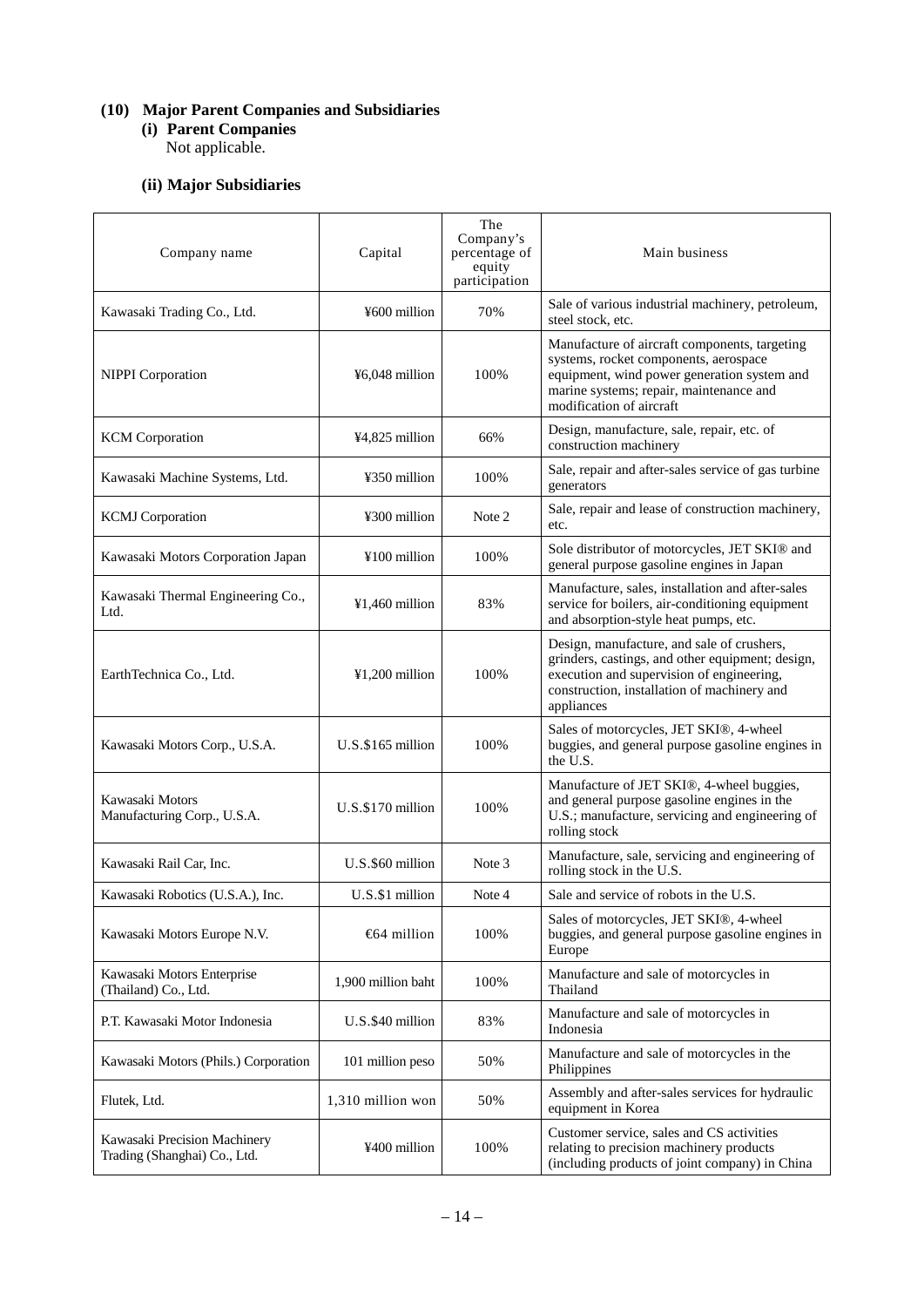(Notes)

- 1. From this current consolidated fiscal year, the following changes were made in relation to companies classified as major subsidiaries: Kawasaki Robotics (U.S.A.), Inc. was included.
- 2. KCMJ Corporation is a wholly-owned subsidiary of KCM Corporation.
- 3. Kawasaki Rail Car, Inc. is a wholly-owned subsidiary of Kawasaki Motors Manufacturing Corp., U.S.A.
- 4. Kawasaki Robotics (U.S.A.), Inc. is a wholly-owned subsidiary of Kawasaki Motors Corp., U.S.A.
- 5. There are 96 consolidated subsidiaries, including 18 companies as major subsidiaries, and there are 18 companies which are accounted for using the equity method.

#### **(iii) Status of Business Combinations** Not applicable.

| Segment                   | <b>Main Business</b>                                                                                                                                                                  | Number of Employees                            |
|---------------------------|---------------------------------------------------------------------------------------------------------------------------------------------------------------------------------------|------------------------------------------------|
| Ship & Offshore Structure | Manufacture and sale of ships, etc.                                                                                                                                                   | 2,444                                          |
| <b>Rolling Stock</b>      | Manufacture and sale of rolling stock, and snow removal<br>machinery, etc.                                                                                                            | 3,139                                          |
| Aerospace                 | Manufacture and sale of aircraft, etc.                                                                                                                                                | 5,869                                          |
| Gas Turbine & Machinery   | Manufacture and sale of jet engines, industrial gas<br>turbines, prime movers, etc.                                                                                                   | 3,952                                          |
| Plant & Infrastructure    | Manufacture and sale of industrial machinery, boilers,<br>environmental equipment, steel structures and crushing<br>machines, etc.                                                    | 2,976                                          |
| Motorcycle & Engine       | Manufacture and sale of motorcycles, four-wheel buggies<br>(ATVs), multi-purpose four-wheel vehicles, personal<br>water craft ("JET SKI®"), general purpose gasoline<br>engines, etc. | 9,235                                          |
| Precision Machinery       | Manufacture and sale of hydraulic components and<br>industrial robots, etc.                                                                                                           | 2,589                                          |
| Other                     | Manufacture and sale of construction machinery,<br>commerce, brokerage and mediation for sale and order<br>reception and administration of welfare facilities, etc.                   | 3,462                                          |
| Company-wide common areas | (Head Office Administration Department, Research &<br>Development Department, etc.)                                                                                                   | 954                                            |
| Total                     |                                                                                                                                                                                       | 34,620<br>25,531<br>Japan<br>9,089<br>Overseas |

## **(11) Company Group's Main Business and Number of Employees**

(Note) The Company has 15,196 employees (average age: 38.7 years; average years of service: 14.4 years)

## **(12) Company Group's Principal Offices and Plants (i) The Company**

|                                                                                                                                                                      |             | Name and location                                                                                                                                                                                                                                                                                                                                                |
|----------------------------------------------------------------------------------------------------------------------------------------------------------------------|-------------|------------------------------------------------------------------------------------------------------------------------------------------------------------------------------------------------------------------------------------------------------------------------------------------------------------------------------------------------------------------|
|                                                                                                                                                                      | Head office | Kobe Head Office, Tokyo Head Office 2 Head Offices                                                                                                                                                                                                                                                                                                               |
| Principal<br>Sapporo Office, Sendai Office, Nagoya Office, Osaka Office, Hiroshima Office, Fukuoka<br>offices<br><b>Branches</b><br>Office, Okinawa Office 7 Offices |             |                                                                                                                                                                                                                                                                                                                                                                  |
| Plants, etc.                                                                                                                                                         |             | Gifu Works (Kakamigahara), Nagoya Works 1 (Yatomi, Aichi), Nagoya Works 2 (Ama-gun,<br>Aichi), Kobe Works, Hyogo Works, Seishin Works, Nishi Kobe Works (Kobe), Akashi Works<br>(Akashi), Kakogawa Works (Kakogawa), Harima Works (Kako-gun, Hyogo), Sakaide Works<br>(Sakaide, Kagawa), Technical Institute (Akashi) 12 Works (including a Technical Institute) |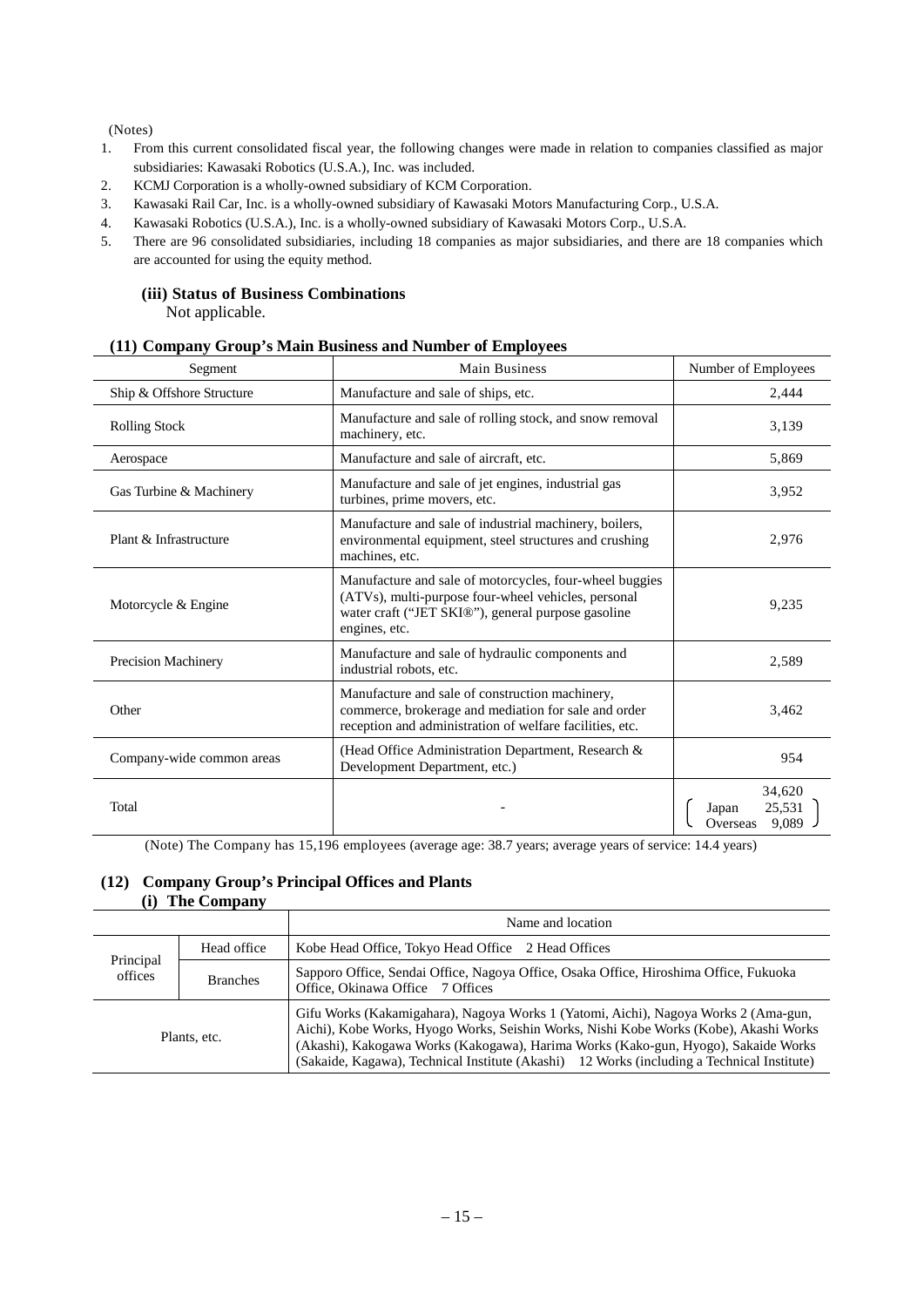## **(ii) Material Subsidiaries**

**i) Domestic**

| Company name                           | Location of principal offices    | Location of plants       |
|----------------------------------------|----------------------------------|--------------------------|
| Kawasaki Trading Co., Ltd.             | Kobe / Chiyoda-ku, Tokyo         |                          |
| <b>NIPPI</b> Corporation               | Yokohama                         | Yokohama / Yamato        |
| <b>KCM</b> Corporation                 | Kako-gun, Hyogo                  | Kako-gun, Hyogo          |
| Kawasaki Machine Systems, Ltd.         | Osaka                            | $\overline{\phantom{0}}$ |
| <b>KCMJ</b> Corporation                | Kakogawa                         | $\overline{\phantom{0}}$ |
| Kawasaki Motors Corporation Japan      | Akashi                           | $\overline{\phantom{0}}$ |
| Kawasaki Thermal Engineering Co., Ltd. | Kusatsu / Osaka / Koto-ku, Tokyo | Kusatsu                  |
| EarthTechnica Co., Ltd.                | Chiyoda-ku, Tokyo                | Yachiyo                  |

#### **ii) Overseas**

| Company name                                              | Location        |
|-----------------------------------------------------------|-----------------|
| Kawasaki Motors Corp., U.S.A.                             | U.S.            |
| Kawasaki Motors Manufacturing Corp., U.S.A.               | U.S.            |
| Kawasaki Rail Car, Inc.                                   | U.S.            |
| Kawasaki Robotics (U.S.A.), Inc.                          | U.S.            |
| Kawasaki Motors Europe N.V.                               | The Netherlands |
| Kawasaki Motors Enterprise (Thailand) Co., Ltd.           | Thailand        |
| P.T. Kawasaki Motor Indonesia                             | Indonesia       |
| Kawasaki Motors (Phils.) Corporation                      | Philippines     |
| Flutek, Ltd.                                              | Korea           |
| Kawasaki Precision Machinery Trading (Shanghai) Co., Ltd. | China           |

#### **(13) Principal lenders**

(Unit: 100 million yen)

|                                     | <b>Balance of Loans</b> |            |       |
|-------------------------------------|-------------------------|------------|-------|
| Lenders                             | Long term               | Short term | Total |
| Mizuho Bank, Ltd.                   | 78                      | 491        | 570   |
| Sumitomo Mitsui Banking Corporation | 65                      | 318        | 383   |
| Sumitomo Mitsui Trust Bank, Ltd.    | 60                      | 179        | 239   |
| Development Bank of Japan Inc.      | 173                     | 45         | 219   |
| Bank of Tokyo-Mitsubishi UFJ, Ltd.  | 19                      | 138        | 157   |

#### **(14) Other important issues concerning the current situation of corporate groups**

#### **Important law suits cases, etc.**

The Japan Fair Trade Commission issued on June 27, 2006 a cease and desist order against our company on the grounds that there was illegal conduct (bid rigging) in violation of the Antimonopoly Act in relation to the construction of refuse incineration plants ordered by municipal governments, and so forth. However, we lodged an appeal with the Tokyo High Court to seek for the cancellation of the decision. In that appeal, the Tokyo High Court ruled against our company (i.e. not agreeing to cancel the decision). We therefore appealed to the Supreme Court on October 9, 2008, however, on October 6, 2009, the appeal was declined, which confirms our company lost the suit.

The Japan Fair Trade Commission issued a surcharge payment order on March 23, 2007 for the amount of ¥5,165 million against our company. We have appealed the decision to the Japan Fair Trade Commission and demanded a trial. However, the same payment order for the amount of ¥5,165 million was issued in the decision made on November 10, 2010, and thus we decided not to challenge the decision. We paid the surcharge in full on January 11, 2011, which closed this case.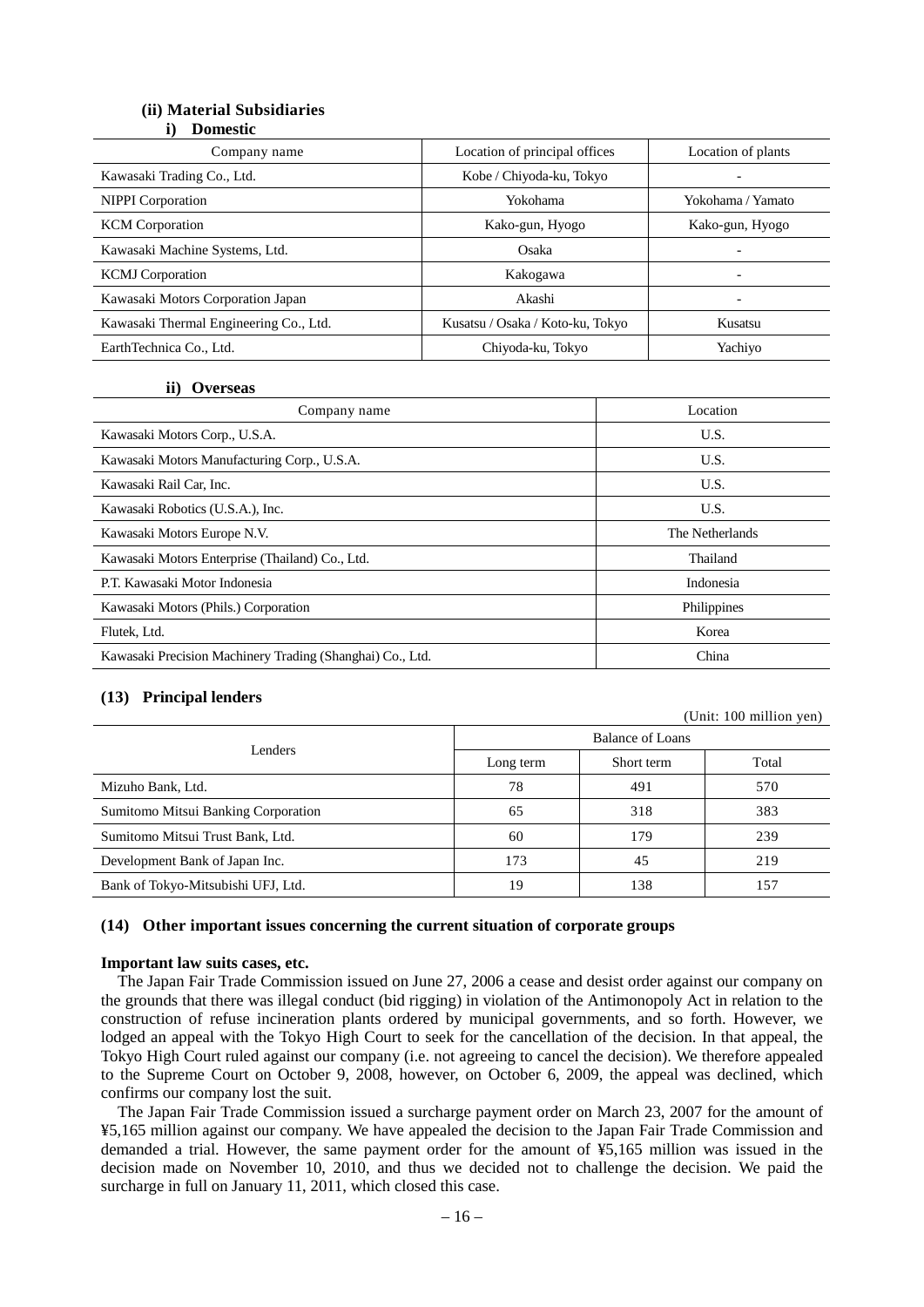Meanwhile, in relation to this matter, several lawsuits have been filed against our company alone or together with other companies, in order to seek damages from us on the grounds that we caused damage to the ordering parties due to the bid rigging. With the end of the following case within FY2013, all the lawsuits that had been previously filed are now closed.

| Municipalities, etc. | Status of the law suits                                                                                                                                                                                                                                                                                                                                                                                                                                                                                                                                                                                                                                                                                                                                 |
|----------------------|---------------------------------------------------------------------------------------------------------------------------------------------------------------------------------------------------------------------------------------------------------------------------------------------------------------------------------------------------------------------------------------------------------------------------------------------------------------------------------------------------------------------------------------------------------------------------------------------------------------------------------------------------------------------------------------------------------------------------------------------------------|
| Atami City           | Regarding the action filed by citizens of Atami City seeking damages of $\frac{1}{2}$ , 357 million against seven<br>companies including our company, the Supreme Court ruled in favor of our company and others on<br>April 13, 2009, confirming that our company won the suit. However, a new action for damages of<br>¥512 million was brought against five companies including our company by Atami City at the Tokyo<br>High Court on August 19, 2010. The Tokyo High Court ruled against our company and ordered KHI<br>and others to pay ¥315 million on March 15, 2013. The five companies including our company then<br>appealed to the Supreme Court; however, on January 16, 2014, the court declined the appeal. The case<br>is now closed. |

## **2. Status of Shares (as of March 31, 2014)**

| (1) | Total number of shares authorized to be issued | 3,360,000,000 shares                                                 |
|-----|------------------------------------------------|----------------------------------------------------------------------|
| (2) | Total number of shares issued                  | 1,671,892,659 shares<br>(including 141,710 shares of treasury stock) |
| (3) | <b>Number of shareholders</b>                  | $128,248$ persons                                                    |

## **(4) Major shareholders (top 10)**

| Shareholder name                                                  | Shareholders' investment in the Company |                    |  |
|-------------------------------------------------------------------|-----------------------------------------|--------------------|--|
|                                                                   | Number of shares held                   | Shareholding ratio |  |
|                                                                   | thousand shares                         | $\%$               |  |
| The Master Trust Bank of Japan, Ltd. (Trust Account)              | 108,666                                 | 6.5                |  |
| Japan Trustee Services Bank, Ltd. (Trust Account)                 | 79,989                                  | 4.7                |  |
| Mizuho Bank, Ltd.                                                 | 59,207                                  | 3.5                |  |
| Nippon Life Insurance Company                                     | 57,516                                  | 3.4                |  |
| <b>JFE</b> Steel Corporation                                      | 56,174                                  | 3.3                |  |
| Kawasaki Heavy Industries, Ltd. Kyoueikai                         | 34,871                                  | 2.0                |  |
| Kawasaki Heavy Industries, Ltd. Employees Shareholder Association | 30,975                                  | 1.8                |  |
| Tokio Marine & Nichido Fire Insurance Co., Ltd.                   | 27,838                                  | 1.6                |  |
| Sumitomo Mitsui Banking Corporation                               | 26,828                                  | 1.6                |  |
| Japan Trustee Services Bank, Ltd. (Trust Account 9)               | 21,465                                  | 1.2                |  |

(Note) The shareholding ratio is calculated after subtracting treasury stock (141,710 shares).

## **3. Company Share Options**

- **(1) Share options held by company officers at the end of the fiscal year under review** Not applicable.
- **(2) Share options delivered to employees, etc. during the fiscal year under review** Not applicable.
- **(3) Other important matters concerning share options, etc.** Not applicable.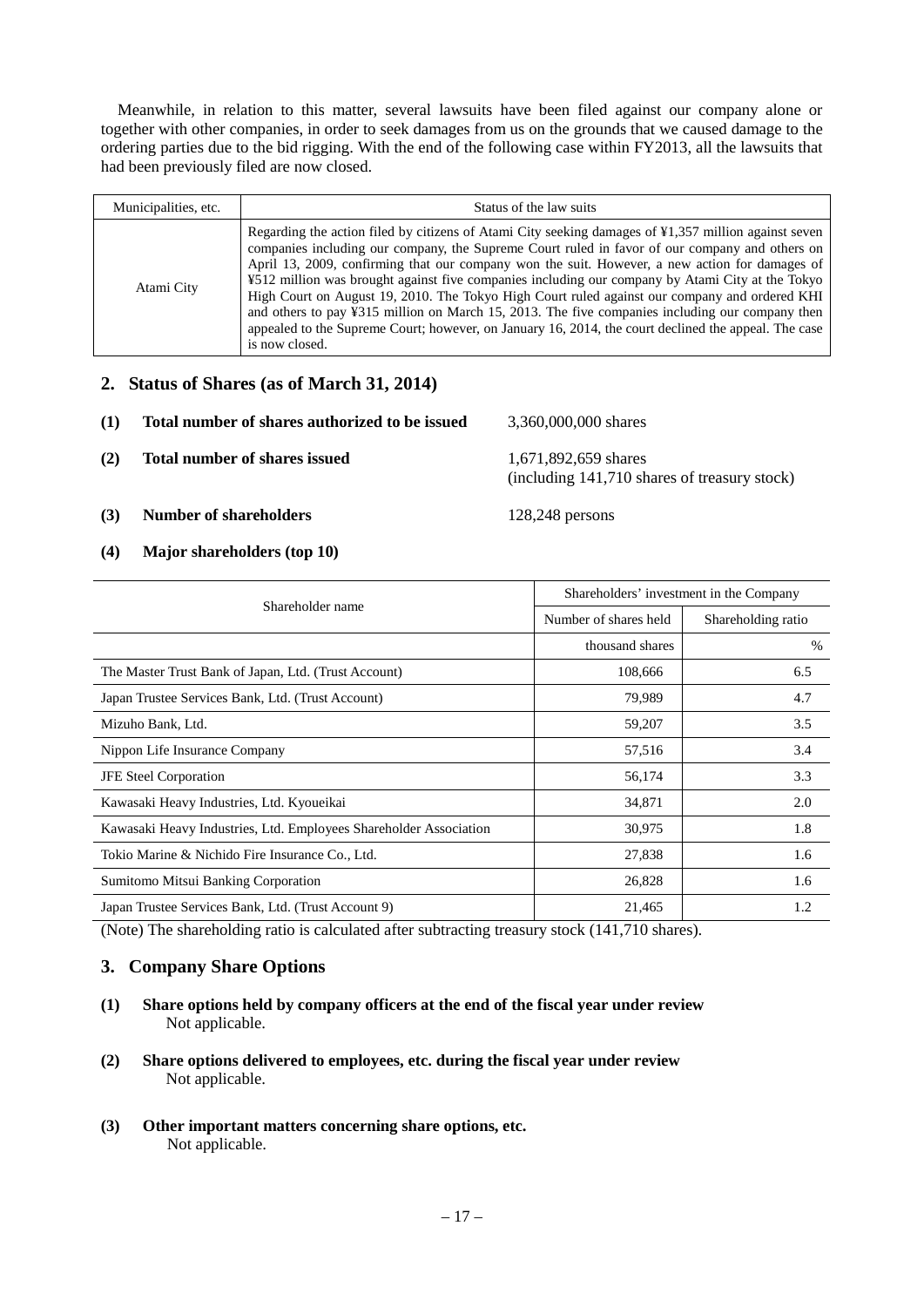## **4. Company Officers**

|        | Position                              | Name               | Areas of Responsibility within the Company and other<br>significant concurrent positions                                                                                                                   |
|--------|---------------------------------------|--------------------|------------------------------------------------------------------------------------------------------------------------------------------------------------------------------------------------------------|
| *      | President                             | Shigeru Murayama   | President (representative director), Commercial Airplane<br>Company                                                                                                                                        |
| $\ast$ | Senior Executive Vice<br>President    | Kyohei Matsuoka    | Assistant to the President, in charge of Head Office Administration<br>Department                                                                                                                          |
| $\ast$ | Senior Executive Vice<br>President    | Hiroshi Takata     | Assistant to the President, in charge of technology, sales and<br>procurement department and special matters of the Motorcycle &<br>Engine Company (relating to development and logistics)                 |
| *      | Senior Vice President                 | Makoto Sonoda      | President, Precision Machinery Company                                                                                                                                                                     |
| $\ast$ | <b>Senior Vice President</b>          | Joji Iki           | President, Gas Turbine & Machinery Company                                                                                                                                                                 |
| *      | <b>Senior Vice President</b>          | Eiji Inoue         | President, Plant & Infrastructure Company                                                                                                                                                                  |
| *      | Senior Vice President                 | Yoshinori Kanehana | President, Rolling Stock Company                                                                                                                                                                           |
|        | Senior Vice President                 | Minoru Makimura    | General Manager, Corporate Technology Division                                                                                                                                                             |
| *      | Senior Vice President                 | Akio Murakami      | President, Ship & Offshore Structure Company,<br>Director, Nantong COSCO KHI Ship Engineering Co., Ltd.<br>Director, Dalian COSCO KHI Ship Engineering Co., Ltd.<br>Director, ENSEADA INDÚSTRIA NAVAL S.A. |
|        | Director (Outside)                    | Yoshihiko Morita   | President, Japan Institute for Overseas Investment,<br>Outside Corporate Auditor, TOKYO GAS Co., Ltd.                                                                                                      |
|        | Full-Time Corporate<br>Auditor        | Tatsuyoshi Ogushi  |                                                                                                                                                                                                            |
|        | <b>Full-Time Corporate</b><br>Auditor | Yuji Murakami      |                                                                                                                                                                                                            |
|        | Corporate Auditor<br>(Outside)        | Michio Oka         |                                                                                                                                                                                                            |
|        | Corporate Auditor<br>(Outside)        | Nobuyuki Fujikake  | Attorney at law                                                                                                                                                                                            |

#### **(1) Directors and Corporate Auditors**

(Notes) 1. \* means a Representative Director.

- 2. Director Yoshihiko Morita and Corporate Auditors Michio Oka and Nobuyuki Fujikake are Independent Officers stipulated by the Tokyo Stock Exchange, Inc. and Nagoya Stock Exchange, Inc..
- 3. Mr. Jiro Noguchi, formerly Senior Vice President of KHI, has been appointed as Outside Corporate Auditor of Kawasaki Kisen Kaisha, Ltd. ("Kawasaki Kisen"), to which Mr. Michio Oka belonged. Kawasaki Kisen owns a total of 1.03% of the outstanding shares in KHI. Meanwhile, KHI owns a total of 3.50% of the voting rights of the outstanding shares in Kawasaki Kisen, which are held by Trust & Custody Services Bank, Ltd. (Kawasaki Heavy Industries, Ltd. retirement benefit trust account re-entrusted by Mizuho Trust and Banking Co., Ltd.). However, Kawasaki Kisen is not a company of KHI Group. In addition, although Kawasaki Kisen is a business partner of KHI mainly in ship-related transactions, the annual average transactions between the Kawasaki Kisen Group and KHI Group for the most recent five fiscal years account for less than 2% of the total annual average sales each for the Kawasaki Kisen Group and KHI Group over the corresponding period. Consequently, we have determined that there is no issue as regards to the independence of Mr. Michio Oka and he is therefore suitable as an independent officer.
- 4. Tadaharu Ohashi, Satoshi Hasegawa, Masashi Segawa, Mitsutoshi Takao, Nobumitsu Kambayashi and Masahiko Hirohata, Directors, and Kenzo Doi, Corporate Auditor, resigned during the relevant business year with the conclusion of the 190th Ordinary General Meeting of Shareholders.
- 5. As of April 1, 2014, the Director positions have changed: Makoto Sonoda, formerly Senior Vice President (Representative Director), has become Director.
- 6. Yuji Murakami, Corporate Auditor, who has many years of experience with administration and accounting operations at our company, has substantial knowledge about finance and accounting matters.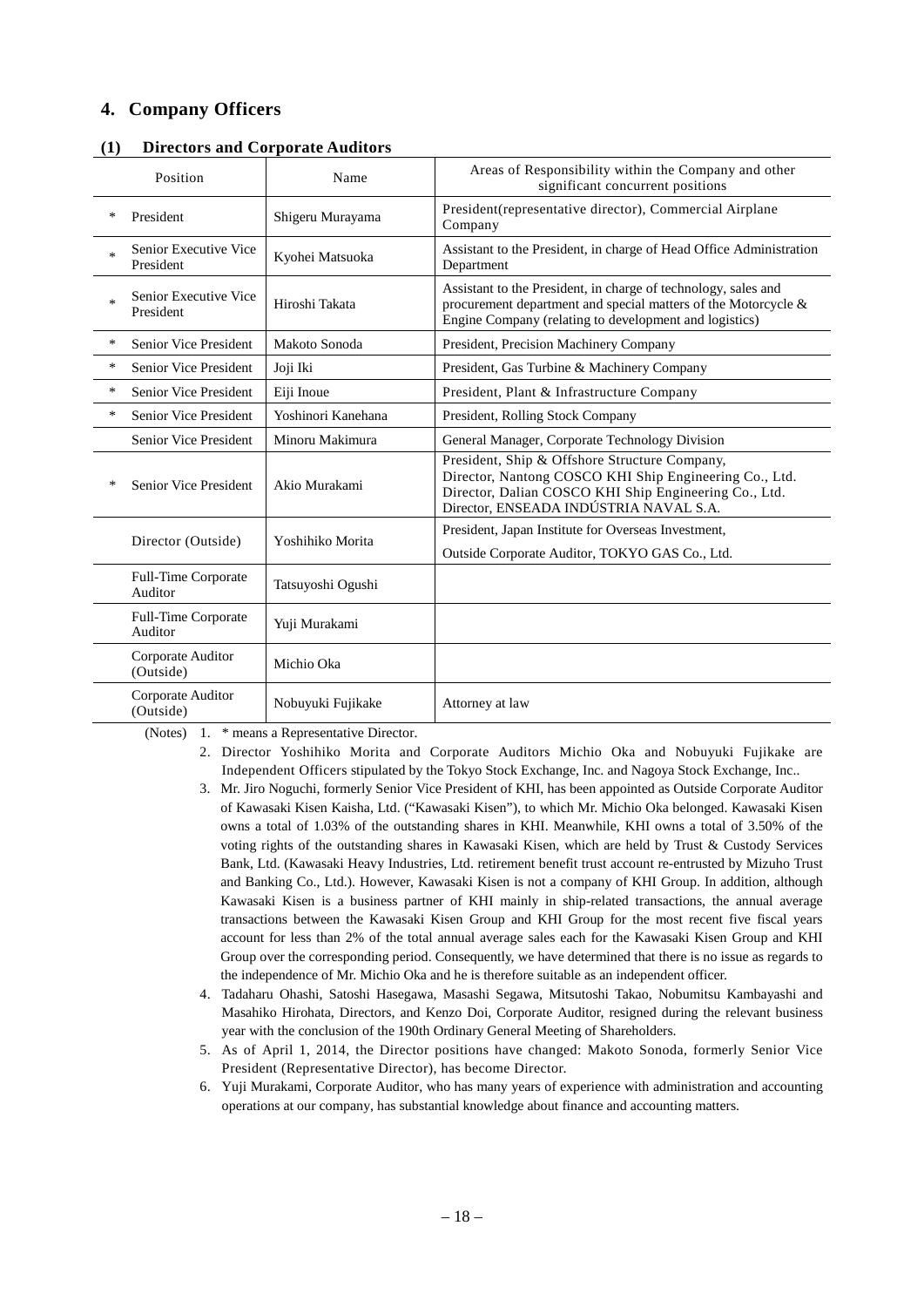| Position                        | Name               | Areas of Responsibility within the Company                                                                                                   |
|---------------------------------|--------------------|----------------------------------------------------------------------------------------------------------------------------------------------|
| President                       | Shigeru Murayama   |                                                                                                                                              |
| Senior Executive Vice President | Kyohei Matsuoka    | Assistant to the President, in charge of Head Office<br><b>Administration Department</b>                                                     |
| Senior Executive Vice President | Hiroshi Takata     | Assistant to the President, in charge of Technology, Sales and<br>Procurement Division and the Motorcycle & Engine Company                   |
| Senior Vice President           | Joji Iki           | President, Gas Turbine & Machinery Company                                                                                                   |
| Senior Vice President           | Eiji Inoue         | President, Plant & Infrastructure Company                                                                                                    |
| Senior Vice President           | Yoshinori Kanehana | President, Rolling Stock Company                                                                                                             |
| Senior Vice President           | Minoru Makimura    | General Manager, Corporate Technology Division                                                                                               |
| Senior Vice President           | Akio Murakami      | President, Ship & Offshore Structure Company                                                                                                 |
| Managing Executive Officer      | Masahiro Ibi       | General Manager, Marketing Division and Senior Manager<br>of MD Project Department                                                           |
| Managing Executive Officer      | Munenori Ishikawa  | President, Aerospace Company                                                                                                                 |
| Managing Executive Officer      | Shigehiko Kiyama   | President, Motorcycle & Engine Company                                                                                                       |
| Managing Executive Officer      | Kazuo Hida         | President, Precision Machinery Company                                                                                                       |
| Managing Executive Officer      | Kenji Tomida       | General Manager, Corporate Planning Division                                                                                                 |
| <b>Executive Officer</b>        | Shinsuke Tanaka    | Deputy General Manager, Corporate Planning Division. (In<br>charge of special matters)                                                       |
| <b>Executive Officer</b>        | Takafumi Shibahara | Staff Officer to Corporate Auditor                                                                                                           |
| <b>Executive Officer</b>        | Yukinobu Kono      | Deputy General Manager, Corporate Technology Division and<br>General Manager, System Technology Development Center<br>and Marketing Division |
| <b>Executive Officer</b>        | Masafumi Nakagawa  | Motorcycle & Engine Company (seconded to Kawasaki<br>Motors Corp., U.S.A.)                                                                   |
| <b>Executive Officer</b>        | Kaoru Kawabe       | Vice President, Ship & Offshore Structure Company                                                                                            |
| <b>Executive Officer</b>        | Makoto Ogawara     | Vice President, Rolling Stock Company                                                                                                        |
| <b>Executive Officer</b>        | Hirokazu Komaki    | Vice President, Aerospace Company                                                                                                            |
| <b>Executive Officer</b>        | Shiro Nakabayashi  | General Manager, General Administration Division                                                                                             |
| <b>Executive Officer</b>        | Toshiyuki Kuyama   | General Manager, Gas Turbine Division, Gas Turbine &<br>Machinery Company                                                                    |
| <b>Executive Officer</b>        | Genichi Abe        | General Manager, Project Division and in charge of special<br>matters, Ship & Offshore Structure Company                                     |
| <b>Executive Officer</b>        | Kazuo Ota          | General Manager, Planning & Control Division, Aerospace<br>Company                                                                           |
| <b>Executive Officer</b>        | Masami Maeda       | General Manager, Project Division, Precision Machinery<br>Company                                                                            |
| <b>Executive Officer</b>        | Hiroji Iwasaki     | General Manager, Planning & Control Division, Rolling Stock<br>Company                                                                       |
| <b>Executive Officer</b>        | Koji Kadota        | Deputy General Manager, Corporate Technology Division and<br>General Manager, Technical Institute                                            |
| <b>Executive Officer</b>        | Yasuhiko Hashimoto | General Manager, Robot Division, Precision Machinery<br>Company                                                                              |
| <b>Executive Officer</b>        | Tatsuya Watanabe   | Senior Manager, Energy Plants Engineering Division, Plant &<br><b>Infrastructure Company</b>                                                 |

7. Executive Officers as of April 1, 2014 are as follows.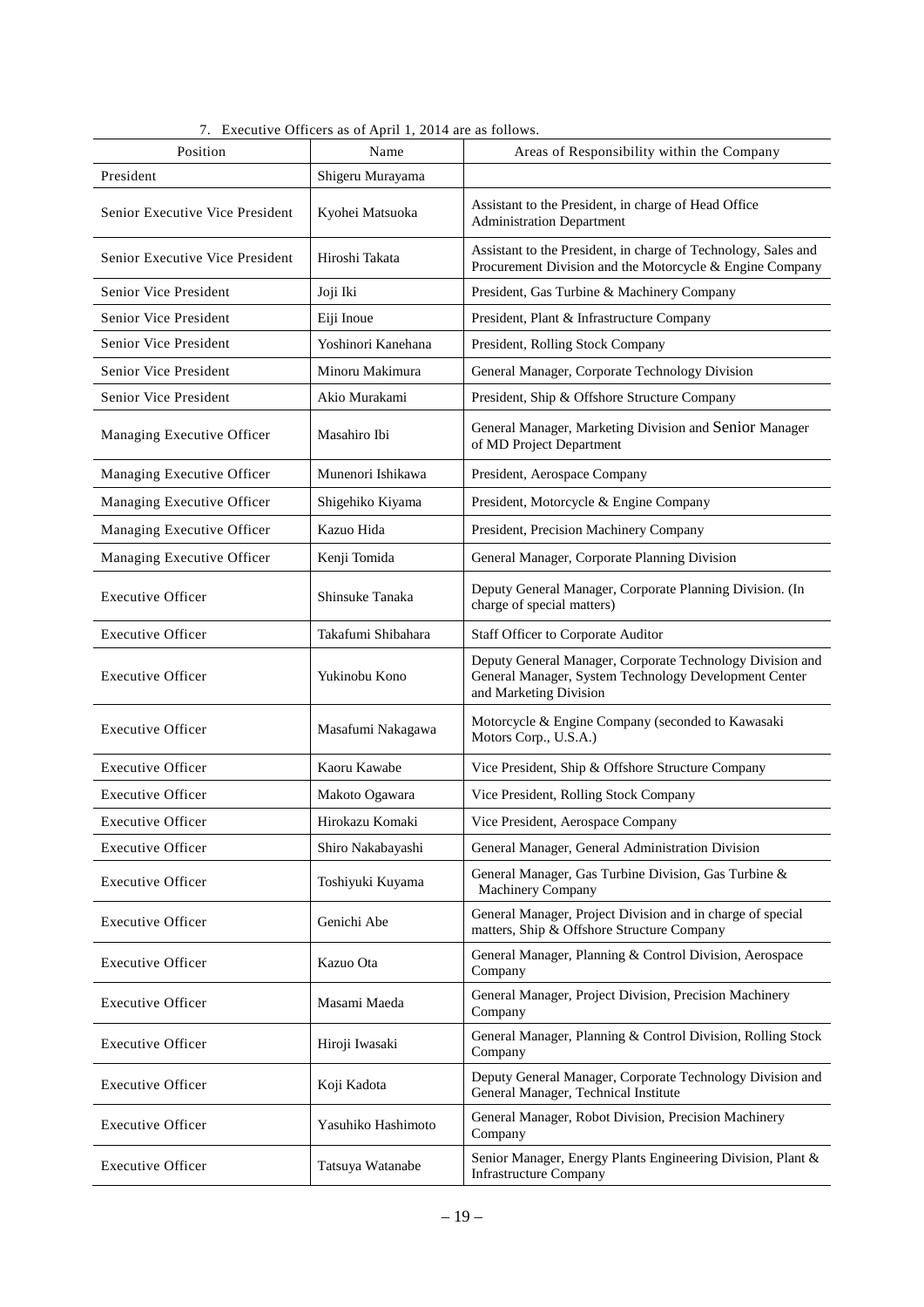| Executive Officer | Takeshi Ohata     | General Manager, Machinery Division, Gas Turbine &<br><b>Machinery Company</b>         |
|-------------------|-------------------|----------------------------------------------------------------------------------------|
| Executive Officer | Ikuhiro Narimatsu | General Manager, Personnel & Labor Administration Division                             |
| Executive Officer | Takeshi Asano     | General Manager, Marketing & Sales Division, Motorcycle &<br>Engine Company            |
| Executive Officer | Toshiyuki Mimura  | General Manager, Planning & Control Division, Plant &<br><b>Infrastructure Company</b> |
| Executive Officer | Akio Nekoshima    | General Manager, Finance & Accounting Division                                         |

#### **(2) Compensation to Directors and Corporate Auditors**

| Directors 16 persons         | ¥600,997 thousand                                                                             |
|------------------------------|-----------------------------------------------------------------------------------------------|
| Corporate Auditors 5 persons | ¥88,980 thousand                                                                              |
| Total 21 persons             | ¥689,977 thousand (of which ¥27,180 thousand to four Outside Directors/Corporate<br>Auditors) |

Note The maximum amount of remuneration for the Directors is ¥1,200 million per year (as resolved at the 189th Ordinary General Meeting of Shareholders held on June 27, 2012). The maximum amount of remuneration for the Corporate Auditors is ¥8 million per month (which was resolved at the 170th Ordinary General Meeting of Shareholders held on June 29, 1993).

#### **(3) Outside Officers**

**(i) Concurrent Director positions at other companies and the relationship between our company and said companies**

Not applicable.

**(ii) Concurrent positions held as Outside Officer at other companies and the relationship between our company and said companies**

Director Yoshihiko Morita concurrently holds a position as President of the Japan Institute for Overseas Investment and Outside Corporate Auditor of TOKYO GAS Co., Ltd. Our company does not have any important dealings or other special relationships with the said institute and the company.

**(iii) Relationships between the Company or specific related business operators and Directors and employees, etc.**

Not applicable.

#### **(iv) Main activities during the business year**

#### **Attendance and comments at Board of Directors Meetings and Board of Corporate Auditors meetings**

Director Yoshihiko Morita attended all of the 11 Board of Directors Meetings held following his appointment as a Director on June 26, 2013, and made comments based on his substantial overseas experience and knowledge as a specialist, acquired in the Japan Bank for International Cooperation and other institutions.

Corporate Auditor Michio Oka attended 13 of 14 Board of Directors Meetings, and 21 of 22 Board of Corporate Auditors meetings held during the business year, and mainly made comments based on his experience as a company manager.

Corporate Auditor Nobuyuki Fujikake attended all of the 11 Board of Directors Meetings, and all of the 17 Board of Corporate Auditors meetings held following his appointment as a Corporate Auditor on June 26, 2013, and mainly made comments based on his expert standpoint as an attorney at law.

#### **(v) Overview of provisions in contracts for limitation of liability**

The Company has concluded contracts for limitation of liability with Director Yoshihiko Morita and Corporate Auditors Michio Oka and Nobuyuki Fujikake, pursuant to the provisions of Article 427 Paragraph 1 of the Companies Act. The liability under said contract shall be limited to either an amount of ¥10 million, or an amount specified by law, whichever is higher.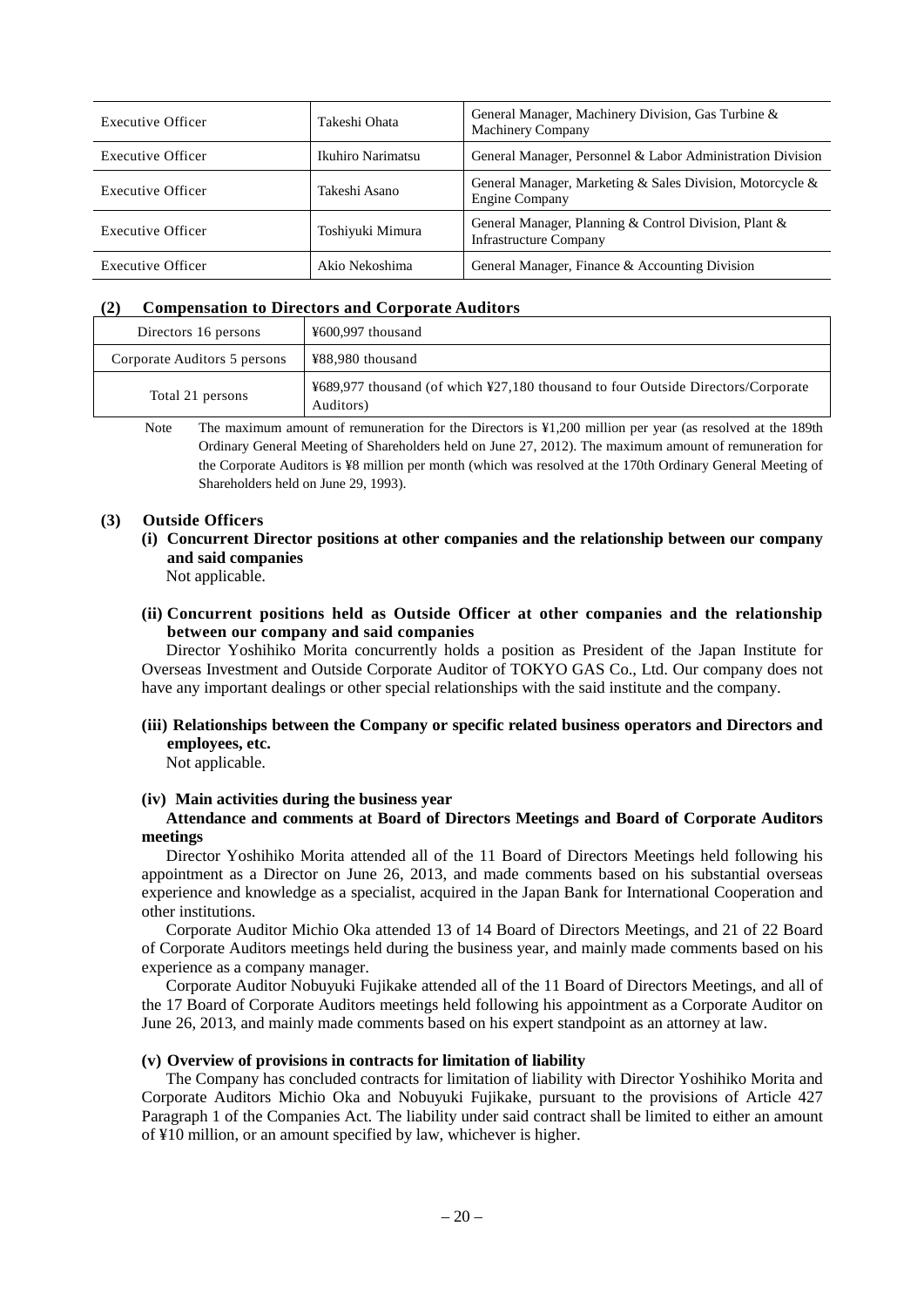## **5. Accounting Auditor**

- **(1) Accounting Auditor's Name** KPMG AZSA LLC
- **(2) Accounting Auditors' Compensation, etc., for the fiscal year under review**
	- **(i) Compensation, etc. as an accounting auditor for the fiscal year under review**

¥169,256 thousand

#### **(ii) Cash and Other Profits Payable by the Company or its Subsidiaries to the Accounting Auditors**

¥223,991 thousand

- (Note 1) Under the audit agreement between the Company and its Accounting Auditor, compensation for audits pursuant to the Companies Act and audits pursuant to the Financial Instruments and Exchange Act are not separated, and they cannot be separated in a practical way. Consequently, the above amounts reflect total compensation.
- (Note 2) Of the Company's material subsidiaries, some overseas subsidiaries have been audited by certified public accountants or audit corporations (including those who possess equivalent qualifications in foreign countries) other than the Company's Accounting Auditor.

#### **(3) Details of Non-audit Services**

IFRS advisory services, procedures relating to the confirmation of balances of certain accounts submitted to the authorities concerned to proceed liquidation of receivables and so forth.

### **(4) Policy Regarding Determination of Termination or Nonrenewal of Appointment of Accounting Auditors**

Where the Accounting Auditor violates or contravenes laws such as the Companies Act and Certified Public Accountant Act, and where it is determined acts have been committed which go against public order and morality, the Board of Corporate Auditors shall consider whether to terminate or not renew the Accounting Auditors based on those facts, and make a decision in accordance with the Board of Corporate Auditors Regulations. Where the Board of Corporate Auditors determines that it is appropriate to terminate or not renew the appointment of Accounting Auditors, it will request the Board of Directors to terminate the Accounting Auditors' appointment, or put forward a proposal at the General Meeting of Shareholders to not renew the appointment of the Accounting Auditors, and the Board of Directors shall discuss the matter.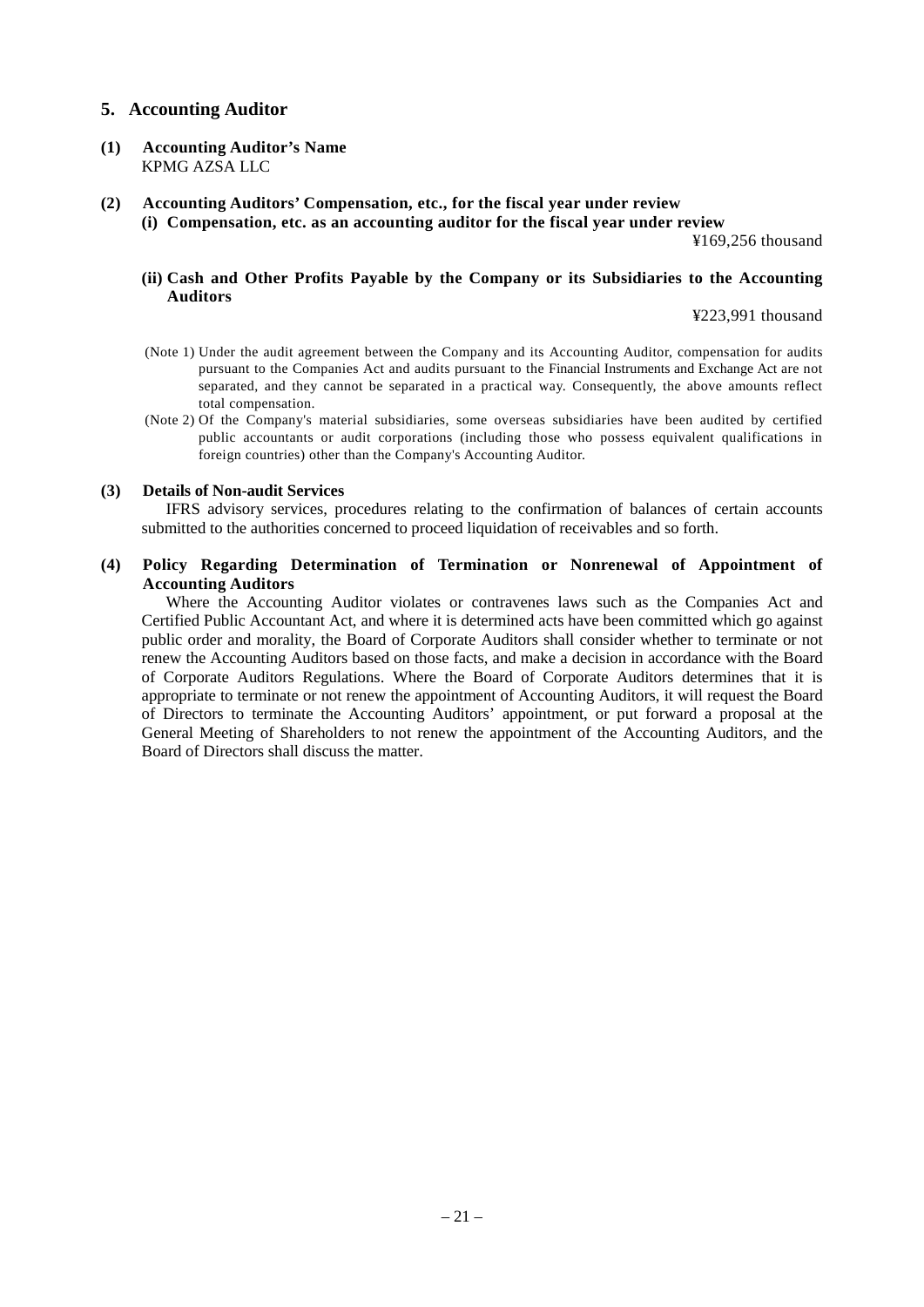### **6. System to ensure that Directors' execution of duties complies with laws and the Articles of Incorporation and other systems to ensure proper execution of business**

A resolution was made with respect to the Company's internal control systems, pursuant to the Companies Act, at the Board of Directors Meeting of May 24, 2006 regarding confirmation of the basic policies and status of established internal control systems, and henceforth whenever there are organizational changes or changes to internal regulations, resolutions are made again at Board of Directors Meetings. The overview thereof is as follows. In addition, KHI conducts year-end assessment of the operation status of resolved internal control systems to ensure proper operation and provides reports to the Board of Directors.

#### **I. Basic policy for developing a system for internal controls**

KHI Group develops and maintains systems for internal controls to establish systems to ensure formation of proper organizational structures, development of company rules and regulations, dissemination of information and proper execution of operations; since KHI's management philosophy, which is indicated in our Group Mission (missions and roles which must be carried out) **"Kawasaki, working as one for the good of the planet" (Enriching lifestyles and helping safeguard the environment: Global Kawasaki)**, "Kawasaki Value," the "The Kawasaki Group Management Principles" and "The Kawasaki Group Code of Conduct"; is embodied in each and every officer and employee of our Group. KHI strives to improve its internal controls by constantly reviewing them, and in doing so improves the efficiency and lawfulness of company systems which contribute to the Group's sound and sustained growth.

#### **II. Development of internal control systems**

KHI has established the following internal control systems and is streamlining, maintaining, and improving them. Going forward, KHI will review them as necessary, taking into account such factors as changes in the Company's operating environment. In addition, KHI will conduct a year-end assessment of the operation status of internal control systems to ensure proper operation.

- 1. Internal control systems concerning Directors and employees
	- (1) Systems to ensure that Directors' and employees' execution of duties are compliant with laws and the Articles of Incorporation
		- 1) We established KHI Corporate Ethics Regulations, and are thoroughgoing in ensuring compliance with laws and the Articles of Incorporation and other KHI regulations and policies, and bind KHI's directors and employees to: "put ethics regulations into practice as corporate citizens", "respect individuals and individual rights and prohibit discrimination", "promote protection of the environment", "comply with laws and social rules", and "use proper accounting practices and ensure reliability of financial reports" (hereinafter, "Fundamental Principles of Corporate Ethics).
		- 2) According to the Internal Controls Management Regulations, we appropriately manage the system to promote measures, with the President as the chief executive of internal controls and General Manager of each division as the manager in charge of internal controls, and deliberate and make decisions on policies and measures at Management Committee, which are designed to streamline, maintain, and improve internal control systems, in order to ensure the appropriateness of business operations by achieving objectives such as effective and efficient business operations, reliable financial reporting, compliance with laws, and safeguarding of assets. Based on the roles and responsibilities given to Executive Officers, officers, and employees, we manage internal control systems in a unified way.
		- 3) According to the Company-wide CSR Committee Regulations and the CSR Committee Rules for Business Divisions, we deliberate and make decisions on policies and measures, under the governance of the President, for the Company-wide CSR Committee and the CSR Committee for Business Divisions (consisting of officers and employees) to comply with the Fundamental Principles of Corporate Ethics stipulated in KHI Corporate Ethics Regulations, and to take thoroughgoing compliance initiatives for KHI Group. We continue to improve understanding and awareness of compliance through ongoing education and training activities for various types of legal compliance and also monitor operational status.
		- 4) According to the Compliance Reporting and Consultation System Regulations, we work to enhance compliance systems by managing the internal whistleblower system to report information regarding compliance breaches in cases where it is difficult to correct compliance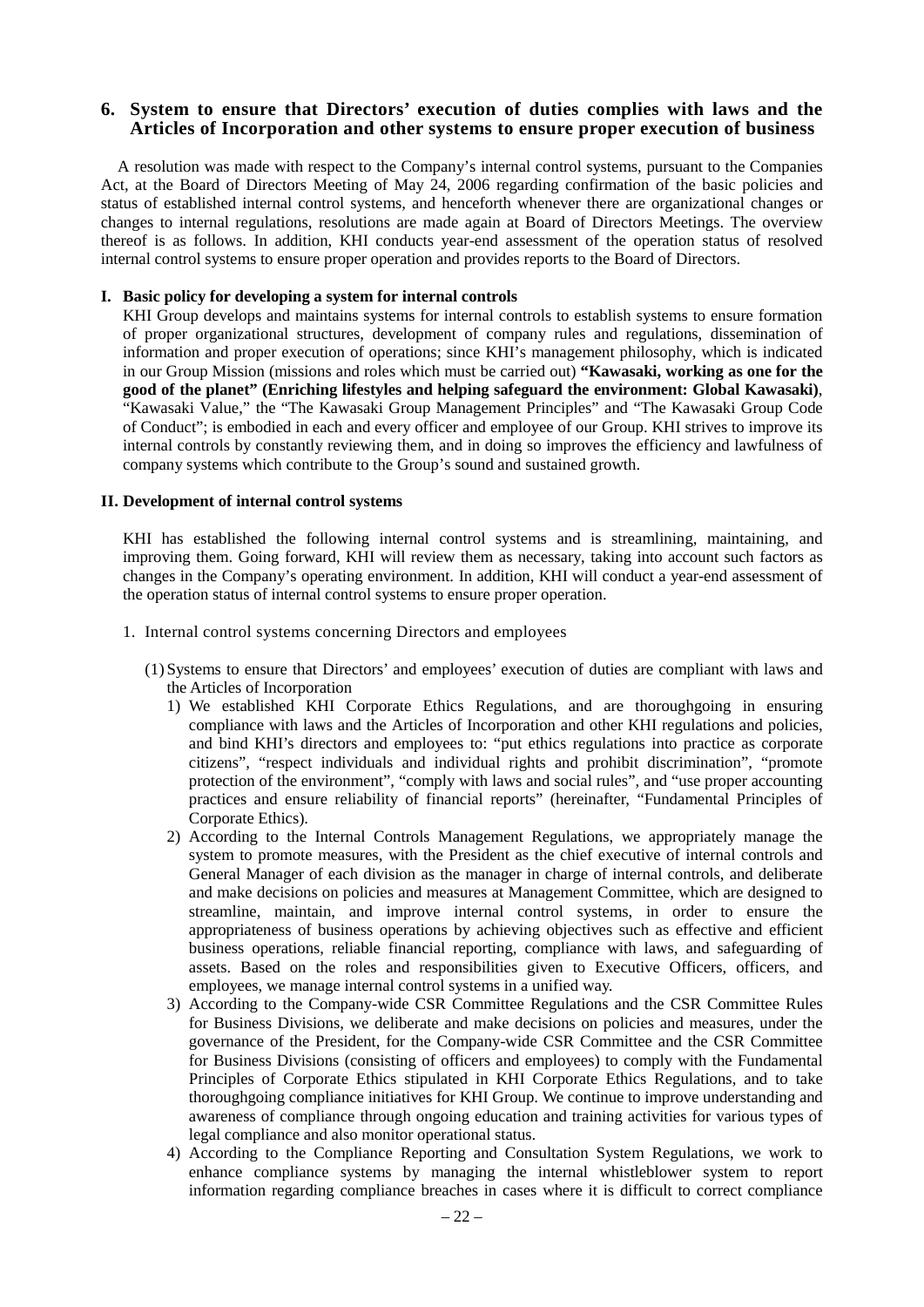breaches through ladders or concerned divisions.

- 5) While Executive Officers who are delegated to execute business operations are appointed at Board of Directors Meetings and Executive Officers are delegated to execute business operations, Outside Directors who do not concurrently serve as Executive Officers and Outside Corporate Auditors are appointed as Independent Officers established by the Tokyo Stock Exchange to enhance the supervisory and monitoring functions of the Board of Directors for overall management.
- 6) According to the Internal Controls Regulations, we ensure the appropriateness of business operations through business audits conducted by the Auditing Department.
- 7) Based on our Basic Policy on Internal Controls over Financial Reporting, we establish internal controls over financial reporting and appropriately carry out evaluation and assessment thereof to ensure the reliability of financial reporting.
- (2) Systems for storage and management of information related to Directors' execution of duties
	- 1) Information pertaining to Directors' execution of duties (meeting minutes, decision making records and appurtenant materials, account books, account invoices and other information) shall be appropriately stored and managed in accordance with Document Handling Regulations and other related policies and regulations. The information shall be made accessible at any time to Directors, Corporate Auditors and employees nominated thereby.
	- 2) With respect to protection of confidential information, we have established a Rules for Handling Corporate Secrets, and with respect to personal information we have established Regulations for Protecting Personal Information to ensure appropriate handling is thoroughly observed, and we ensure enforcement thereof through such measures as inspections and business audits, which are carried out according to methods stipulated in the regulations.
- (3) Systems for management of risk of loss
	- 1) According to the Risk Management Regulations, with the President as the chief executive of risk management and General Manager of each division as manager in charge of risk management, we grasp the assumed risk in detail using a unit of measurement common to the entire Group, and appropriately manage the risk management system, which is designed to avoid or minimize risk or losses caused by such risk.
	- 2) With respect to risks pertaining to management strategies, risk analysis and consideration of countermeasures shall be conducted in advance by the concerned divisions in accordance with the Regulations of Board of Directors, the Management Committee Regulations and the Approval Regulations, and deliberations and decision making regarding those risks shall be carried out at Board of Directors Meetings or Management Committees in accordance with those regulations. We also implement appropriate risk management for major projects that have a significant impact on business operations, in accordance with the Major Project Risk Management Regulations particularly.
	- 3) As a measure to be taken when risk becomes evident, according to the Risk Management Regulations, we articulate codes of conduct in event of emergencies, and also appoint persons in charge of crisis management at each place of business to appropriately manage the system, which is designed to minimize losses. In particular, in anticipation of the occurrence of disasters, including large-scale earthquake and pandemic diseases, we specify important operations to which priority should be given to ensure the continuation or recovery of the operations in order to minimize the impact on business and formulate a business continuity plan to shorten the length of time until recovery.
- (4) Systems to ensure efficient execution of Directors' duties
	- 1) Based on KHI Group's role and objectives as articulated in the Kawasaki Group Mission Statement, we share final goals for the future by setting forth a long-term vision for each business division in the Medium-Term Business Plan.
	- 2) To attain the goals set forth in the Kawasaki Group Mission Statement and the long-term vision ("Kawasaki Business Vision 2020"), we have formulated a Medium-Term Business Plan and a Short-Term Business Plan, and have determined goals at each organization level based on these plans. We have also established performance goals for each officer and employee, and work on activities that articulate goals to be achieved. Furthermore, by conducting regular reviews of these respective plans and goals, we aim to secure a system that enables more appropriate and efficient execution of business operations.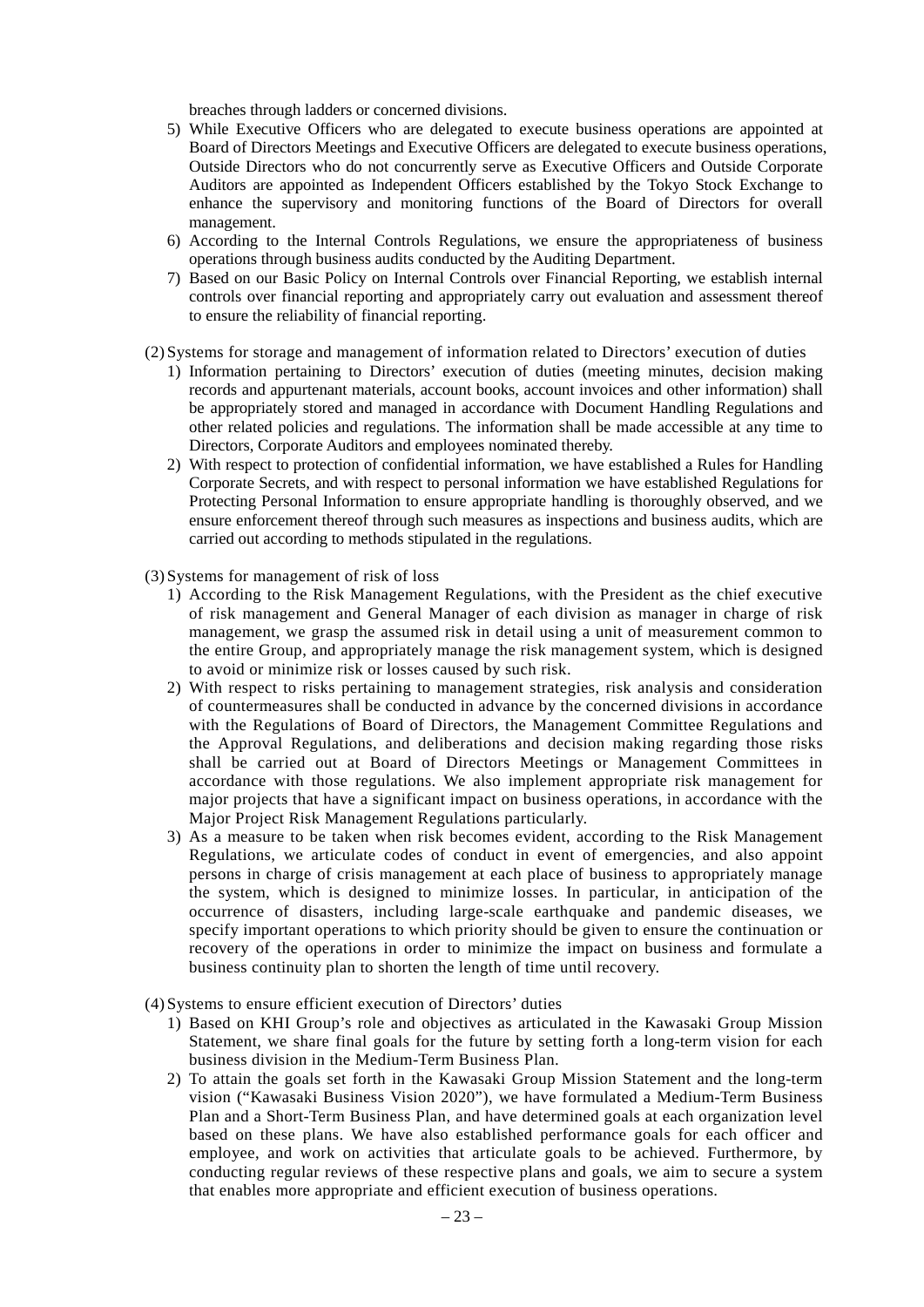- 3) We have stipulated matters such as division of roles and authority for executing business operations and lines of responsibility and chains of command, and so forth, in regulations such as the Rules for Managing Segregation of Business Operations and the Approval Regulations, in order to clarify the authority and limits of discretion of officers and employees. According to the Executive Officers Regulations, Executive Officers are appointed based on a resolution passed at Board of Directors Meetings to clarify the "Systems for Execution of Business Operations." As a result of appropriately managing these systems, we aim to efficiently execute business operations in each business and function area.
- 4) We have established Management Committee, which act as a deliberative organ to support the Board of Directors Meetings' resolutions and the President's decision making, to ensure efficient execution of duties by Board Members through discussions at Management Committees. Furthermore, we hold Executive Officers Committee Meeting for all Executive Officers to ensure familiarity and a common understanding of management strategies and plans.
- 5) According to the company system, each business division makes decisions on its own under delegated authority and responsibility, and executes flexible business operations to adapt to changes in the environment.
- 2. Internal controls systems in the Company Group
	- Systems to ensure proper business execution within the Company Group which is composed of the company and subsidiaries
	- 1)With respect to the management at each company within our Group, while respecting the autonomy thereof, we ensure the appropriateness of business operations as a whole by KHI and each company within our Group sharing the basic philosophy and vision indicated in the Kawasaki Group Mission Statement and the Medium-Term Business Plan, and so forth.
	- 2) According to the Internal Controls Management Regulations, we govern internal controls of our subsidiaries and affiliates from the perspective of the parent company and appropriately manage the system to ensure the appropriateness of business operations by achieving objectives such as the effectiveness and efficiency of business operations, reliability of financial reporting, compliance with laws and safeguarding of assets as a whole group.
	- 3)We implement controls as shareholders of subsidiaries and affiliates through the execution of voting rights at the General Meeting of Shareholders, and also implement controls over important decisions, and so forth, concerning the operation of subsidiaries and affiliates through the Subsidiaries and Affiliates Regulations and the Approval Regulations. Specifically, we carry out management supervision and monitoring by dispatching non-full-time Directors and non-full-time Corporate Auditors to subsidiaries, and also through the establishment of the Subsidiaries & Affiliates Control Department which presides over subsidiaries to clarify the roles of each company, we secure appropriate Group business management systems. Furthermore, according to the Internal Regulations for Non-full-Time Officers of Subsidiaries and Affiliates, we also carry out education and training for non-full-time officers dispatched from KHI.
	- 4) The Auditing Department, which presides over the Group internal audits, ensures the appropriateness of operations and prevents unfair transactions between the Group companies through business audits and assessment of internal controls over financial reporting at KHI and subsidiaries.
	- 5) According to the Company-wide CSR Committee Regulations, we deliberate strategies and policies and measures concerning the Fundamental Principles of Corporate Ethics and compliance as the entire KHI Group, and secure systems to check operational status.
- 3. Internal controls systems for ensuring appropriate audits by Corporate Auditors
	- (1) Systems for employees in cases where the Corporate Auditor requests appointment of employees to assist with the Corporate Auditor's duties
		- We allocate the required staff (to the Corporate Auditor) according to the Corporate Auditors' requests.
	- (2) Systems to ensure employees who assist with the Corporate Auditors duties are independent from Directors.
		- The person employed to assist with the duties of the Corporate Auditor (assistant of the Corporate Auditor) shall follow the Corporate Auditor's directions and orders, and the consent of the Corporate Auditor is required in relation to the hiring or firing of the staff.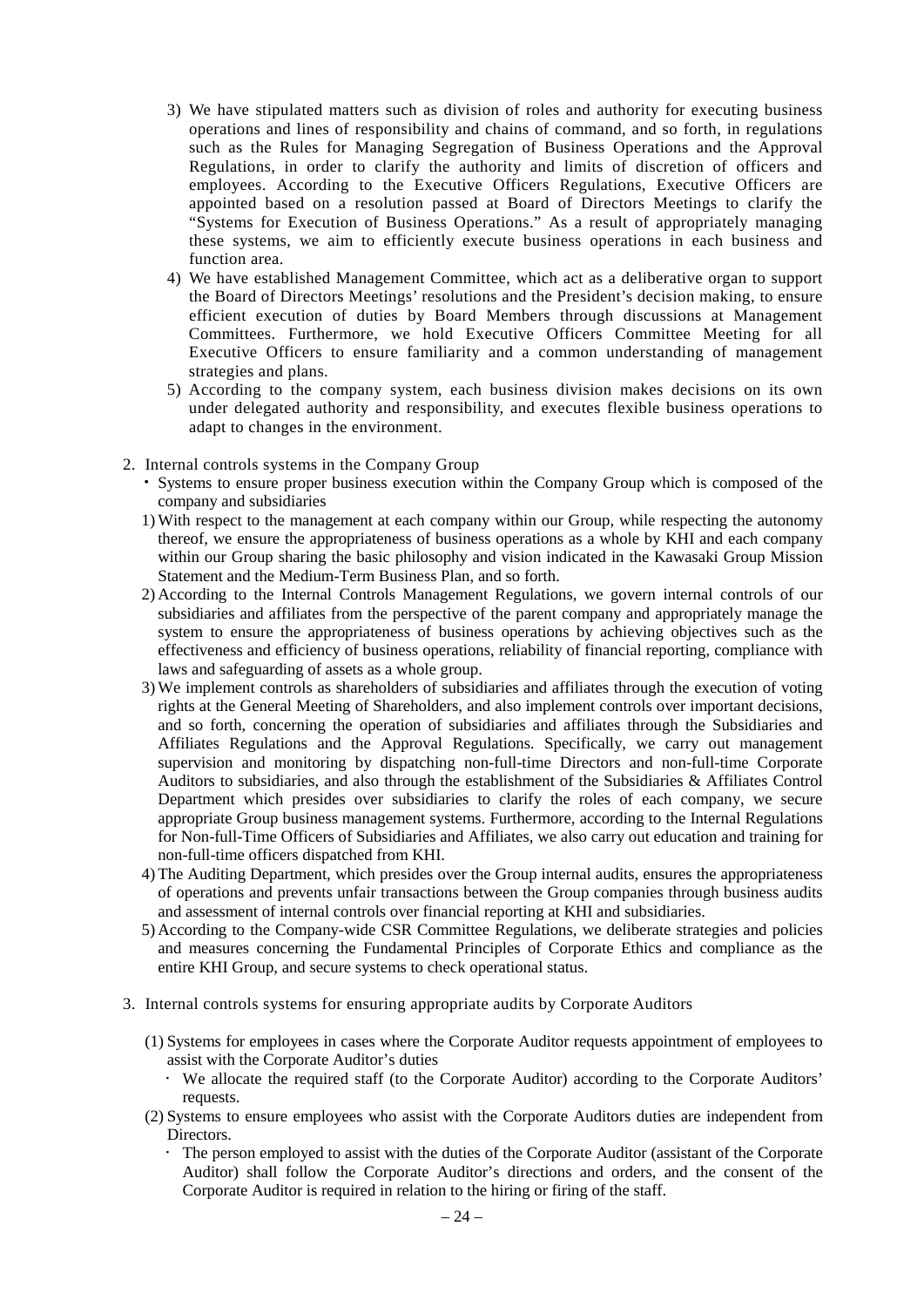- (3) Systems for Directors and employees to report to the Board of Corporate Auditors and other systems for reports to the Board of Corporate Auditors.
	- 1) Corporate Auditors attend Board of Directors Meetings, Management Committee, Executive Officers Committee and company-wide meetings, including Company-wide CSR Committees and Company-wide Risk Management Committees; at these meetings, Directors and employees provide reports concerning important matters about company management and business operations, including matters regarding compliance, risk management and internal controls, and the status of execution of duties. Furthermore, Directors shall immediately report to the Board of Corporate Auditors when discovering that there is a risk of the company suffering significant damages.
	- 2) Employees shall, in accordance with the Approval Regulations, report to the Corporate Auditor regarding the execution of business operations by circulation of internal memos.
	- 3) The Auditing Department and Accounting Auditors from time to time report to, and exchange information with Corporate Auditors regarding the status of audits on each place of business and Group companies.
- (4) Other systems to ensure the effective conduct of audits by the Board of Corporate Auditors
	- 1) Directors and Corporate Auditors regularly hold meetings to ensure mutual understanding, and the Corporate Auditor also attends important meetings such as Board of Directors Committee and Management Committee, and directly expresses his/her opinion regarding Directors' execution of duties.
	- 2) Directors promote collaboration between Corporate Auditors and the Auditing Department, and cooperate to establish systems which enable greater effectiveness in the conduct of audits.
	- 3) Matters concerning the election of Corporate Auditors and their remuneration, and so forth, are determined in accordance with laws and the Articles of Incorporation, by obtaining the consent of Corporate Auditors, or approval of the Board of Corporate Auditors.
- 4. Basic stance on expulsion of anti-social forces and countermeasures

Because our Group resolutely refuses to comply with any unreasonable demands from anti-social forces, and works to cut off all relations with anti-social forces, we distribute the "Compliance Guidebook" to all employees. The Guidebook prohibits "giving favors to anti-social forces," and lists specific examples of prohibited acts. We work to ensure that employees are thoroughly familiar with the matters contained in the Compliance Guidebook by conducting training, and so forth, and do not merely distribute the guidebook.

Furthermore, with respect to internal systems, we have established a department in headquarters which is responsible for overseeing handling of expulsion of anti-social forces, established close cooperation with external specialized organizations such as the police force, and in collaboration with concerning departments we systematically handle unreasonable requests from anti-social forces.

~~~~~~~~~~~~~~~~~~~~~~~~~~~~~~~~~~~~~~~~~~~~~~~~~~~~~~~~~~~~~~~~~~~~~~~~~~~~~~ (Note) Amounts in this Business Report are rounded down to the nearest unit.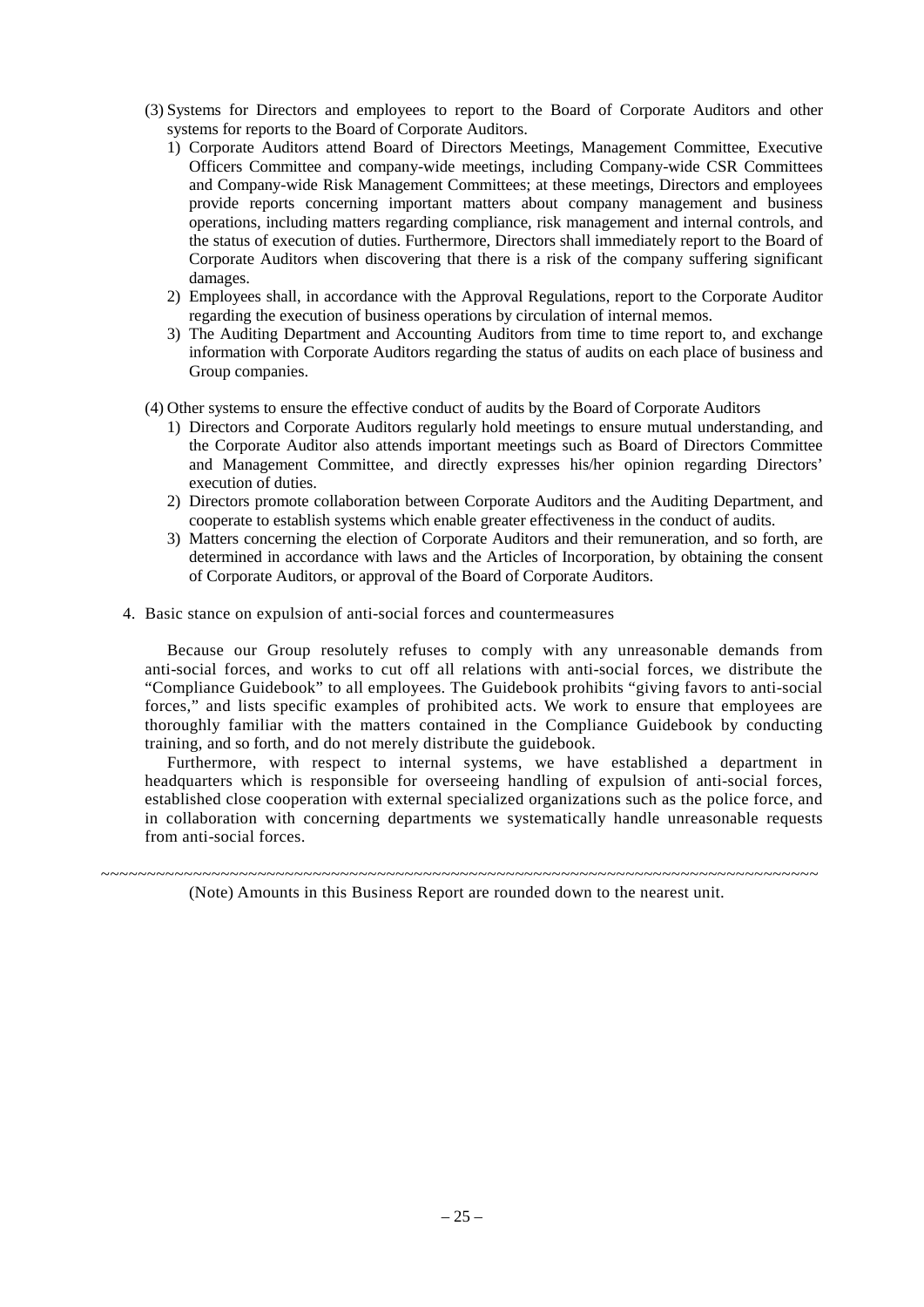# **Consolidated Balance Sheet**

(As of March 31, 2014)

| Description                        | Amount    | Description                                    | Amount    |  |  |  |
|------------------------------------|-----------|------------------------------------------------|-----------|--|--|--|
| (Assets)                           |           | (Liabilities)                                  |           |  |  |  |
| Current assets                     | 1,005,754 | Current liabilities                            | 795,415   |  |  |  |
| Cash on hand and in banks          | 47,949    | Trade payables                                 | 252,107   |  |  |  |
| Trade receivables                  | 415,664   | Electronically recorded obligations            | 53,923    |  |  |  |
| Merchandise and finished products  | 56,673    | Short-term debt and current portion of         | 190,757   |  |  |  |
|                                    |           | long-term debt                                 |           |  |  |  |
| Work in process                    | 302,511   | Current portion of lease obligations           | 404       |  |  |  |
| Raw materials and supplies         | 98,848    | Income taxes payable                           | 10,100    |  |  |  |
| Deferred tax assets                | 33,046    | Deferred tax liabilities<br>442                |           |  |  |  |
| Other current assets               | 54,165    | Advances from customers                        | 137,598   |  |  |  |
| Allowance for doubtful receivables | (3,104)   | Accrued bonuses                                | 22,118    |  |  |  |
|                                    |           | Provision for product warranties               | 10,535    |  |  |  |
|                                    |           | Provision for losses on construction contracts | 13,560    |  |  |  |
|                                    |           | Asset retirement obligations                   | 49        |  |  |  |
|                                    |           | Other current liabilities                      | 103,818   |  |  |  |
| Fixed assets                       | 548,675   |                                                |           |  |  |  |
| Net property, plant and equipment  | 383,912   | Long-term liabilities                          | 382,328   |  |  |  |
| Buildings and structures           | 144,147   | Bonds payable                                  | 110,000   |  |  |  |
| Machinery and equipment            | 99,768    | Long-term debt, less current portion           | 141,343   |  |  |  |
| Land                               | 62,866    | Lease obligations<br>2,139                     |           |  |  |  |
| Leased assets                      | 1,987     | Deferred tax liabilities<br>6,630              |           |  |  |  |
| Construction in progress           | 29,330    | Provision for losses on legal proceeding       | 395       |  |  |  |
| Other                              | 45,810    | Provision for environmental measures<br>3,669  |           |  |  |  |
| Intangible assets                  | 17,262    | 97,048                                         |           |  |  |  |
| Investments and other assets       | 147,500   | Asset retirement obligations                   |           |  |  |  |
| Investments in securities          | 14,167    | Other                                          | 20,614    |  |  |  |
| Long-term loans                    | 424       | <b>Total liabilities</b>                       | 1,177,744 |  |  |  |
| Deferred tax assets                | 52,711    | (Net assets)                                   |           |  |  |  |
| Other investments and other assets | 80,906    | Shareholders' equity                           | 376,284   |  |  |  |
| Allowance for doubtful receivables | (710)     | Common stock                                   | 104,484   |  |  |  |
|                                    |           | Capital surplus                                | 54,393    |  |  |  |
|                                    |           | Retained earnings                              | 217,449   |  |  |  |
|                                    |           | Treasury stock                                 | (43)      |  |  |  |
|                                    |           | Accumulated other comprehensive income         | (13,243)  |  |  |  |
|                                    |           | Net unrealized gains on securities, net tax    | 2,652     |  |  |  |
|                                    |           | Deferred gains (losses) on hedges              | (3,803)   |  |  |  |
|                                    |           | Foreign currency translation adjustments       | 6,416     |  |  |  |
|                                    |           | Accumulated adjustment for retirement benefits | (18,509)  |  |  |  |
|                                    |           | Minority interests                             | 13,645    |  |  |  |
|                                    |           | Total net assets                               | 376,686   |  |  |  |
| Total assets                       | 1,554,430 | Total liabilities and net assets               | 1,554,430 |  |  |  |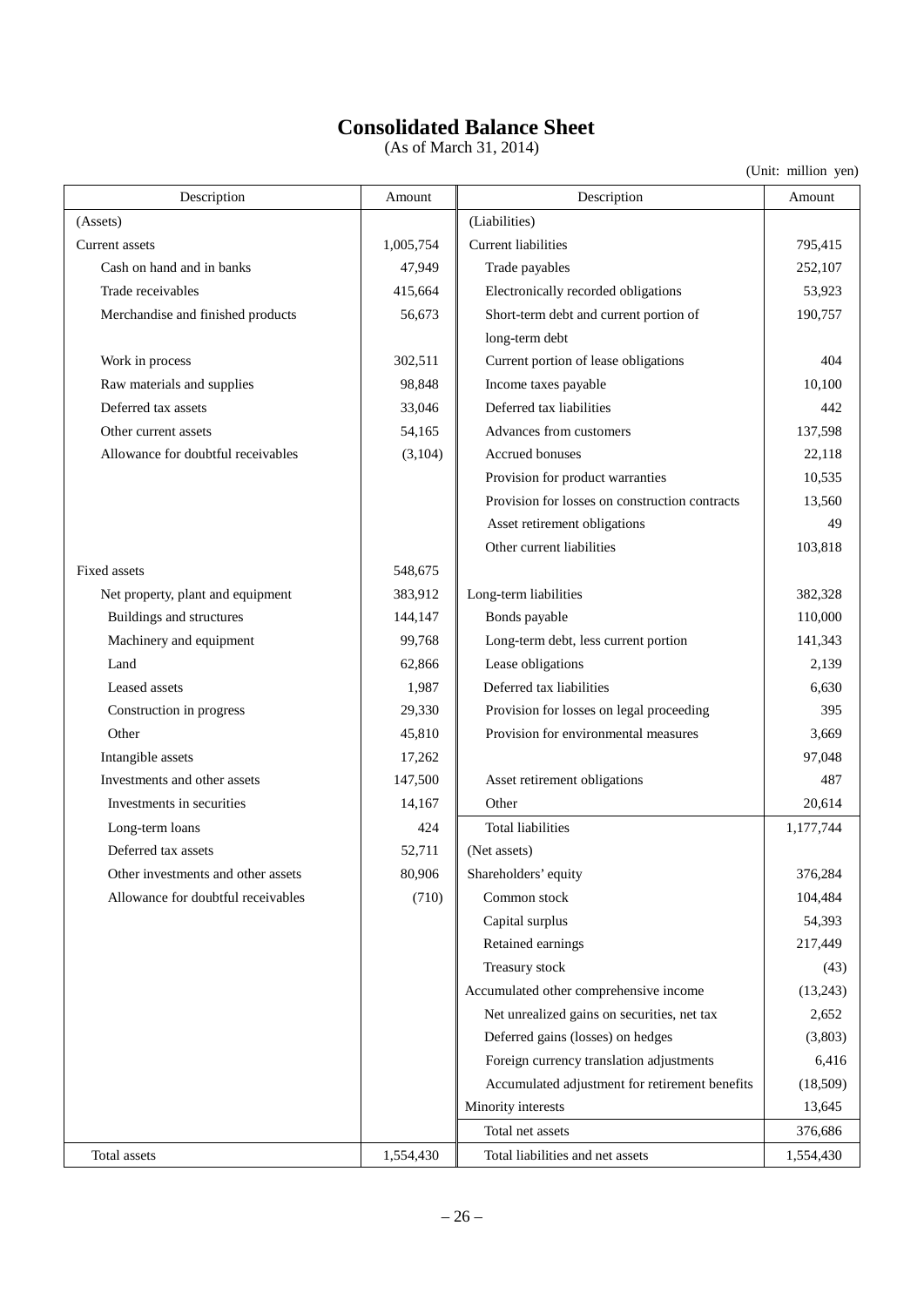## **Consolidated Statement of Income**

(April 1, 2013 - March 31, 2014)

| Description                                                         | Amount |           |
|---------------------------------------------------------------------|--------|-----------|
|                                                                     |        |           |
| Net sales                                                           |        | 1,385,482 |
| Cost of sales                                                       |        | 1,140,293 |
| Gross profit                                                        |        | 245,189   |
| Selling, general and administrative expenses                        |        | 172,837   |
| Operating income                                                    |        | 72,351    |
| Non-operating income                                                |        | 12,190    |
| Interest income                                                     | 919    |           |
| Dividend income                                                     | 397    |           |
| Gain on sales of securities                                         | 1,187  |           |
| Equity in income of non-consolidated subsidiaries and<br>affiliates | 7,016  |           |
| Other non-operating income                                          | 2,669  |           |
| Non-operating expenses                                              |        | 23,936    |
| Interest expense                                                    | 3,991  |           |
| Foreign exchange losses, net                                        | 14,785 |           |
| Other non-operating expenses                                        | 5,159  |           |
| Recurring profit                                                    |        | 60,605    |
| Extraordinary income                                                |        | 3,323     |
| Gain on contribution of securities to retirement benefit trust      | 3,323  |           |
| <b>Extraordinary losses</b>                                         |        | 2,618     |
| Loss on disaster                                                    | 2,142  |           |
| Loss on impairment of fixed assets                                  | 476    |           |
| Income before income taxes                                          |        | 61,310    |
| Income taxes-current                                                |        | 15,902    |
| Income taxes-deferred                                               |        | 4,409     |
| Income before minority interests                                    |        | 40,998    |
| Minority interests in income                                        |        | 2,396     |
| Net income                                                          |        | 38,601    |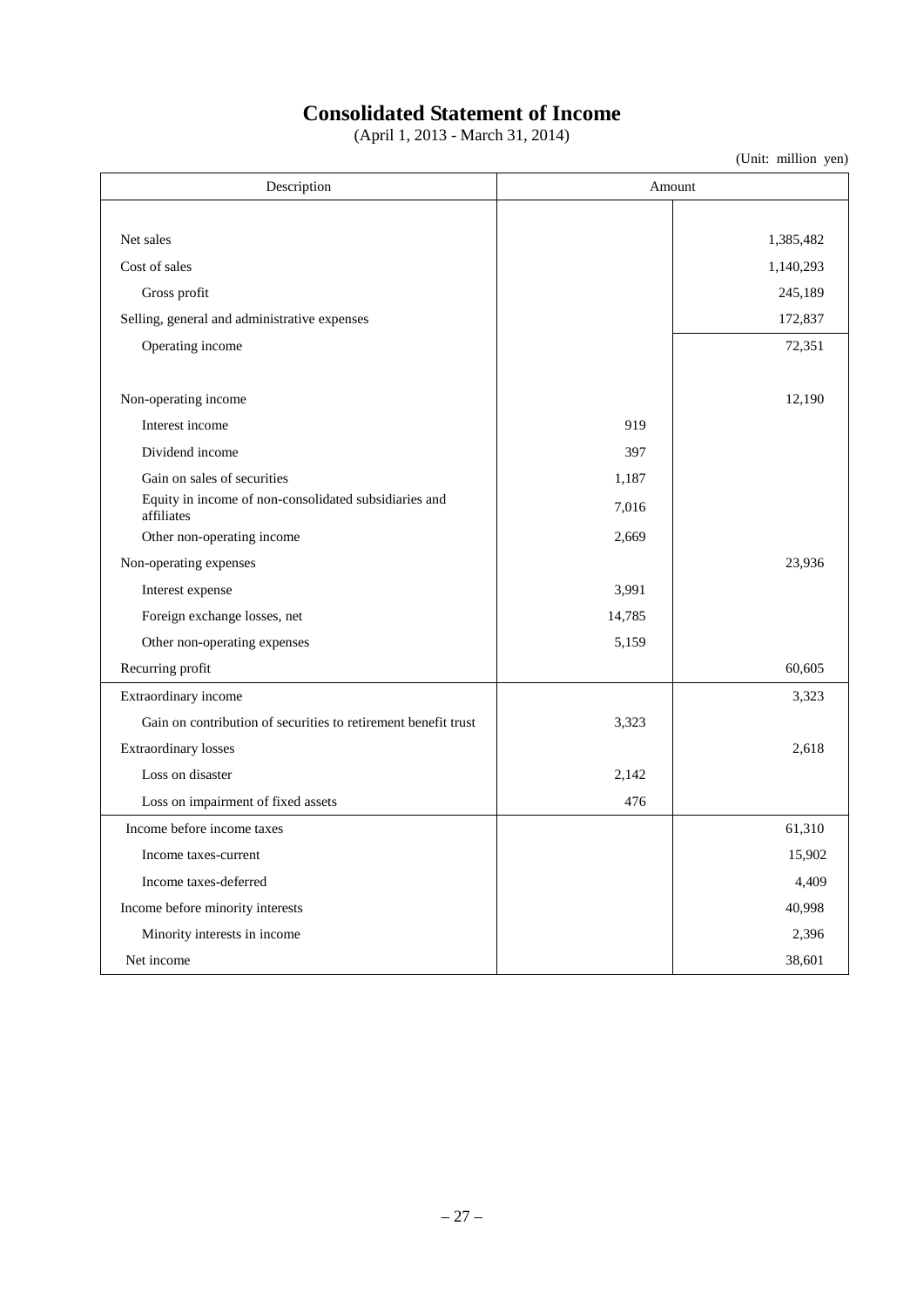## **Consolidated Statement of Changes in Net Assets**

(April 1, 2013 - March 31, 2014)

|                                                                         | Shareholders' equity     |                 |                   |                |                                  |  |  |  |
|-------------------------------------------------------------------------|--------------------------|-----------------|-------------------|----------------|----------------------------------|--|--|--|
|                                                                         | Common stock             | Capital surplus | Retained earnings | Treasury stock | Total<br>shareholders'<br>equity |  |  |  |
| Balance at the beginning of the period                                  | 104,484                  | 54,393          | 198,528           | (27)           | 357,379                          |  |  |  |
| Cumulative effect of changes in<br>accounting policies                  |                          |                 | (11,523)          |                | (11, 523)                        |  |  |  |
| <b>Restated balance</b>                                                 | 104,484                  | 54,393          | 187,005           | (27)           | 345,856                          |  |  |  |
| Changes of items during the period                                      |                          |                 |                   |                |                                  |  |  |  |
| Cash dividends                                                          |                          |                 | (8,358)           |                | (8,358)                          |  |  |  |
| Net income for the year                                                 |                          |                 | 38,601            |                | 38,601                           |  |  |  |
| Treasury stock purchased                                                |                          |                 |                   | (16)           | (16)                             |  |  |  |
| Treasury stock disposed                                                 |                          | $\Omega$        |                   | $\Omega$       | $\theta$                         |  |  |  |
| Effect of changes in accounting<br>periods of consolidated subsidiaries |                          |                 | 201               |                | 201                              |  |  |  |
| Net changes of items other than<br>shareholders' equity                 |                          |                 |                   |                |                                  |  |  |  |
| Total changes of items during the<br>period                             | $\overline{\phantom{0}}$ | $\Omega$        | 30,444            | (16)           | 30,428                           |  |  |  |
| Balance at the end of the period                                        | 104,484                  | 54,393          | 217,449           | (43)           | 376,284                          |  |  |  |

|                                                                         |                                                        | Accumulated other comprehensive income |                                                   |                                                         |                                                          |                       |                     |
|-------------------------------------------------------------------------|--------------------------------------------------------|----------------------------------------|---------------------------------------------------|---------------------------------------------------------|----------------------------------------------------------|-----------------------|---------------------|
|                                                                         | Net unrealized<br>gains on<br>securities net<br>of tax | Gains (losses)<br>on hedging<br>items  | Foreign<br>currency<br>translation<br>adjustments | Accumulated<br>adjustment for<br>retirement<br>benefits | Total<br>accumulated<br>other<br>comprehensive<br>income | Minority<br>interests | Total<br>net assets |
| Balance at the beginning of the period                                  | 4,524                                                  | (5,998)                                | (17,665)                                          |                                                         | (19, 139)                                                | 11,641                | 349,881             |
| Cumulative effect of changes in<br>accounting policies                  |                                                        |                                        |                                                   | (20, 410)                                               | (20, 410)                                                |                       | (31,933)            |
| <b>Restated balance</b>                                                 | 4,524                                                  | (5,998)                                | (17,665)                                          | (20, 410)                                               | (39, 549)                                                | 11,641                | 317,947             |
| Changes of items during the period                                      |                                                        |                                        |                                                   |                                                         |                                                          |                       |                     |
| Cash dividends                                                          |                                                        |                                        |                                                   |                                                         |                                                          |                       | (8,358)             |
| Net income for the year                                                 |                                                        |                                        |                                                   |                                                         |                                                          |                       | 38,601              |
| Treasury stock purchased                                                |                                                        |                                        |                                                   |                                                         |                                                          |                       | (16)                |
| Treasury stock disposed                                                 |                                                        |                                        |                                                   |                                                         |                                                          |                       | $\Omega$            |
| Effect of changes in accounting<br>periods of consolidated subsidiaries |                                                        |                                        |                                                   |                                                         |                                                          |                       | 201                 |
| Net changes of items other than<br>shareholders' equity                 | (1, 871)                                               | 2,195                                  | 24.081                                            | 1.900                                                   | 26.306                                                   | 2,004                 | 28,310              |
| Total changes of items during the<br>period                             | (1,871)                                                | 2,195                                  | 24,081                                            | 1,900                                                   | 26,306                                                   | 2,004                 | 58,738              |
| Balance at the end of the period                                        | 2,652                                                  | (3,803)                                | 6,416                                             | (18,509)                                                | (13,243)                                                 | 13,645                | 376,686             |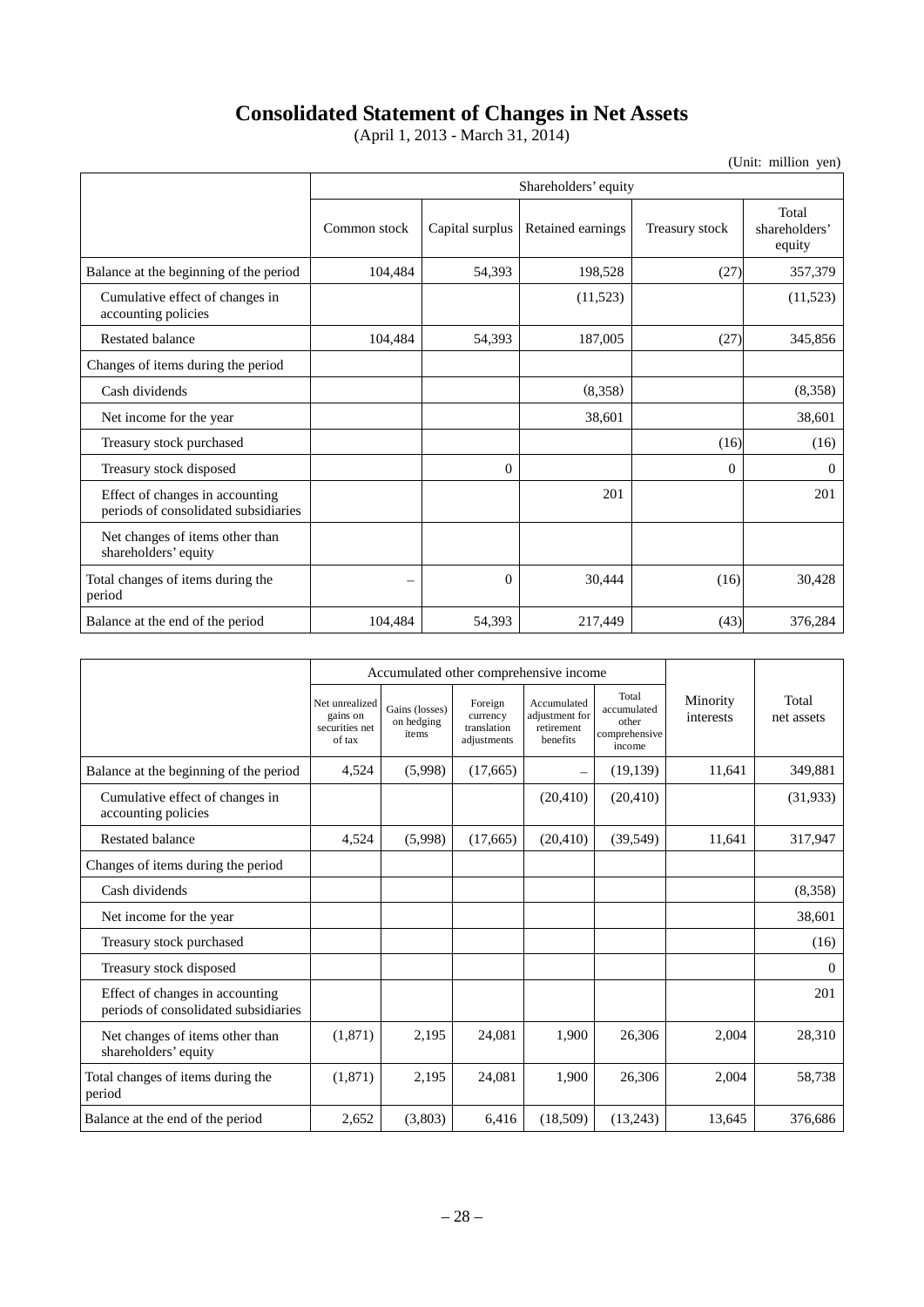# **Non-consolidated Balance Sheet**

(As of March 31, 2014)

|                                                      |              |                                                                          | (Unit: million yen) |
|------------------------------------------------------|--------------|--------------------------------------------------------------------------|---------------------|
| Description                                          | Amount       | Description                                                              | Amount              |
| (Assets)                                             |              | (Liabilities)                                                            |                     |
| <b>Current assets</b>                                | 777,732      | Current liabilities                                                      | 657,336             |
| Cash on hand and in banks                            | 28,285       | Notes payable-trade                                                      | 18,230              |
| Notes receivable-trade                               | 4,389        | Electronically recorded obligations                                      | 46,575              |
| Accounts receivable-trade                            | 316,878      | Accounts payable-trade                                                   | 192,498             |
| Lease investment assets                              | 1,996        | Short-term debt                                                          | 82,843              |
| Raw materials and supplies                           | 70,391       | Current portion of long-term debt                                        | 85,215              |
| Work in process                                      | 246,840      | Notes payable-facilities                                                 | 272                 |
| Advance payments                                     | 32,068       | Electronically recorded obligations                                      | 6,648               |
| Prepaid expenses                                     | 1,396        | Lease obligations                                                        | 88                  |
| Deferred tax assets                                  | 21,196       | Accumulated impairment loss on<br>leased assets                          | 226                 |
| Short-term loans                                     | 27,939       | Accounts payable-other                                                   | 27,001              |
| Accounts receivable-other                            | 24,679       | Accrued expenses                                                         | 37,654              |
| Accrued income                                       | 77           | Income taxes payable                                                     | 1,122               |
| Other current assets                                 | 2,528        | Advances from customers                                                  | 107,645             |
| Allowance for doubtful receivables                   | (936)        | Deposits received                                                        | 7,507               |
|                                                      |              | Unearned revenue                                                         | 653                 |
| Fixed assets                                         | 465,800      | Accrued bonuses                                                          | 15,106              |
| Net property, plant and equipment                    | 259,708      | Provision for product warranties<br>Provision for losses on construction | 7,444               |
| <b>Buildings</b>                                     | 80,435       | contracts                                                                | 11,889              |
| <b>Structures</b>                                    | 14,792       | Derivatives liabilities                                                  | 7,939               |
| Docks and building berths                            | 543          | Other current liabilities                                                | 771                 |
| Machinery and equipment<br><b>Vessels</b>            | 65,331<br>14 | Noncurrent liabilities                                                   | 313,002             |
| Aircraft                                             | 40           | Bonds payable, less current portion                                      | 110,000             |
| Vehicles                                             | 1,134        | Long-term debt, less current portion                                     | 140,483             |
| Tools, Furniture and fixtures                        | 39,665       | Lease obligations                                                        | 1,569               |
| Land                                                 | 36,275       | Accumulated impairment loss on<br>leased assets                          | 172                 |
| Leased assets                                        | 1,905        | Long-term accounts payable-other                                         | 16,457              |
| Construction in progress                             | 19,571       | Provision for losses on legal                                            | 395                 |
|                                                      |              | proceeding<br>Provision for environmental measures                       | 3,425               |
|                                                      |              | Employees' retirement and severance                                      | 40.078              |
|                                                      |              | benefits                                                                 |                     |
| Intangible assets                                    | 13,931       | Asset retirement obligations                                             | 409                 |
| Software                                             | 11,314       | Other long-term liabilities                                              | 11                  |
| License production and licensee's<br>execution right | 270          | <b>Total liabilities</b>                                                 | 970,339             |
| Other intangible assets                              | 2,346        | Net assets                                                               |                     |
|                                                      |              | Shareholders' equity                                                     | 272,842             |
| Investments and other assets                         | 192,160      | Common stock                                                             | 104,484             |
| Investments in securities                            | 12,366       | Capital surplus                                                          | 52,210              |
| Stock of affiliates                                  | 96,993       | Legal capital surplus                                                    | 52,210              |
| Investments in capital of affiliates                 | 34,084       | Other capital surplus                                                    | $\theta$            |
| Long-term loans                                      | 6,208        | Retained earnings                                                        | 116,190             |
| Deferred tax assets                                  | 35,829       | Other retained earnings                                                  | 116,190             |
| Other investments and other assets                   | 7,236        | Provision for special depreciation                                       | 646                 |
| Allowance for doubtful receivables                   | (558)        | Provision for advanced depreciation                                      | 7,453               |
|                                                      |              | of fixed assets<br>Retained earnings brought forward                     | 108,090             |
|                                                      |              | Treasury stock                                                           | (43)                |
|                                                      |              | Valuation and translation adjustments                                    | 351                 |
|                                                      |              | Net unrealized gains on securities, net                                  |                     |
|                                                      |              | tax<br>Deferred gains (losses) on hedges                                 | 2,004<br>(1,653)    |
|                                                      |              | Total net assets                                                         | 273,193             |
| Total assets                                         | 1,243,533    | Total liabilities and net assets                                         | 1,243,533           |
|                                                      |              |                                                                          |                     |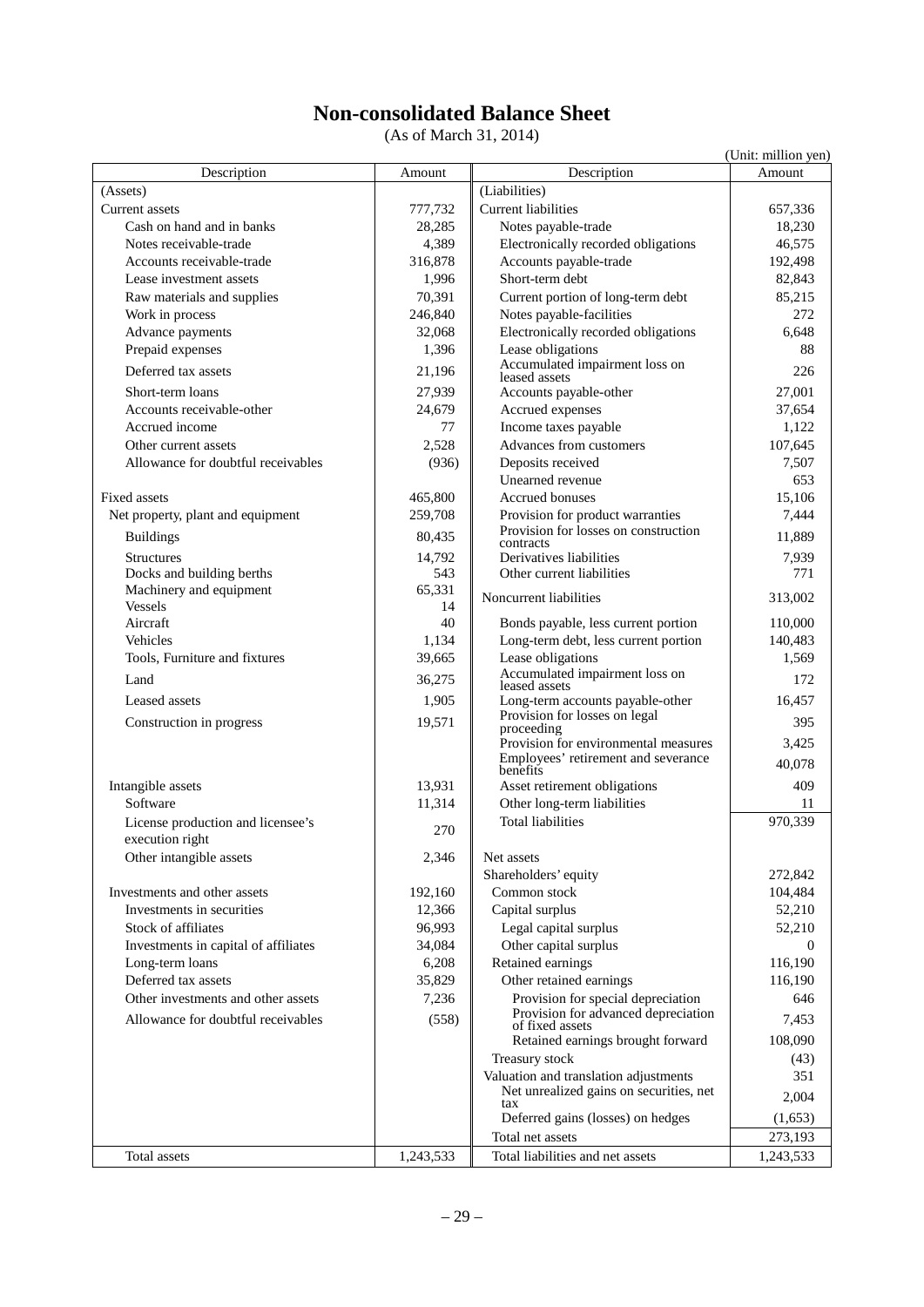# **Non-consolidated Statement of Income**

(April 1, 2013 - March 31, 2014)

| Description                                                    | Amount |           |
|----------------------------------------------------------------|--------|-----------|
|                                                                |        |           |
| Net sales                                                      |        | 1,011,603 |
| Cost of sales                                                  |        | 882,346   |
| Gross profit                                                   |        | 129,257   |
| Selling, general and administrative expenses                   |        | 93,148    |
| Operating income                                               |        | 36,108    |
|                                                                |        |           |
| Non-operating income                                           |        | 24,511    |
| Interest income                                                | 769    |           |
| Dividend income                                                | 21,505 |           |
| Gain on sales of securities                                    | 1,233  |           |
| Other non-operating income                                     | 1,002  |           |
| Non-operating expenses                                         |        | 24,714    |
| Interest expense                                               | 2,342  |           |
| Interest on bonds                                              | 948    |           |
| Foreign exchange losses                                        | 17,704 |           |
| Other non-operating expenses                                   | 3,718  |           |
| Recurring profit                                               |        | 35,905    |
|                                                                |        |           |
| Extraordinary income                                           |        | 3,323     |
| Gain on contribution of securities to retirement benefit trust | 3,323  |           |
| <b>Extraordinary losses</b>                                    |        | 2,973     |
| Loss on disaster                                               | 349    |           |
| Adjustment on transfer pricing taxation                        | 2,624  |           |
| Income before income taxes                                     |        | 36,255    |
| Income taxes-current                                           | (874)  |           |
| Income taxes-deferred                                          | 5,030  |           |
| Net income                                                     |        | 32,099    |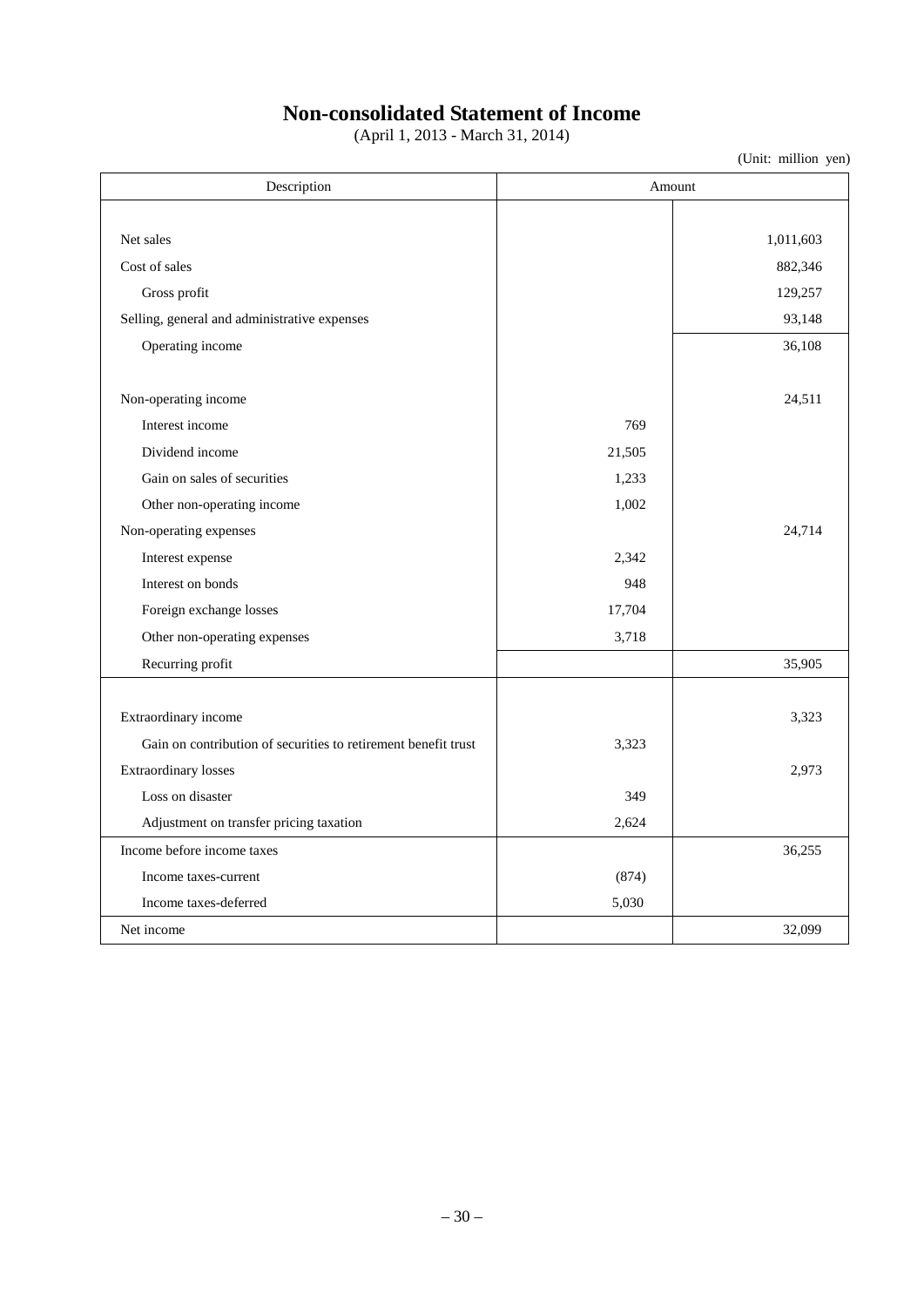## **Non-consolidated Statement of Changes in Net Assets**

(April 1, 2013 - March 31, 2014)

| (Unit: million yen)                                                |                      |                             |                             |                                        |                                                               |                                            |                |                                  |
|--------------------------------------------------------------------|----------------------|-----------------------------|-----------------------------|----------------------------------------|---------------------------------------------------------------|--------------------------------------------|----------------|----------------------------------|
|                                                                    | Shareholders' equity |                             |                             |                                        |                                                               |                                            |                |                                  |
|                                                                    |                      | Capital surplus             |                             |                                        | Retained earnings                                             |                                            |                |                                  |
|                                                                    |                      |                             |                             |                                        | Other retained earnings                                       |                                            |                |                                  |
|                                                                    | Common<br>stock      | Legal<br>capital<br>surplus | Other<br>capital<br>surplus | Reserve for<br>special<br>depreciation | Reserve for<br>advanced<br>depreciation<br>of fixed<br>assets | Retained<br>earnings<br>brought<br>forward | Treasury stock | Total<br>shareholders'<br>equity |
| Balance at beginning of the period                                 | 104,484              | 52,210                      |                             | 917                                    | 7,220                                                         | 95,356                                     | (27)           | 260,161                          |
| Cumulative effect of changes in<br>accounting policies             |                      |                             |                             |                                        |                                                               | (11,043)                                   |                | (11,043)                         |
| <b>Restated balance</b>                                            | 104,484              | 52,210                      | $\overline{\phantom{a}}$    | 917                                    | 7.220                                                         | 84,312                                     | (27)           | 249,117                          |
| Changes of items during the period                                 |                      |                             |                             |                                        |                                                               |                                            |                |                                  |
| Cash dividends                                                     |                      |                             |                             |                                        |                                                               | (8,358)                                    |                | (8,358)                          |
| Net income for the year                                            |                      |                             |                             |                                        |                                                               | 32,099                                     |                | 32,099                           |
| Treasury stock purchased                                           |                      |                             |                             |                                        |                                                               |                                            | (16)           | (16)                             |
| Treasury stock disposed                                            |                      |                             | $\Omega$                    |                                        |                                                               |                                            | $\Omega$       | $\overline{0}$                   |
| Reversal of provision for special<br>depreciation                  |                      |                             |                             | (270)                                  |                                                               | 270                                        |                | $\sim$                           |
| Reserve for advanced depreciation<br>of fixed assets               |                      |                             |                             |                                        | 456                                                           | (456)                                      |                |                                  |
| Reversal of provision for advanced<br>depreciation of fixed assets |                      |                             |                             |                                        | (223)                                                         | 223                                        |                |                                  |
| Net changes of items other than<br>shareholders' equity            |                      |                             |                             |                                        |                                                               |                                            |                |                                  |
| Total changes of items during the<br>period                        |                      |                             | $\mathbf{0}$                | (270)                                  | 232                                                           | 23,778                                     | (16)           | 23,724                           |
| Balance at end of the period                                       | 104,484              | 52,210                      | $\mathbf{0}$                | 646                                    | 7,453                                                         | 108,090                                    | (43)           | 272,842                          |

|                                                                    |                                                               | Valuation and translation adjustments |                                                   |                     |
|--------------------------------------------------------------------|---------------------------------------------------------------|---------------------------------------|---------------------------------------------------|---------------------|
|                                                                    | <b>Net</b><br>unrealized gains<br>on securities net<br>of tax | Gains (losses)<br>on hedging<br>items | Total valuation<br>and translation<br>adjustments | Total<br>net assets |
| Balance at beginning of the period                                 | 3,988                                                         | (5,670)                               | (1,682)                                           | 258,479             |
| Cumulative effect of changes in<br>accounting policies             |                                                               |                                       |                                                   | (11,043)            |
| Restated balance                                                   | 3,988                                                         | (5,670)                               | (1,682)                                           | 247,435             |
| Changes of items during the period                                 |                                                               |                                       |                                                   |                     |
| Cash dividends                                                     |                                                               |                                       |                                                   | (8,358)             |
| Net income for the year                                            |                                                               |                                       |                                                   | 32,099              |
| Treasury stock purchased                                           |                                                               |                                       |                                                   | (16)                |
| Treasury stock disposed                                            |                                                               |                                       |                                                   | $\Omega$            |
| Reversal of provision for special<br>depreciation                  |                                                               |                                       |                                                   |                     |
| Reserve for advanced depreciation of<br>fixed assets               |                                                               |                                       |                                                   |                     |
| Reversal of provision for advanced<br>depreciation of fixed assets |                                                               |                                       |                                                   |                     |
| Net changes of items other than<br>shareholders' equity            | (1,983)                                                       | 4,017                                 | 2,033                                             | 2,033               |
| Total changes of items during the period                           | (1,983)                                                       | 4.017                                 | 2.033                                             | 25,757              |
| Balance at end of the period                                       | 2,004                                                         | (1,653)                               | 351                                               | 273,193             |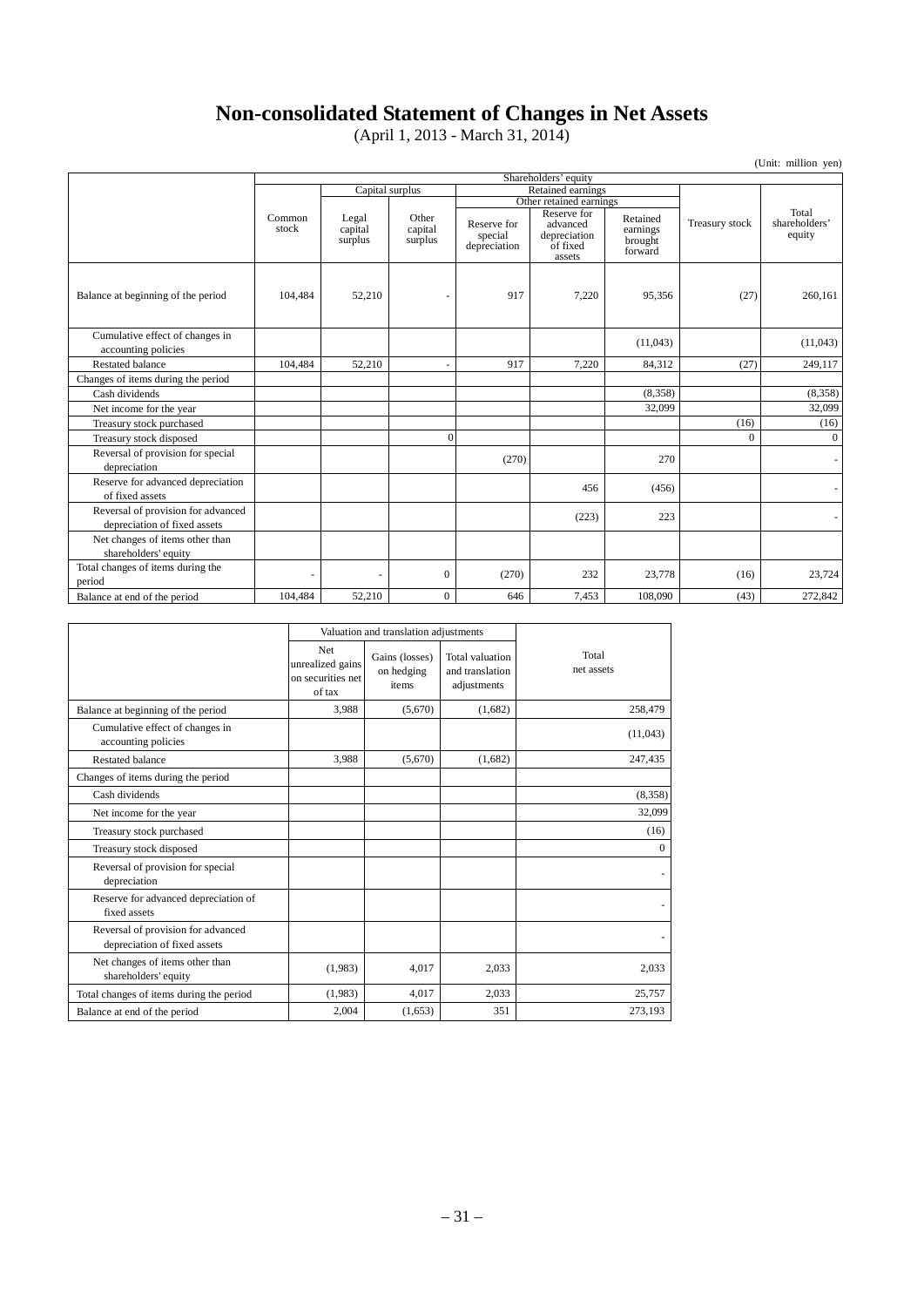Board of Corporate Auditors' audit report (duplicated copy)

## **Audit Report**

#### (English Translation)

Regarding the performance of duties by the Directors for the 191st fiscal year from April 1, 2013 to March 31, 2014, the Board of Corporate Auditors hereby submits its audit report, which has been prepared upon careful consideration based on the audit report prepared by each Corporate Auditor.

- 1. Summary of Auditing Methods by the Corporate Auditors and Board of Corporate Auditors
	- (1) The Board of Corporate Auditors established auditing policies, allocation of duties, and other relevant matters, and received reports from each Corporate Auditor regarding his audits and results thereof, as well as received reports from the Directors, other relevant personnel, and the Accounting Auditor regarding performance of their duties, and sought explanations as necessary.
	- (2) Each Corporate Auditor complied with the auditing standards of the Corporate Auditors established by the Board of Corporate Auditors, followed the auditing policies, allocation of duties, and other relevant matters, communicated with the Directors, internal control development division, Auditing Department (internal audit dept.) and other employees, and any other relevant personnel, and made efforts to prepare the environment for information collection and audit, as well as participated in meetings of the Board of Directors and other important meetings, received reports from the Directors, Executive Officers, employees, and other relevant personnel regarding performance of their duties, sought explanations as necessary, examined important authorized documents and associated information, and studied the operations and financial positions at the head office and principal business offices.
	- (3) Each Corporate Auditor received reports from the Directors, employees, and other relevant personnel regarding the structure and operation status of the system for ensuring that the performance of duties by the Directors conforms to the related laws and regulations and Articles of Incorporation, and the system prepared based on the contents of the resolutions of the Board of Directors and such resolutions regarding preparation of the system stipulated in Article 100, Paragraphs 1 and 3, of the Ordinance for Enforcement of the Companies Act (internal control system), which system is necessary for ensuring that a joint stock corporation's business is proper, and sought explanations as necessary.

Furthermore, with respect to internal controls on financial reporting under the Financial Instruments and Exchange Act, each Corporate Auditor received reports from the Directors and other relevant personnel as well as KPMG AZSA LLC regarding the assessment of the internal controls concerned and the status of auditing thereof, and sought explanations as necessary.

(4) Each Corporate Auditor communicated and exchanged information with Directors, Corporate Auditors, and other relevant personnel of the subsidiaries, and received business reports from subsidiaries as necessary.

Based on the above methods, we examined the business report and annexed specifications related to the relevant fiscal year.

- (5) Each Corporate Auditor audited whether the Accounting Auditor maintained their independence and implemented appropriate audits, as well as received reports from the Accounting Auditor regarding the performance of their duties and sought explanations as necessary.
- (6) Each Corporate Auditor received notice from the Accounting Auditor that "the system for ensuring that duties are performed properly" (matters set forth in each item of Article 131 of the Ordinance for Corporate Accounting) has been prepared in accordance with the Product Quality Management Standards Regarding Audits (issued by the Business Accounting Deliberation Council (BACD) on October 28, 2005) and other relevant standards, and sought explanations as necessary.

Based on the above methods, we examined the non-consolidated financial statements (non-consolidated balance sheet, non-consolidated statement of income, non-consolidated statement of changes in net assets, and non-consolidated notes) and their annexed specifications, as well as consolidated financial statements (consolidated balance sheet, consolidated statement of income, consolidated statement of changes in net